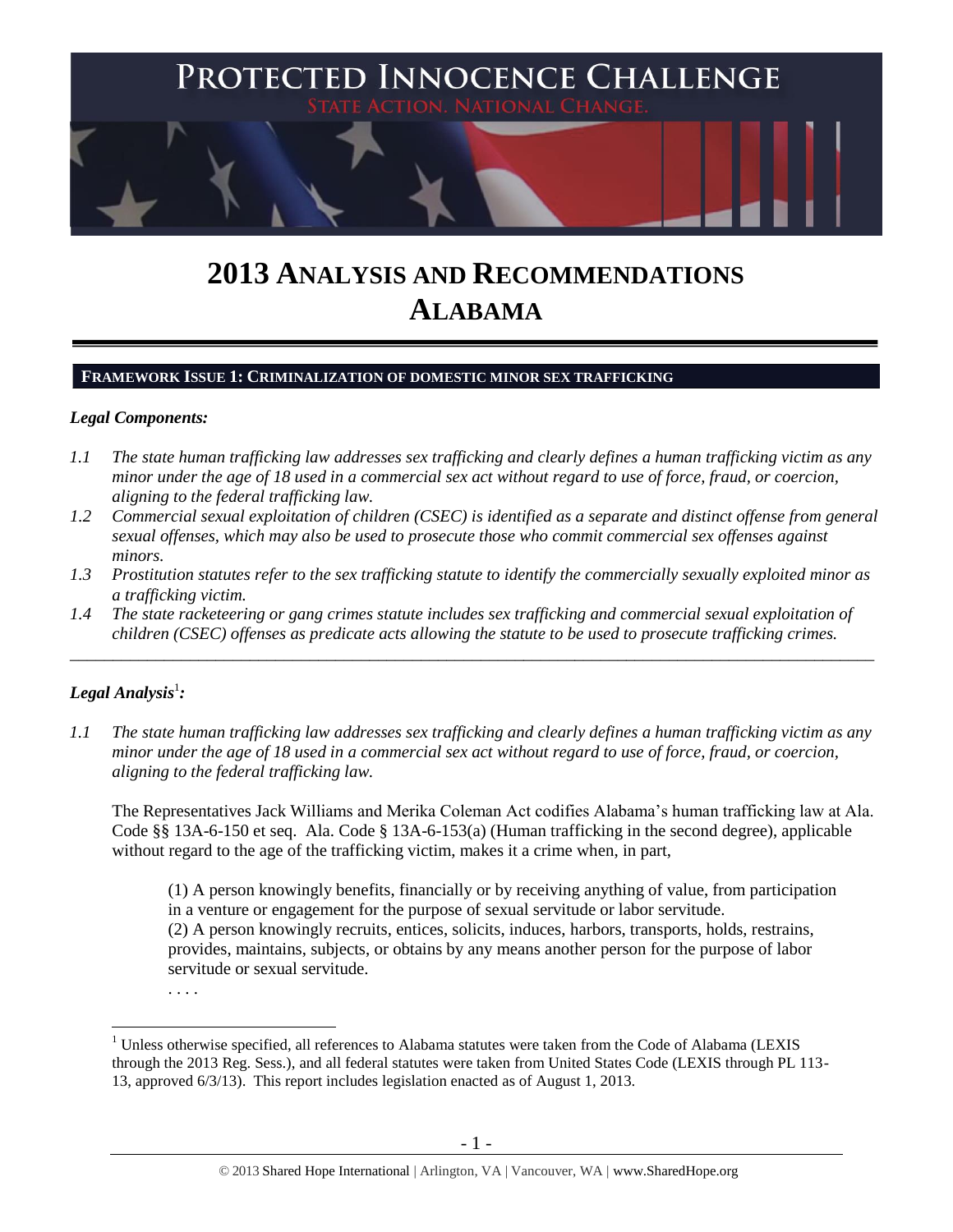Ala. Code § 13A-6-152(a)(2) (Human trafficking in the first degree) states,

A person commits the crime of human trafficking in the first degree if:

. . . . (2) He or she knowingly obtains, recruits, entices, solicits, induces, threatens, isolates, harbors, holds, restrains, transports, provides, or maintains any minor for the purpose of causing a minor to engage in sexual servitude.<sup>2</sup>

For purposes of Ala. Code § 13A-6-152(a) and § 13A-6-153(a), "sexual servitude" is defined in Ala. Code § 13A-6-151(7) (Definitions) as

a. Any sexual conduct as defined in subdivision (3) of Section 14-11-30, Code of Alabama 1975, for which anything of value is directly or indirectly given, promised to, or received by any person, which conduct is induced or obtained by coercion or deception from a person. b. Sexual conduct includes:

1. Sexually explicit performances, meaning an act or show intended to arouse, satisfy the sexual desires of, or appeal to the prurient interests of patrons or viewers, whether public or private, live, photographed, recorded, videotaped, or projected over the Internet. 2. Commercial sex acts, meaning any sex act on account of which anything of value is given, promised to, or received, directly or indirectly, by any person.

<span id="page-1-0"></span>3. Acts defined in subdivision (3) of Section 14-11-30, Code of Alabama 1975.

A conviction under Ala. Code § 13A-6-152(a) is punishable as a Class A felony by imprisonment for life or 10– 99 years, "which imprisonment includes hard labor," and a possible fine not to exceed \$60,000.<sup>3</sup> Ala. Code

 $\overline{a}$ 

. . . . (d) Every person convicted of a felony, misdemeanor or violation, except for the commission of a criminal sex offense involving a child as defined in Section 15-20-21(5), may be placed on probation as authorized by law.

Ala. Code § 15-20-21 is located in the article entitled, "Community Notification of Released Convicted Sex Offenders," codified at Ala. Code §§ 15-20-20 et seq, but these statutes have since been repealed and replaced with the article entitled, "Alabama Sex Offender Registration and Community Notification Act," codified at Ala. Code §§ 15-20A-1 et seq. Cross-references in other statutes throughout the Alabama Code to the old sex offender registry statutes have not been updated to reflect the renumbering of the sex offender registry statutes due to the passage of Senate Bill 296 in the 2011 Regular Session. These cross-references should be updated throughout the Alabama Code to fully implement the amendments made by Senate Bill 296. Here and in other places where this report cites Ala. Code §§ 15-20A-1 et seq. or Ala. Code §§ 15-20-20 et seq., the statute numbers and the substance of the analysis have been updated to reflect the new sex offender registry statutes. (LEXIS, however, does note in brackets the cross-referenced statutes that have been repealed and the new statutes that replaced them.) Ala. Code § 15-20A-48(a) states that "[f]or the purposes of sections 13A-5-2 [and] 13A-5-6, a criminal sex offense involving a child shall mean a conviction for any sex offense in which the victim was under the age of 12 or any offense involving child pornography." *See infra* Section 2.10 for a list of sexual offenses. Additionally, the commentary to Ala. Code § 13A-5-2 on Lexis notes,

Section 13A-5-2 makes no attempt to revise the law on probation as provided outside this Criminal Code. Subsection (d). While some jurisdictions permit suspension of imposition of sentence or suspension of

<sup>&</sup>lt;sup>2</sup> Ala. Code § 13A-6-151(5) defines a "minor" as "[a] person under the age of 18."

 $3$  Ala. Code § 13A-5-2(a), (d) (Penalties permitted or required) notes,

<sup>(</sup>a) Every person convicted of a felony shall be sentenced by the court to imprisonment for a term authorized by Sections 13A-5-6 [Prison terms; felonies], 13A-5-9 [Repeat or habitual offenders; generally] and 13A-5-10 [Repeat or habitual offenders; hearings; corporations].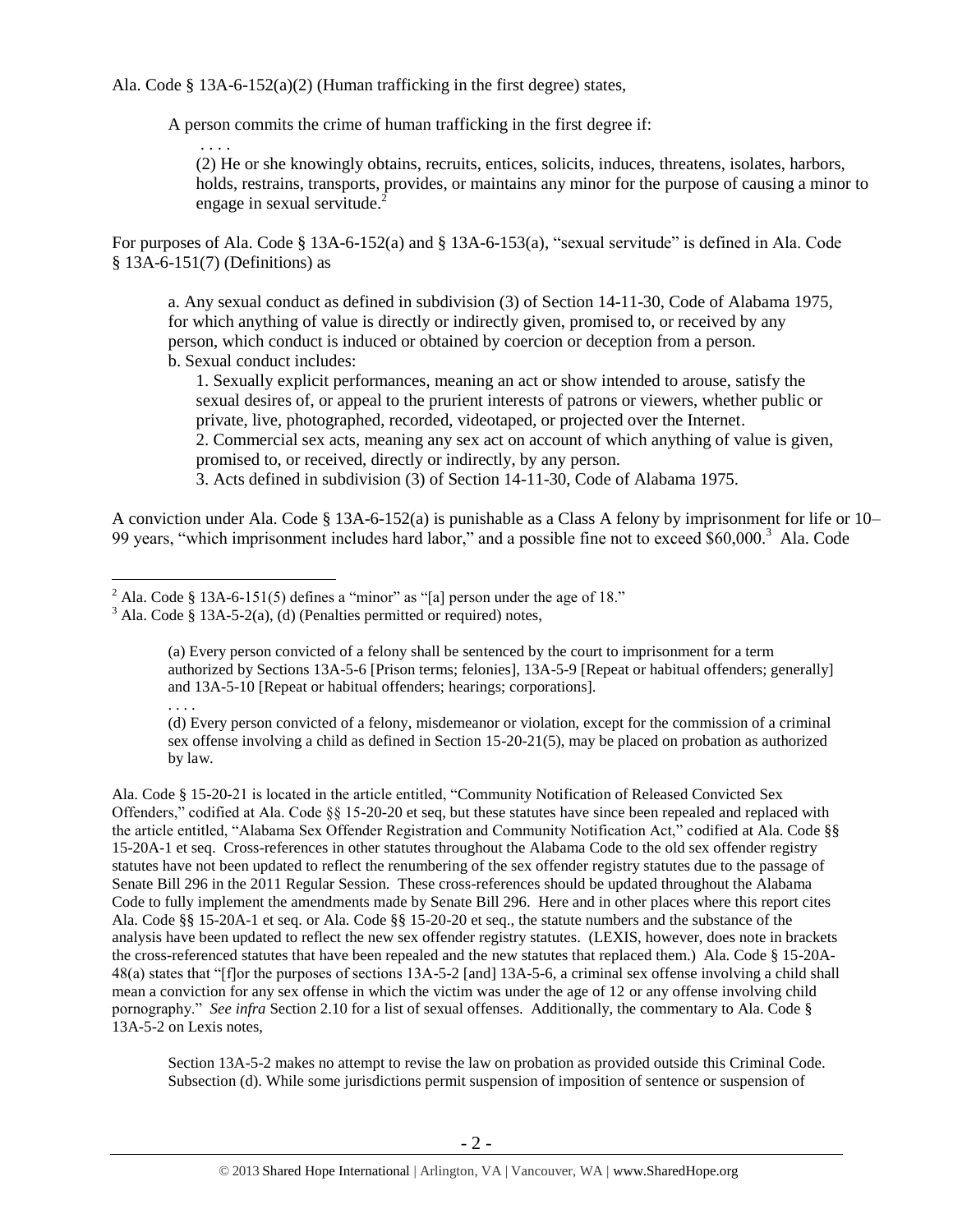§§ 13A-6-152(b), 13A-5-2(a), (b), 13A-5-6(a)(1), 13A-5-11(a)(1). If the victim of a violation of Ala. Code § 13A-6-152 is under 12 years old and the "offense involves sexual servitude,"<sup>4</sup> a mandatory minimum imprisonment of 20 years applies. Ala. Code §§ 13A-5-6(a)(4), 15-20A-5(28), 15-20A-48(a). A conviction under Ala. Code § 13A-6-153(a) is punishable as a Class B felony by imprisonment for 2–20 years, "which imprisonment includes hard labor," and a possible fine not to exceed \$30,000. Ala. Code §§ 13A-6-153(b),  $13A-5-2(a)$ , (b),  $13A-5-6(a)(2)$ ,  $13A-5-11(a)(2)$ .<sup>5</sup> If the victim of a violation of Ala. Code § 13A-6-153 is under 12 years old and the "offense involves sexual servitude," a mandatory minimum imprisonment of 10 years applies. Ala. Code §§ 13A-5-6(a)(5), 15-20A-5(29), 15-20A-48(a).

- 1.1.1 Recommendation: Amend the definition of "sexual servitude" in Ala. Code § 13A-6-151(7) (Definitions) to remove the requirement that "coercion or deception" be used when the victim is a minor. 6
- *1.2 Commercial sexual exploitation of children (CSEC) is identified as a separate and distinct offense from general sexual offenses, which may also be used to prosecute those who commit commercial sex offenses against minors.*

The following laws make CSEC a crime in Alabama:

- 1. Under Ala. Code § 13A-12-111(a) (Promoting prostitution; first degree),
	- A person commits the crime of promoting prostitution in the first degree if he knowingly: (1) Advances prostitution<sup>7</sup> by compelling a person by force or intimidation to engage in prostitution, or profits from such coercive conduct by another; or  $(2)$  Advances or profits from prostitution<sup>8</sup> of a person less than 16 years of age.

A conviction under Ala. Code § 13A-12-111(a) is punishable as a Class B felony by imprisonment for  $2-20$ years, "which imprisonment includes hard labor," and a possible fine not to exceed \$30,000. Ala. Code §§ 13A-12-111(b), 13A-5-2(a), (b), 13A-5-6(a)(2), 13A-5-11(a)(2). If the victim of a violation of Ala. Code § 13A-12-111 (Promoting prostitution; first degree) is under 12 years old, a mandatory minimum imprisonment of 10 years applies. Ala. Code §§ 13A-5-6(a)(5), 15-20A-5(12), 15-20A-48(a).

execution of sentence, Alabama follows the rule that a definite sentence must first be imposed, which may be suspended and defendant placed on probation on certain terms and conditions.

<sup>&</sup>lt;sup>4</sup> See supra Section 1.1 for the definitions of "sexual servitude" and "sexual conduct."

 $<sup>5</sup>$  For any felony in Alabama, the court may impose a fine greater than the maximum listed in the statute if it does</sup> not exceed "double the pecuniary gain to the defendant or loss to the victim caused by the commission of the offense." Ala. Code § 13A-5-11(a)(4). Ala. Code § 13A-5-11(b) defines "gain" as "the amount of money or the value of property derived from the commission of the crime, less the amount of money or the value of property returned to the victim of the crime or seized or surrendered to lawful authority prior to the time sentence is imposed."

<sup>&</sup>lt;sup>6</sup> Subsequent recommendations that discuss referring certain crimes to the human trafficking statute are predicated upon the recommendations in 1.1 being simultaneously or previously enacted.

 $^7$ Ala. Code § 13A-12-110(1) (Definitions) states,

A person "advances prostitution" if, acting other than as a prostitute or a patron of a prostitute, he knowingly causes or aids a person to commit or engage in prostitution, procures or solicits patrons for prostitution, provides persons or premises for prostitution purposes, operates or assists in the operation of a house of prostitution or a prostitution enterprise.

 $8$  Ala. Code § 13A-12-110(2) (Definitions) states, "A person 'profits from prostitution' if, acting other than as a prostitute receiving compensation for personally-rendered prostitution services, he accepts or receives money or other property pursuant to a prior agreement with any person whereby he participates or is to participate in the proceeds of prostitution activity."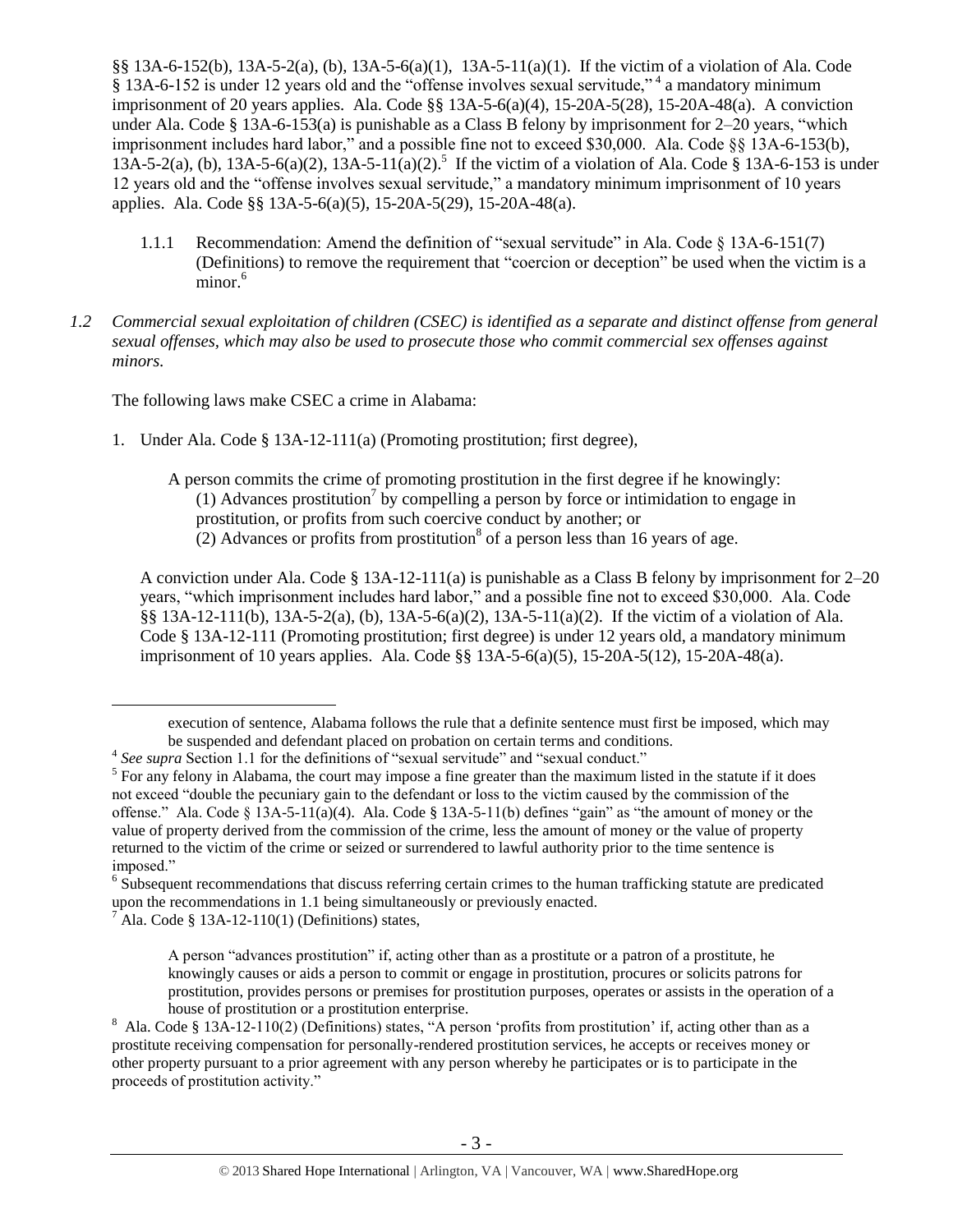- 2. Ala. Code § 13A-12-112(a) (Promoting prostitution; second degree) states,
	- A person commits the crime of promoting prostitution in the second degree if he knowingly: (1) Advances or profits from prostitution by managing, supervising, controlling or owning, either alone or in association with others, a house of prostitution or a prostitution business or enterprise involving prostitution activity by two or more prostitutes other than the defendant; or

(2) Advances or profits from prostitution of a person less than 18 years of age.

A conviction under Ala. Code  $\S$  13A-12-112(a) is punishable as a Class C felony by imprisonment for 1 year and 1 day to 10 years, "which imprisonment includes hard labor," and a possible fine not to exceed \$15,000. Ala. Code §§ 13A-12-112(b), 13A-5-2(a), (b), 13A-5-6(a)(3), 13A-5-11(a)(3).

3. Ala. Code § 13A-6-121 (Facilitating solicitation of unlawful sexual conduct with a child) states in part,

A person who knowingly compiles, enters into, or transmits by use of computer or otherwise; makes, prints, publishes, or reproduces by computerized or other means; knowingly causes or allows to be entered into or transmitted by use of computer or otherwise; or buys, sells, receives, exchanges, or disseminates any notice, statement, or advertisement of any child's name, telephone number, place of residence, other geographical location, physical characteristics, or other descriptive or identifying information for the purpose of facilitating, encouraging, offering, or soliciting unlawful sexual conduct of or with any child, or the visual depiction of such conduct, is guilty of facilitating solicitation of unlawful sexual conduct with a child. . . .

A conviction under Ala. Code § 13A-6-121 is punishable as a Class C felony by imprisonment for 1 year and 1 day to 10 years, "which imprisonment includes hard labor," and a possible fine not to exceed \$15,000. Ala. Code §§ 13A-6-121, 13A-5-2(a), (b), 13A-5-6(a)(3), 13A-5-11(a)(3).

4. Ala. Code § 13A-6-125 (Facilitating the travel of a child for an unlawful sex act) states in part,

Any person who facilitates, arranges, provides, or pays for the transport of a child for the purposes of engaging in an unlawful sex act with a child, including sexual intercourse, sodomy, a sexual performance, obscene sexual performance, or other sexual conduct for his or her benefit or for the benefit of another shall be guilty of facilitating the transport of a child for an unlawful sex act. . . .

A conviction under Ala. Code § 13A-6-125 is punishable as a Class A felony punishable by imprisonment for life or 10–99 years, "which imprisonment includes hard labor," and a possible fine not to exceed \$60,000. Ala. Code §§ 13A-6-125, 13A-5-2(a), (b), 13A-5-6(a)(1), 13A-5-11(a)(1). If the victim of a violation of Ala. Code § 13A-6-125 is under 12 years old, a mandatory minimum imprisonment of 20 years applies. Ala. Code §§ 13A-5-6(a)(4), 15-20A-5(27), 15-20A-48(a).

The following sexual offenses also may be applicable in cases involving the commercial sexual exploitation of a child:

1. Ala. Code § 13A-6-124 (Traveling to meet a child for an unlawful sex act) states in part,

Any person who travels either within this state, to this state, or from this state by any means, who attempts to do so, or who knowingly causes another to do so or to attempt to do so for the purpose of engaging in any unlawful sex act with a child, including sexual intercourse, sodomy, a sexual performance, obscene sexual performance, or other sexual conduct for his or her benefit or for the benefit of another shall be guilty of traveling to meet a child for an unlawful sex act. . . .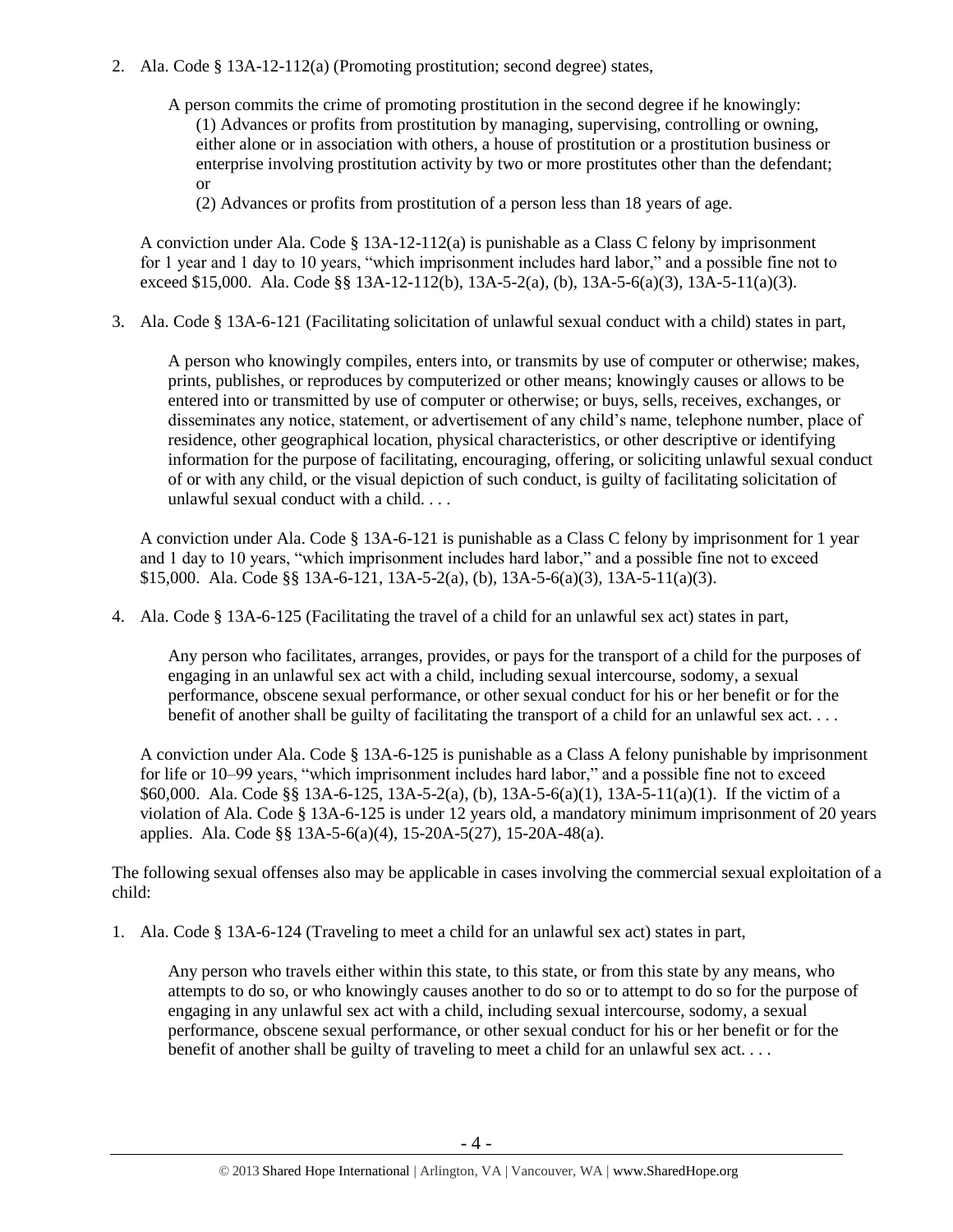A conviction under Ala. Code § 13A-6-124 is punishable as a Class A felony by imprisonment for life or 10–99 years, "which imprisonment includes hard labor," and a possible fine not to exceed \$60,000. Ala. Code §§ 13A-6-124, 13A-5-2(a), (b), 13A-5-6(a)(1), 13A-5-11(a)(1). If the victim of a violation of Ala. Code § 13A-6-124 is under 12 years old, a mandatory minimum imprisonment of 20 years applies. Ala. Code §§ 13A-5-6(a)(4), 15-20A-5(26), 15-20A-48(a).

- 2. Ala. Code § 13A-12-196 (Permitting or allowing child to engage in production of obscene matter) states, "Any parent or guardian who knowingly permits or allows their child, ward, or dependent under the age of 17 years to engage in the production of any obscene matter containing a visual depiction of such child, ward, or dependent under the age of 17 years engaged in any act of sado-masochistic abuse, sexual excitement, masturbation, breast nudity, genital nudity, or other sexual conduct shall be guilty of a Class A felony." A Class A felony is punishable by life imprisonment or 10–99 years, "which imprisonment includes hard labor," and a possible fine not to exceed \$60,000. Ala. Code §§ 13A-12-196, 13A-5-2(a), (b), 13A-5-6(a)(1), 13A-5-11(a)(1). If the victim of a violation of Ala. Code § 13A-12-196 is under 12 years old, a mandatory minimum imprisonment of 20 years applies. Ala. Code §§ 13A-5-6(a)(4), 15-20A-5(14), 15-20A-48(a).
- 3. Ala. Code § 13A-6-69(a) (Child molestation; luring child someplace in order to perform or to propose sexual acts) states,

It shall be unlawful for any person with lascivious intent to entice, allure, persuade, or invite, or attempt to entice, allure, persuade or invite, any child under 16 years of age to enter any vehicle, room, house, office or other place for the purpose of proposing to such child the performance of an act of sexual intercourse or . . . for the purpose of proposing the fondling or feeling of the sexual or genital parts of such child or the breast of such child, or for the purpose of committing an aggravated assault on such child, or for the purpose of proposing that such child fondle or feel the sexual or genital parts of such person.

A conviction under Ala. Code § 13A-6-69(a) is punishable as a Class C felony by imprisonment for 1 year and 1 day to 10 years, "which imprisonment includes hard labor," and a possible fine not to exceed \$15,000. Ala. Code §§ 13A-6-69(b), 13A-5-2(a), (b), 13A-5-6(a)(3), 13A-5-11(a)(3).

- 4. Ala. Code § 13A-6-61(a)(3) (Rape; first degree), states, "(a) A person commits the crime of rape in the first degree if: . . . (3) He or she, being 16 years or older, engages in sexual intercourse with a member of the opposite sex who is less than 12 years old." Ala. Code  $\S$  13A-6-61(a)(3) is punishable as a Class A felony by imprisonment for life or 20–99 years, "which imprisonment includes hard labor," and a possible fine not to exceed \$60,000. Ala. Code §§ 13A-6-61(b), 13A-5-2(a), (b), 13A-5-6(a)(1), (4), 13A-5-11(a)(1), 15-  $20A-5(1)$ ,  $15-20A-48(a)$ . If the victim of Ala. Code § 13A-6-61(a)(3) is six years old or younger and the offender is twenty-one years old or older, the offender must be sentenced to life imprisonment. Ala. Code  $§$  13A-5-6(d).
- 5. Ala. Code  $\S 13A-6-62(a)(1)$  (Rape; second degree) states,
	- (a) A person commits the crime of rape in the second degree if: (1) Being 16 years old or older, he or she engages in sexual intercourse with a member of the opposite sex less than 16 and more than 12 years old; provided, however, the actor is at least two years older than the member of the opposite sex.

A conviction under Ala. Code § 13A-6-62(a)(1) is punishable as a Class B felony by imprisonment for 2–20 years, "which imprisonment includes hard labor," and a possible fine not to exceed \$30,000. Ala. Code §§ 13A-6-62(b), 13A-5-2(a), (b), 13A-5-6(a)(2), 13A-5-11(a)(2).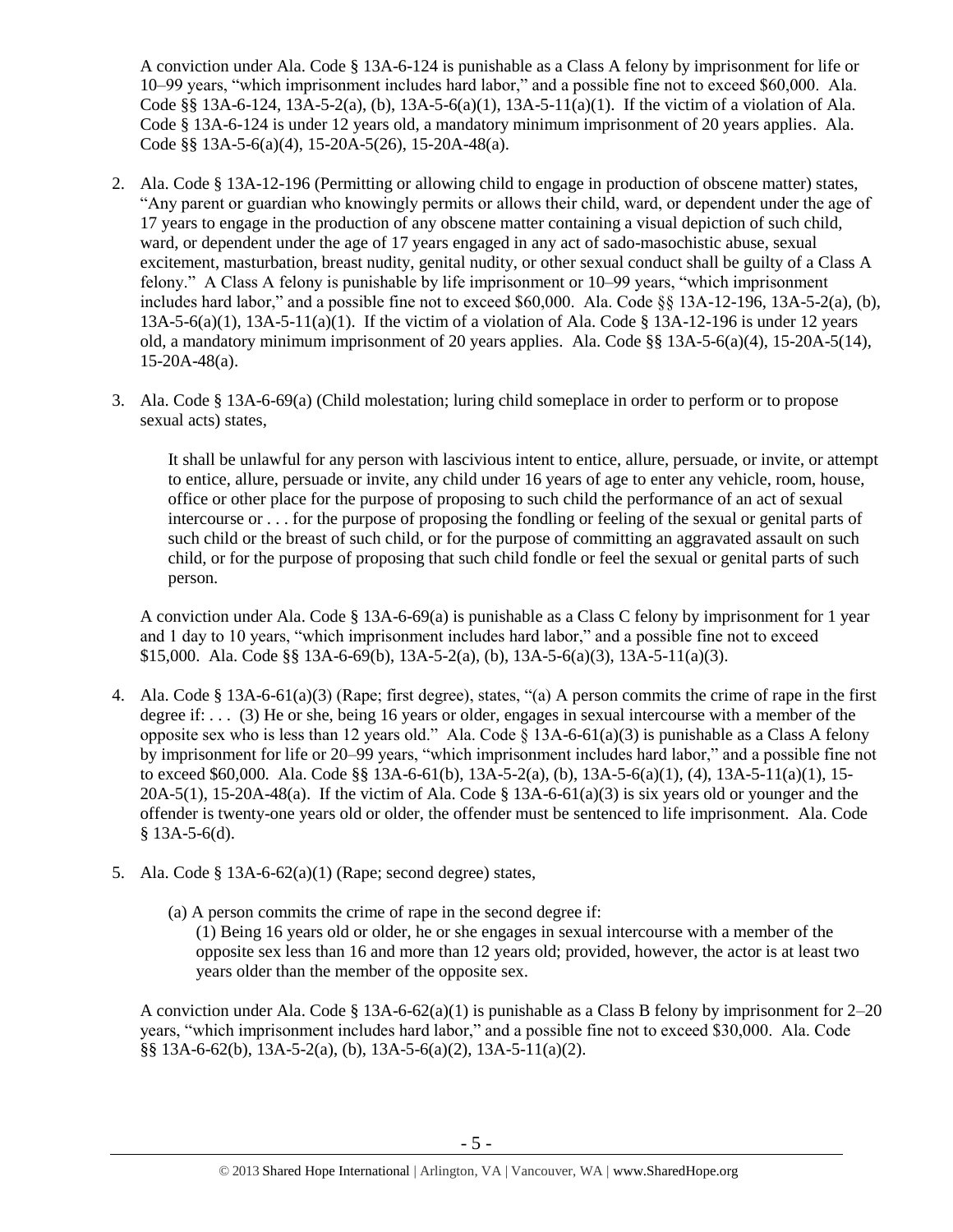- 6. Under Ala. Code § 13A-6-66(a)(1) (Sexual abuse; first degree), "A person commits the crime of sexual abuse in the first degree if: (1) He subjects another person to sexual contact by forcible compulsion." A conviction under Ala. Code § 13A-6-66(a)(1) is punishable as a Class C felony and by imprisonment for 1 year and 1 day to 10 years, "which imprisonment includes hard labor," and a possible fine not to exceed  $$15,000.$  Ala. Code  $\S$ § 13A-6-66(b), 13A-5-2(a), (b), 13A-5-6(a)(3), 13A-5-11(a)(3).
- 7. Under Ala. Code § 13A-6-67(a) (Sexual abuse; second degree), a person is guilty of second degree sexual abuse if

(1) He subjects another person to sexual contact who is incapable of consent by reason of some factor other than being less than 16 years old or (2) He, being 19 years old or older, subjects another person to sexual contact who is less than 16 years old, but more than 12 years old.

A first offense under Ala. Code § 13A-6-67(a) is punishable as a Class A misdemeanor by "imprisonment in the county jail or to hard labor for the county" up to 1 year, a possible fine not to exceed \$6,000, or both. Ala. Code §§ 13A-6-67(b), 13A-5-2(c), 13A-5-7(a)(1), 13A-5-12(a)(1). The violation increases to a Class C felony where the defendant "commits a second or subsequent offense of sexual abuse in the second degree within one year of another sexual offense." Ala. Code § 13A-6-67(b). Class C felonies are punishable by imprisonment of 1 year and 1 day to 10 years, "which imprisonment includes hard labor," and possible fines not to exceed \$15,000. Ala. Code §§ 13A-5-2(a), (b), 13A-5-6(a)(3), 13A-5-11(a)(3).

- 8. Ala. Code § 13A-6-69.1(a) (Sexual abuse of child under 12) states, "A person commits the crime of sexual abuse of a child less than 12 years old if he or she, being 16 years old or older, subjects another person who is less than 12 years old to sexual contact." A conviction under Ala. Code § 13A-6-69.1(a) is a Class B felony punishable by a sentence of imprisonment for 10–20 years, "which imprisonment includes hard labor," and a possible fine not to exceed \$30,000. Ala. Code §§ 13A-6-69.1(b), 13A-5-2(a), (b), 13A-5-  $6(a)(2)$ ,  $(a)(5)$ , 13A-5-11(a)(2), (15-20A-5(11), 15-20A-48(a).
- *1.3 Prostitution statutes refer to the sex trafficking statute to identify the commercially sexually exploited minor as a trafficking victim.*

Alabama's prostitution law, Ala. Code § 13A-12-121(a) (Prohibited activity), does not refer to the human trafficking law when the person engaged in prostitution is a minor. However, pursuant to Ala. Code § 13A-6- 159 (Permitted defenses),

In a prosecution for prostitution, or a sexually explicit performance<sup>9</sup> defined in this article, of a human trafficking victim for the victim's illegal acts engaged in or performed as a result of labor servitude or sexual servitude, it shall be an affirmative defense that the person was a victim of human trafficking.

*1.4 The state racketeering or gang crimes statute includes sex trafficking and commercial sexual exploitation of children (CSEC) offenses as predicate acts allowing the statute to be used to prosecute trafficking crimes.* 

Alabama does not have a state racketeering statute and Ala. Code § 13A-12-233 (Drug trafficking enterprise defined; punishment), which applies to criminal enterprises, is solely focused on drug trafficking enterprises. While Alabama's law criminalizing compelling gang membership might reach the actions of sex trafficking networks that compel streetgang membership in the implementation of the trafficking crime, this offense is geared toward making the forced gang membership the criminal act, rather than criminalizing participation in a

 $\overline{a}$ <sup>9</sup> Ala. Code § 13A-6-151(7)(b)(1) defines "sexually explicit performances" as "an act or show intended to arouse, satisfy the sexual desires of, or appeal to the prurient interests of patrons or viewers, whether public or private, live, photographed, recorded, videotaped, or projected over the Internet."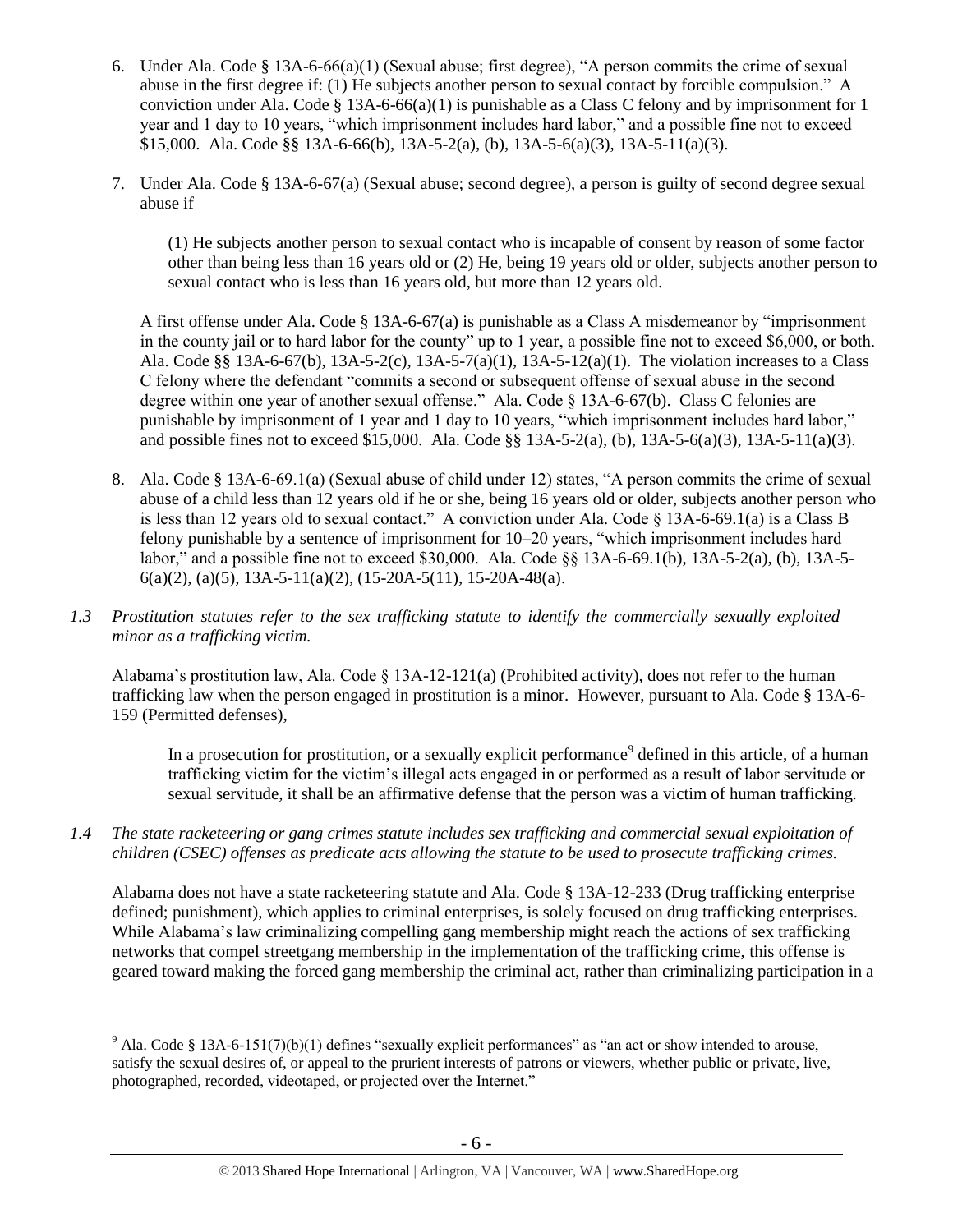gang that commits the predicate crimes of human trafficking or CSEC, which might limit its use in combatting these crimes. Ala. Code § 13A-6-26 (Compelling streetgang membership) states,

(a) For purposes of this section, the term "streetgang" means any combination, confederation, alliance, network, conspiracy, understanding, or other similar arrangement in law or in fact, of three or more persons that, through its membership or through the agency of any member, engages in a course or pattern of criminal activity. $^{10}$ 

(b) A person who expressly or by implication threatens to do bodily harm or does bodily harm to a person, a family member or a friend of the person, or any other person, or uses any other unlawful criminal means to solicit or cause any person to join or remain in a streetgang is guilty of the crime of compelling streetgang membership.

(c) The crime of compelling streetgang membership is a Class C felony.

(d) Notwithstanding subsection (c), the crime of compelling streetgang membership is a Class A felony if the defendant is over the age of 18 years and the other person is under the age of 18 years. (e) This section shall not be construed to repeal other criminal laws. Whenever conduct proscribed by this section is also proscribed by any other provision of law, the provision which carries the more serious penalty shall apply.

1.4.1 Recommendation: Enact a racketeering statute that includes CSEC and trafficking offenses as predicate crimes that may be used to prosecute trafficking enterprises.

<sup>&</sup>lt;sup>10</sup> Ala. Code § 13A-6-26 (Compelling streetgang membership) does not define "course or pattern of criminal activity" and Ala. Code § 13A-6-1 (Definitions) which defines terms used in Articles 1 and 2 of Chapter 6, Title 13A, also does not define this term.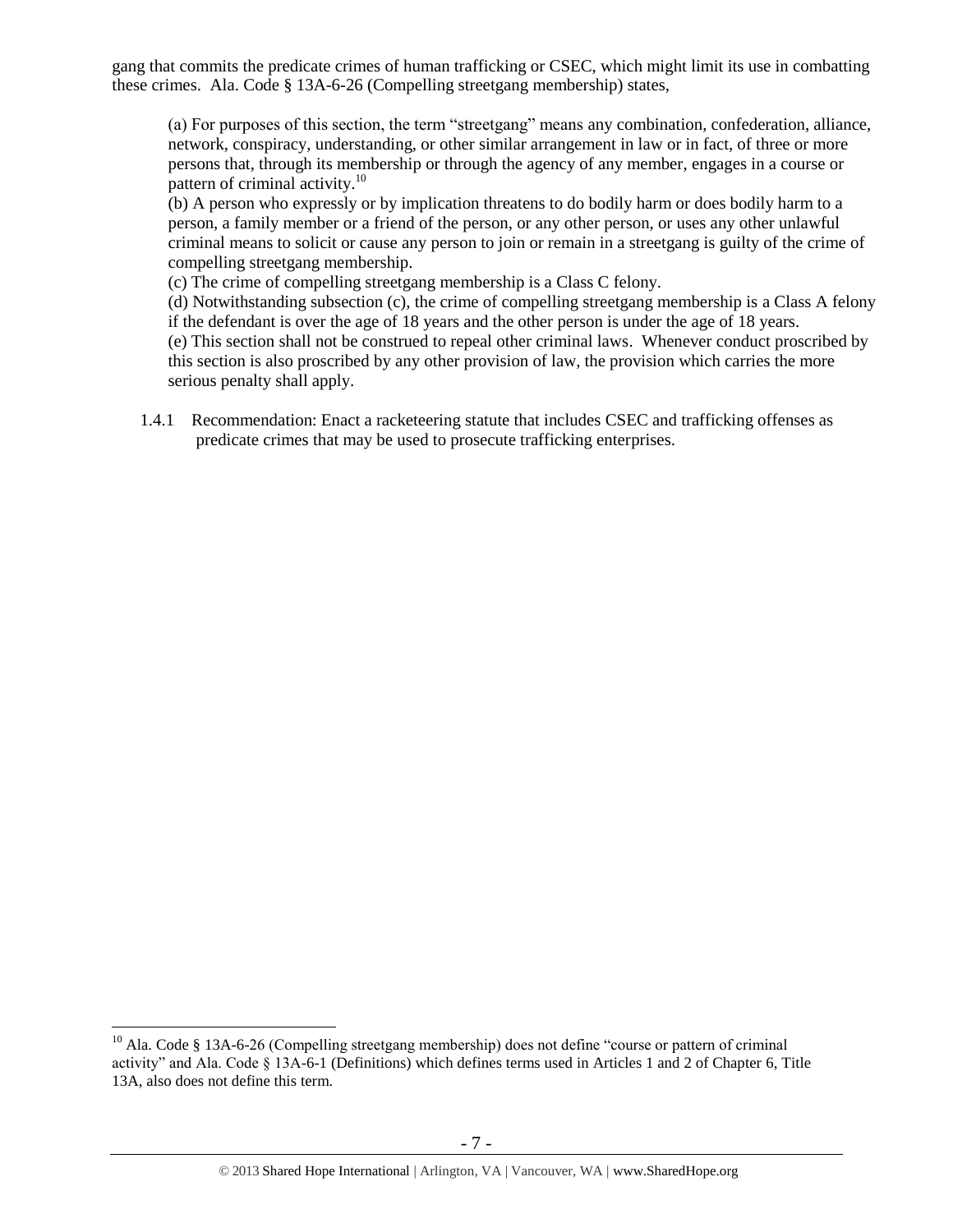#### **FRAMEWORK ISSUE 2: CRIMINAL PROVISIONS FOR DEMAND**

### *Legal Components:*

- *2.1 The state sex trafficking law can be applied to the buyers of commercial sex acts with a victim of domestic minor sex trafficking.*
- *2.2 Buyers of commercial sex acts with a minor can be prosecuted under commercial sexual exploitation of children (CSEC) laws.*
- *2.3 Solicitation laws differentiate buying sex acts with an adult and buying sex acts with a minor under 18.*
- *2.4 Penalties for buyers of commercial sex acts with minors are as high as federal penalties.*
- *2.5 Using the Internet to lure, entice, or purchase, or attempt to lure, entice, or purchase commercial sex acts with a minor is a separate crime or results in an enhanced penalty for buyers.*
- *2.6 No age mistake defense is permitted for a buyer of commercial sex acts with any minor under 18.*
- *2.7 Base penalties for buying sex acts with a minor under 18 are sufficiently high and not reduced for older minors.*
- *2.8 Financial penalties for buyers of commercial sex acts with minors are sufficiently high to make it difficult for buyers to hide the crime.*
- *2.9 Buying and possessing child pornography carries penalties as high as similar federal offenses.*
- *2.10 Convicted buyers of commercial sex acts with minors and child pornography are required to register as sex offenders.*

\_\_\_\_\_\_\_\_\_\_\_\_\_\_\_\_\_\_\_\_\_\_\_\_\_\_\_\_\_\_\_\_\_\_\_\_\_\_\_\_\_\_\_\_\_\_\_\_\_\_\_\_\_\_\_\_\_\_\_\_\_\_\_\_\_\_\_\_\_\_\_\_\_\_\_\_\_\_\_\_\_\_\_\_\_\_\_\_\_\_\_\_\_\_

# *Legal Analysis:*

 $\overline{a}$ 

*2.1 The state sex trafficking law can be applied to the buyers of commercial sex acts with a victim of domestic minor sex trafficking.*

Ala. Code § 13A-6-152(a)(2) and § 13A-6-153(a)(2) can apply to buyers of commercial sex with minors following federal precedent through the term "obtain."<sup>11</sup> Ala. Code § 13A-6-152(a)(2) (Human trafficking in the first degree) states, "A person commits the crime of human trafficking in the first degree if: . . . . [h]e or she knowingly obtains . . . any minor for the purpose of causing a minor to engage in sexual servitude." Under Ala. Code § 13A-6-153(a)(2) (Human trafficking in the second degree), "A person commits the crime of human trafficking in the second degree if: . . . . [a] person knowingly . . . obtains by any means another person for the purpose of labor servitude or sexual servitude."

However, under the definition of "sexual servitude" in Ala. Code § 13A-6-151(7) (Definitions), the sexual conduct must be "induced or obtained by coercion or deception from a person."

2.1.1 Recommendation: Amend the definition of sexual servitude in Ala. Code Ala. Code § 13A-6- 151(7) (Definitions) to include language making the purchase of sex with a trafficking victim a criminal act of trafficking.

 $11$  *See* United States v. Jungers, 702 F.3d 1066 ( $8<sup>th</sup>$  Cir. 2013). In this case, the Eighth Circuit specifically addressed whether the federal sex trafficking law, 18 U.S.C. § 1591 (Sex trafficking of children or by force, fraud, or coercion) applies to buyers when it reversed a District of South Dakota ruling that Congress did not intend the string of verbs constituting criminal conduct under 18 U.S.C. § 1591(a)(1) ("recruits, entices, harbors, transports, provides, obtains, or maintains") to reach the conduct of buyers. United States v. Jungers, 834 F. Supp. 2d 930, 931 (D.S.D. 2011). Holding that the conduct of buyers who obtain a child for commercial sex can violate 18 U.S.C. § 1591(a)(1), the Eighth Circuit illustrated through hypothetical buyer scenarios that, under certain circumstances, most of the terms in the string of verbs constituting criminal conduct under 18 U.S.C. § 1591(a)(1) could apply to buyers. While other terms may apply to buyers' conduct under state law as well, the analysis here focuses on the term "obtains" which is most likely to apply in the majority of buyer cases.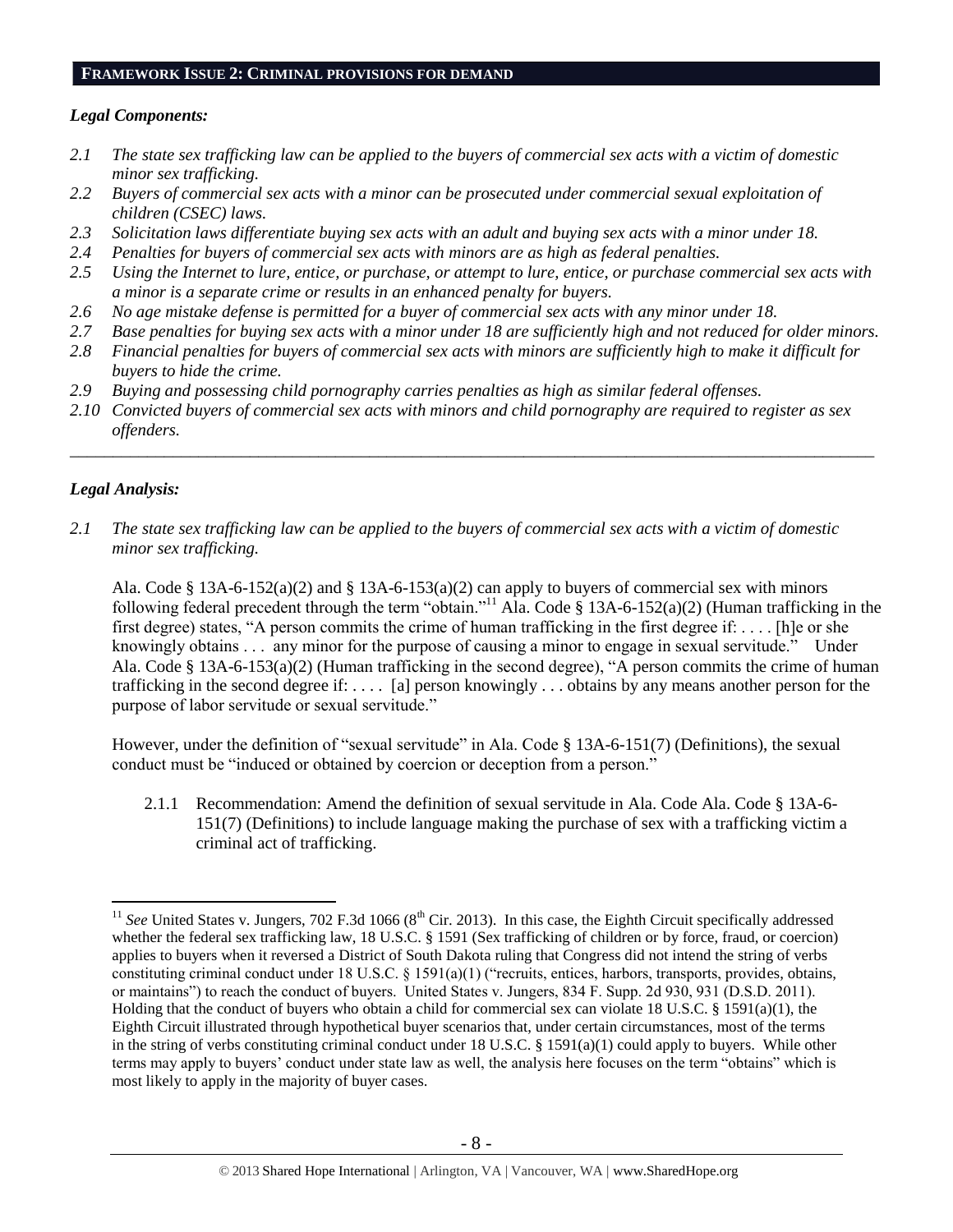*2.2 Buyers of commercial sex acts with a minor can be prosecuted under commercial sexual exploitation of children (CSEC) laws.*

None of Alabama's CSEC laws include the crime of buying sex acts with a minor. The non-commercial sexual offense under Ala. Code § 13A-6-124 (Traveling to meet a child for an unlawful sex act) could apply to buyers who satisfy the "travel" requirement. Ala. Code § 13A-6-124 states in part,

Any person who travels either within this state, to this state, or from this state by any means, who attempts to do so, or who knowingly causes another to do so or to attempt to do so for the purpose of engaging in any unlawful sex act with a child, including sexual intercourse, sodomy, a sexual performance, obscene sexual performance, or other sexual conduct for his or her benefit or for the benefit of another shall be guilty of traveling to meet a child for an unlawful sex act. . . .

A conviction under Ala. Code § 13A-6-124 is punishable as a Class A felony by imprisonment for life or 10–99 years, "which imprisonment includes hard labor," and a possible fine up to \$60,000. Ala. Code §§ 13A-6-124, 13A-5-2(a), (b), 13A-5-6(a)(1), 13A-5-11(a)(1). If the victim of a violation of Ala. Code § 13A-12-124 is under 12 years old, a mandatory minimum imprisonment of 20 years applies. Ala. Code §§ 13A-5-6(a)(4), 15-20A-5(26), 15-20A-48(a).

Several other sexual offenses could be used to prosecute a buyer of commercial sex acts with a minor but do not specifically criminalize the commercial sexual exploitation of a child.<sup>12</sup>

- 2.2.1 Recommendation: Enact a law that makes it a crime to purchase sex acts with a minor under 18.
- *2.3 Solicitation laws differentiate buying sex acts with an adult and buying sex acts with a minor under 18.*

Ala. Code § 13A-12-121(b) (Prohibited activity), which includes the crime of soliciting prostitution, does not distinguish between solicitation of minors and the solicitation of adults. Each conviction for violating Ala. Code § 13A-12-121(b) is punishable as a Class A misdemeanor, regardless of the age of the person patronized, by imprisonment up to 1 year, a possible fine up to \$6,000, or both imprisonment and a fine. Ala. Code §§ 13A-12-122, 13A-5-2(c), 13A-5-7(a)(1), 13A-5-12(a)(1).

- 2.3.1 Recommendation: Amend Ala. Code § 13A-12-121 (Prohibited activities) to distinguish solicitation of commercial sex acts with minors from solicitation of commercial sex acts with adults and provide a heightened penalty when offenses involve a minor under 18.
- *2.4 Penalties for buyers of commercial sex acts with minors are as high as federal penalties.*

<span id="page-8-0"></span>Buyers may be prosecuted for crimes ranging from Class A felonies to Class A misdemeanors. A buyer may be convicted under Ala. Code § 13A-6-152(a)(2) (Human trafficking in the first degree), § 13A-6-124 (Traveling to meet a child for an unlawful sex act), or  $\S$  13A-6-61(a)(3) (Rape; first degree), all punishable as Class A felonies<sup>13</sup> punishable by imprisonment for life or 10–99 years, "which imprisonment includes hard labor," and possible fines up to \$60,000. Ala. Code §§ 13A-6-152(b), 13A-6-124, 13A-6-61(b), 13A-5-2(a), (b), 13A-5-  $6(a)(1)$ , 13A-5-11(a)(1). If the victim of a violation of either offense is under 12 years old, a mandatory minimum imprisonment of 20 years applies. Ala. Code §§ 13A-5-6(a)(4), 15-20A-5(1), (28), 15-20A-48(a).

Under Ala. Code § 13A-5-6(c) (Prison terms; felonies),

<sup>&</sup>lt;sup>12</sup> *See supra* Section 1.2 for a full description of the sexual offense laws that may be used to prosecute certain buyers.

 $13 \text{ If, in the commission of any Class A fellow, the defendant used or attempted to use a firearm, a mandatory.}$ minimum imprisonment of 20 years applies. Ala. Code § 13A-5-6(a)(4).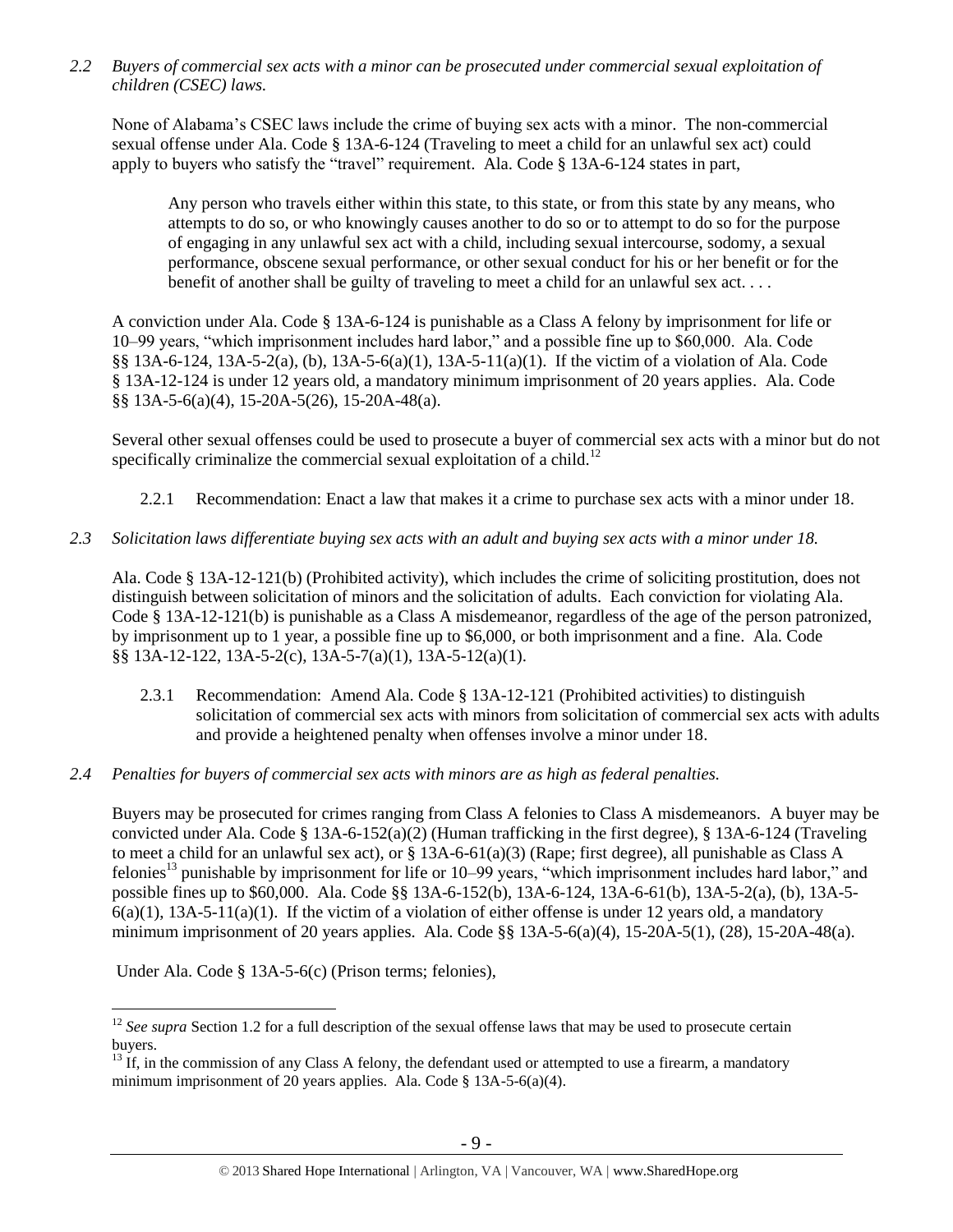<span id="page-9-0"></span>In addition to any penalties heretofore or hereafter provided by law, in all cases where an offender is designated as a sexually violent predator pursuant to Section 15-20-25.3 [repealed; see now Section 15-  $20A-19$ <sup>14</sup> or where an offender is convicted of a Class A felony criminal sex offense involving a child as defined in Section 15-20-21(5) [repealed; see now Sections 15-20A-4 and 15-20A-48], and is sentenced to a county jail or the Alabama Department of Corrections, the sentencing judge shall impose an additional penalty of not less than 10 years of post-release supervision to be served upon the defendant's release from incarceration.

If a buyer is convicted under Ala. Code § 13A-6-122 (Electronic solicitation of a child), § 13A-6-62(a) (Rape; second degree), or § 13A-6-69.1 (Sexual abuse of child under 12), the buyer is guilty of a Class B felony punishable by s sentence of 2–20 years, "which imprisonment includes hard labor," and possible fines not to exceed \$30,000. Ala. Code §§ 13A-6-122, 13A-6-62(b), 13A-6-69.1, 13A-5-2(a), (b), 13A-5-6(a)(2), 13A-5-  $11(a)(2)$ . If the victim of a violation of one of these offenses is under 12 years old, a mandatory minimum imprisonment of 10 years applies. Ala. Code §§ 13A-5-6(a)(5), 15-20A-5(2), (11), (24), 15-20A-48(a).

<span id="page-9-1"></span>If a buyer is convicted under Ala. Code § 13A-6-121 (Facilitating solicitation of unlawful sexual conduct with a child), § 13A-6-69(a) (Child molestation; luring child someplace in order to perform or to propose sexual acts), or is convicted for a second time under § 13A-6-67(a)(2) (Sexual abuse; second degree) within one year of another sexual offense, the buyer is guilty of a Class C felony.<sup>15</sup> As such, the buyer is punishable by 1 year and 1 day to 10 years, "which imprisonment includes hard labor," and possible fines not to exceed \$15,000. Ala. Code §§ 13A-6-121, 13A-6-69(b), 13A-6-67(b), 13A-5-2(a), (b), 13A-5-6(a)(3), 13A-5-11(a)(3).

A buyer convicted under Ala. Code § 13A-12-121(b) (Prohibited activity), which includes soliciting prostitution, or § 13A-6-67(a) (Sexual abuse; second degree) for a first offense is guilty of a Class A misdemeanor punishable by imprisonment in the county jail up to 1 year and a possible fine up to \$6,000. Ala. Code §§ 13A-6-67(b), 13A-12-122, 13A-5-2(c), 13A-5-7(a)(1), 13A-5-12(a)(1).

In comparison, if the victim is under the age of 14, a conviction under the TVPA for child sex trafficking is punishable by 15 years to life imprisonment and a fine not to exceed \$250,000. 18 U.S.C. §§ 1591(b)(1),  $3559(a)(1)$ ,  $3571(b)(3)$ . If the victim is between the ages of 14–17, a conviction is punishable by 10 years to life imprisonment and a fine not to exceed \$250,000. 18 U.S.C. §§ 1591(b)(2),  $3559(a)(1)$ ,  $3571(b)(3)$ . A conviction is punishable by mandatory life imprisonment, however, if the buyer has a prior conviction for a federal sex offense<sup>16</sup> against a minor. 18 U.S.C. § 3559(e)(1). To the

<sup>&</sup>lt;sup>14</sup> Ala. Code § 15-20A-48(d) now states that "for the purposes of section  $13A-5-6(c)$ ... an offender is designated a sexually violent predator pursuant to section 15-20A-19." *See supra* note [3](#page-1-0) for a discussion of cross-referencing in light of Alabama's statutory revisions. Additionally, Ala. Code § 13A-5-6(d) states,

<span id="page-9-2"></span>In addition to any penalties heretofore or hereafter provided by law, in all cases where an offender is convicted of a sex offense pursuant to Section 13A-6-61 [Rape; first degree], 13A-6-63 [Sodomy; first degree], or 13A-6-6.51 [Sexual torture], when the defendant was 21 years of age or older and the victim was six years of age or less at the time the offense was committed, the defendant shall be sentenced to life imprisonment without the possibility of parole.

<sup>&</sup>lt;sup>15</sup> If the defendant uses or attempts to use a firearm or deadly weapon in the commission of any Class C felony, a minimum imprisonment of 10 years applies. Ala. Code §13A-5-6(a)(5).

<sup>&</sup>lt;sup>16</sup> Pursuant to 18 U.S.C. § 3559 $(e)(2)$ , "federal sex offense" is defined as,

an offense under section 1591 [18 USCS § 1591] (relating to sex trafficking of children), 2241 [18 USCS § 2241] (relating to aggravated sexual abuse), 2242 [18 USCS § 2242] (relating to sexual abuse), 2244(a)(1) [18 USCS § 2244(a)(1)] (relating to abusive sexual contact), 2245 [18 USCS § 2245] (relating to sexual abuse resulting in death), 2251 [18 USCS § 2251] (relating to sexual exploitation of children), 2251A [18 USCS § 2251A] (relating to selling or buying of children), 2422(b) [18 USCS § 2422(b)]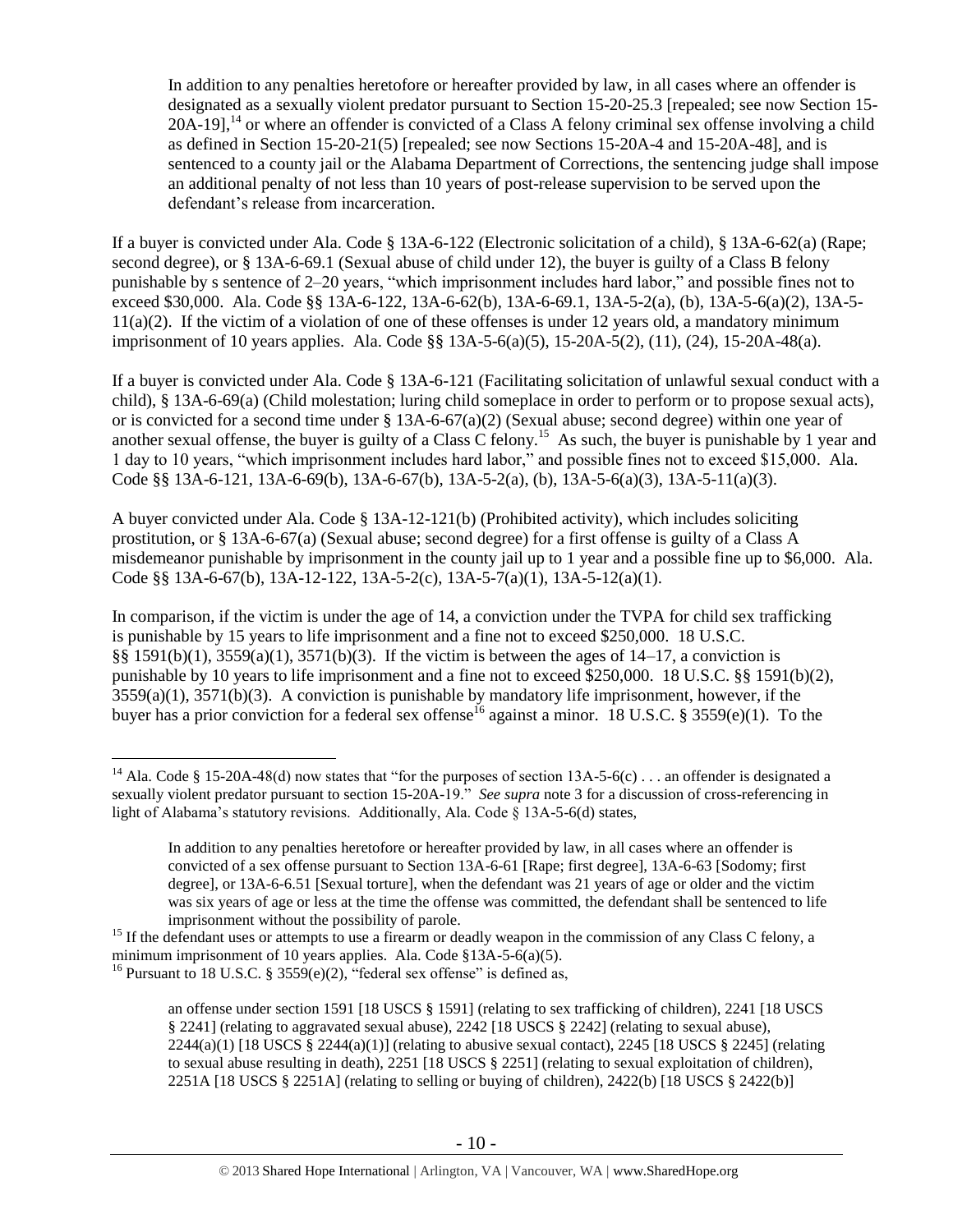extent buyers can be prosecuted under other federal CSEC laws,<sup>17</sup> a conviction is punishable by penalties ranging from a fine not to exceed \$250,000 to life imprisonment and a fine not to exceed \$250,000.<sup>18</sup>

*2.5 Using the Internet to lure, entice, or purchase, or attempt to lure, entice, or purchase commercial sex acts with a minor is a separate crime or results in an enhanced penalty for buyers.*

The use of the Internet to reach children under 16 for commercial sex acts is illegal under Ala. Code § 13A-6- 122 (Electronic solicitation of a child).<sup>19</sup> Pursuant to Ala. Code § 13A-6-122,

[A] person who, knowingly, with the intent to commit an unlawful sex act, entices, induces, persuades, seduces, prevails, advises, coerces, lures, or orders, or attempts to entice, induce, persuade, seduce, prevail, advise, coerce, lure, or order, by means of a computer, on-line service, Internet service . . . or any other electronic communication or storage device, a child who is at least three years younger than the defendant, or another person believed by the defendant to be a child at least three years younger than the defendant to meet with the defendant or any other person for the purpose of engaging in sexual intercourse, sodomy, or to engage in a sexual performance, obscene sexual performance, or sexual conduct for his or her benefit or for the benefit of another, is guilty of electronic solicitation of a child. . . .

A conviction for violating Ala. Code § 13A-6-122 is punishable as a Class B felony punishable by imprisonment for 2–20 years, "which imprisonment includes hard labor," and a possible fine up to \$30,000. Ala. Code §§ 13A-6-122, 13A-5-2(a), (b), 13A-5-6(a)(2), 13A-5-11(a)(2).

Ala. Code § 13A-6-111(a) (Child; transmission of obscene material) states in part,

 $\overline{a}$ 

A person is guilty of transmitting obscene material to a child if the person transmits, by means of any computer communication system allowing the input, output, examination, or transfer of computer programs from one computer to another, material which, in whole or in part, depicts actual or simulated nudity, sexual conduct, or sadomasochistic abuse, for the purpose of initiating or engaging in sexual acts with the child.

Pursuant to subsection (d), "Transmitting obscene material of engaging in sexual intercourse, sodomy, or to engage in a sexual performance, obscene sexual performance, or sexual conduct for his or her benefit to a child is a Class B felony" punishable by 2–20 years, "which imprisonment includes hard labor," and a possible fine not to exceed \$30,000. Ala. Code §§ 13A-6-111(d), 13A-5-2(a), (b), 13A-5-6(a)(2), 13A-5-11(a)(2). If the victim of a violation of Ala. Code § 13A-12-111(Child; transmission of obscene material) is under 12 years old,

<sup>(</sup>relating to coercion and enticement of a minor into prostitution), or 2423(a) [18 USCS § 2423(a)] (relating to transportation of minors).

<sup>&</sup>lt;sup>17</sup> 18 U.S.C. §§ 2251A(b) (Selling or buying of children), 2251(a) (Sexual exploitation of children), 2423(a) (Transportation of a minor with intent for minor to engage in criminal sexual activity), 2422(a) (Coercion and enticement), 2252(a)(2), (a)(4) (Certain activities relating to material involving the sexual exploitation of minors). <sup>18</sup> 18 U.S.C. §§ 2251A(b) (conviction punishable by imprisonment for 30 years to life and a fine), 2251(e) (conviction punishable by imprisonment for 15–30 years and a fine), 2423(a) (conviction punishable by imprisonment for 10 years to life and a fine), 2422(a) (conviction punishable by a fine, imprisonment up to 20 years, or both),  $2252(a)(2)$ , (4) (stating that a conviction under subsection (a)(2) is punishable by imprisonment for 5–20 years and a fine, while a conviction under subsection (a)(4) is punishable by imprisonment up to 10 years, a fine, or both); *see also* 18 U.S.C. §§ 3559(a)(1) (classifying all of the above listed offenses as felonies), 3571(b)(3) (providing a fine up to \$250,000 for any felony conviction).

<sup>&</sup>lt;sup>19</sup> For purposes of Ala. Code § 13A-6-122 (Electronic solicitation of a child), § 13A-6-121 (Facilitating solicitation of unlawful sexual conduct with a child), § 13A-6-123 (Facilitating the on-line solicitation of a child), § 13A-6-124 (Traveling to meet a child for an unlawful sex act), and § 13A-6-125 (Facilitating the travel of a child for an unlawful sex act) a "child" means "a person under 16 years of age." Ala. Code § 13A-6-120.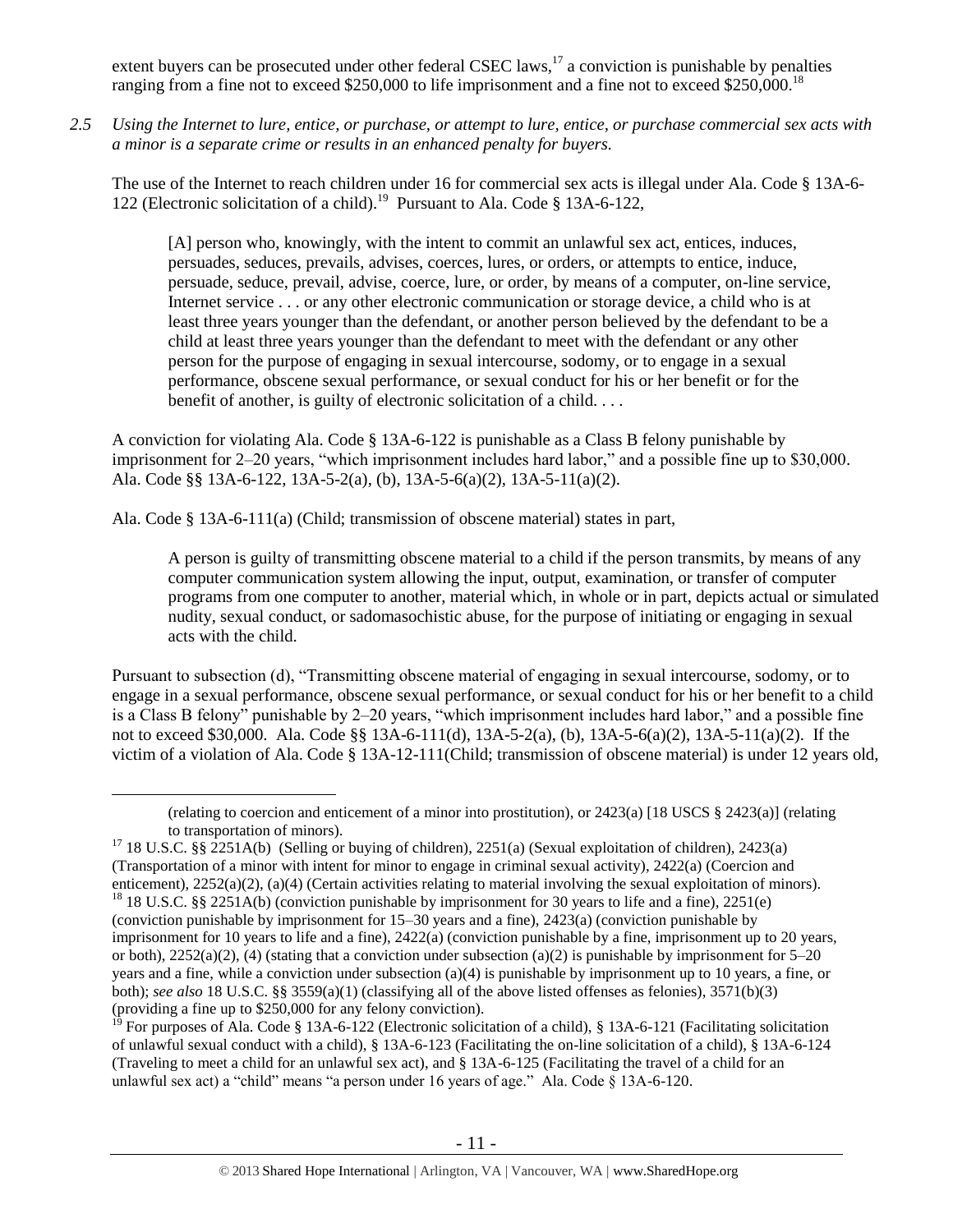a mandatory minimum imprisonment of 10 years applies. Ala. Code §§ 13A-5-6(a)(5), 15-20A-5(20), 15-20A-48(a).

Additionally, pursuant to Ala. Code § 13A-6-121 (Facilitating solicitation of unlawful sexual conduct with a child),

A person who knowingly compiles, enters into, or transmits by use of computer or otherwise; makes, prints, publishes, or reproduces by computerized or other means; knowingly causes or allows to be entered into or transmitted by use of computer or otherwise; or buys, sells, receives, exchanges, or disseminates any notice, statement, or advertisement of any child's name, telephone number, place of residence, other geographical location, physical characteristics, or other descriptive or identifying information for the purpose of facilitating, encouraging, offering, or soliciting unlawful sexual conduct of or with any child, or the visual depiction of such conduct, is guilty of facilitating solicitation of unlawful sexual conduct with a child. . . .

As a Class C felony, a conviction for violating Ala. Code § 13A-6-121 is punishable by 1 year and 1 day to 10 years, "which imprisonment includes hard labor," and a possible fine of up \$15,000. Ala. Code §§ 13A-6-121, 13A-5-2(a), (b), 13A-5-6(a)(3), 13A-5-11(a)(3).

*2.6 No age mistake defense is permitted for a buyer of commercial sex acts with any minor under 18.*

Ala. Code § 13A-6-152(a)(2) (Human trafficking in the first degree) is applicable to buyers, and § 13A-6-152(a)(3) expressly eliminates the use of mistake of age as a defense by stating that "it is not required that the defendant have knowledge of a minor victim's age, nor is reasonable mistake of age a defense to liability under this section." Furthermore, Ala. Code § 13A-6-154(5) (Prohibited defenses) states that a mistake in the age of the trafficking victim, "even if the mistake is reasonable," "shall not constitute a defense in a prosecution for human trafficking in the first or second degree." However, the CSEC offense of Ala. Code § 13A-6-121 (Facilitating solicitation of unlawful sexual conduct with a child) does not preclude a mistake of age defense.

- 2.6.1 Recommendation: Amend Ala. Code § 13A-6-121 (Facilitating solicitation of unlawful sexual conduct with a child) to prohibit defendants from asserting a mistake of age defense.
- *2.7 Base penalties for buying sex acts with a minor under 18 are sufficiently high and not reduced for older minors.*

Ala. Code § 13A-6-152(a)(2) (Human trafficking in the first degree) makes no distinction between older minors and younger minors. A minor is defined by Ala. Code § 13A-6-151(5) (Definitions) as any person under 18. A conviction under Ala. Code § 13A-6-152(a) is punishable as a Class A felony by imprisonment for life or 10–99 years, "which imprisonment includes hard labor," and a possible fine not to exceed \$60,000. Ala. Code §§ 13A-6-152(b), 13A-5-2(a), (b), 13A-5-6(a)(1), 13A-5-11(a)(1). If the victim of a violation of Ala. Code § 13A-6-152 is under 12 years old and the "offense involves sexual servitude,"  $20^\circ$  a mandatory minimum imprisonment of 20 years applies. Ala. Code §§ 13A-5-6(a)(4), 15-20A-5(28), 15-20A-48(a).

2.7.1 Recommendation: Amend Ala. Code § 13A-6-152(a)(2) (Human trafficking in the first degree) to apply heightened penalties in an offense committed against all minors under 18 years old.

 $\overline{a}$ <sup>20</sup> *See supra* Section 1.1 for the definitions of "sexual servitude" and "sexual conduct."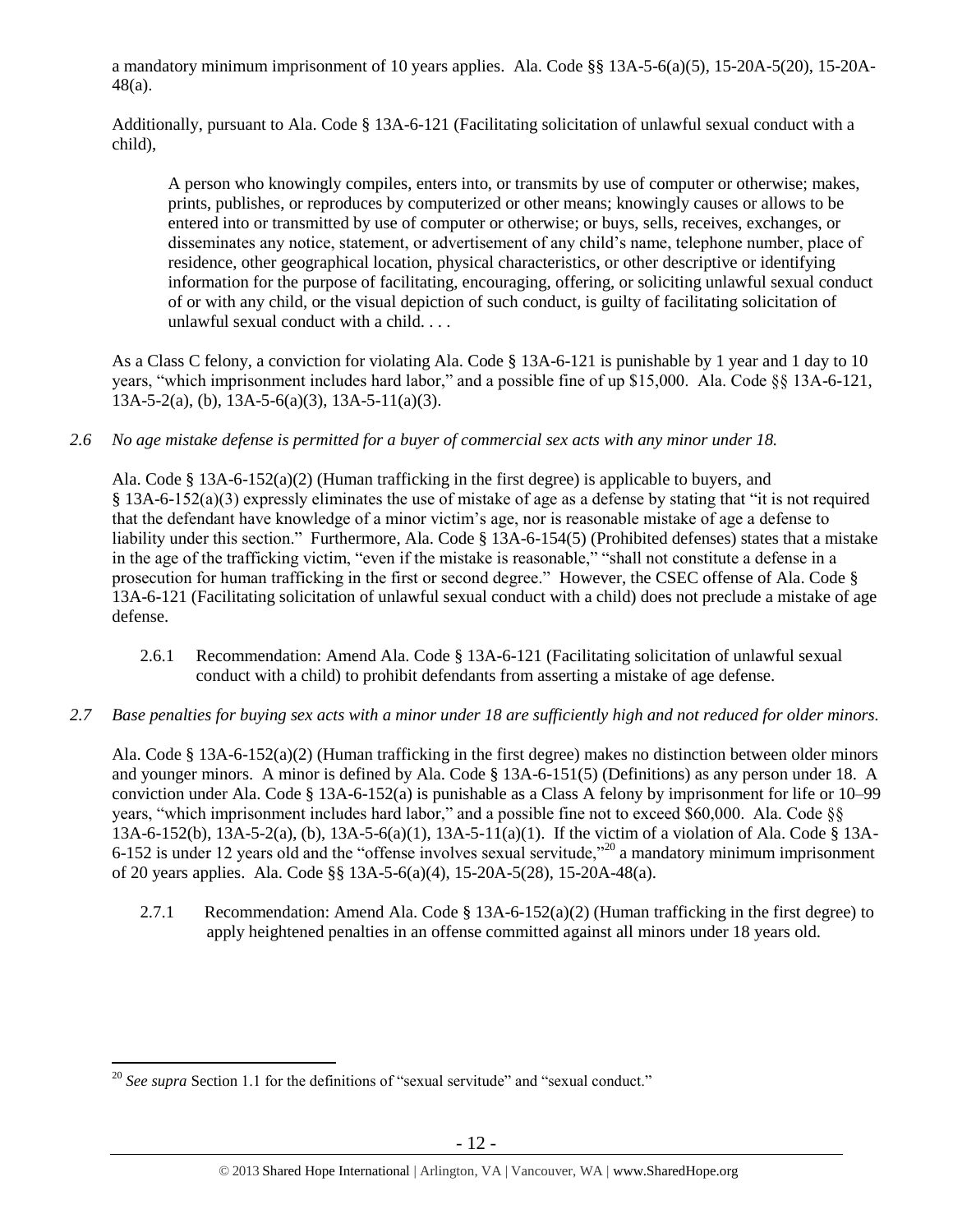*2.8 Financial penalties for buyers of commercial sex acts with minors are sufficiently high to make it difficult for buyers to hide the crime.* 

Buyers convicted under Ala. Code § 13A-6-152(a)(2) (Human trafficking in the first degree), a Class A felony, may be required to pay a possible fine up to \$60,000. Those convicted under Ala. Code § 13A-12-192(b) (Possession of obscene matter) or § 13A-6-121 (Facilitating solicitation of unlawful sexual conduct with a child), both Class C felonies, may be ordered to pay a possible fine up to \$15,000. Ala. Code § 13A-5-11(a)(3). In a prosecution for any of the crimes listed above, the court may impose a fine "not exceeding double the pecuniary gain to the defendant or loss to the victim caused by the commission of the offense." Ala. Code § 13A-5-11(a)(4).

A buyer convicted under Ala. Code  $\S 13A-6-152(a)(2)$  (Human trafficking in the first degree) may be required to pay restitution and civil damages to a human trafficking victim and forfeit property used in committing the crime. Pursuant to Ala. Code § 13A-6-155(a) (Penalties—Restitution to victim), buyers convicted under any provision of the human trafficking article, Ala. Code §§ 13A-6-150 to 13A-6-160, will be required to "pay mandatory restitution to the victim, prosecutorial or law enforcement entity, with the proceeds from property forfeited under Section 6 [i.e. Section 13A-6-156] applied first to payment of restitution." Ala. Code § 13A-6- 156 (Penalties—Forfeiture of property) states,

A person who commits the offense of human trafficking in the first degree or human trafficking in the second degree shall forfeit to the State of Alabama any profits or proceeds and any interest in property that he or she has acquired or maintained that the sentencing court determines to have been acquired or maintained as a result of committing human trafficking in the first degree or human trafficking in the second degree. Any assets seized shall first be used to pay restitution to trafficking victims and subsequently to pay any damages awarded to victims in a civil action. Any remaining assets shall go toward the cost of the investigation and prosecution and the remaining assets shall be remitted to funding the Alabama Crime Victims Compensation Fund.

Additionally, under Ala. Code § 13A-12-198 (Forfeiture and condemnation of contraband), buyers convicted under, among other provisions, Ala. Code § 13A-12-192(b) (Possession of obscene matter) will be required to forfeit to the State "[a]ny article, equipment, machine, materials, matter, vehicle or other thing whatsoever used in the commercial production, transportation, dissemination, display or storage of any obscene matter displaying or depicting a person under the age of 17 years engaged in any of the obscene acts" described in that section.

Buyers convicted of other offenses under Alabama's criminal laws may also be required to make restitution to the victims of the crimes pursuant to Ala. Code § 15-18-67 (Hearings), which states,

<span id="page-12-0"></span>When a defendant is convicted of a criminal activity or conduct which has resulted in pecuniary damages<sup>21</sup> or loss to a victim, the court shall hold a hearing to determine the amount or type of restitution due the victim or victims of such defendant's criminal acts. Such restitution hearings shall be held as a matter of course and in addition to any other sentence which it may impose, the court shall order that the defendant make restitution or otherwise compensate such victim for any pecuniary damages. The defendant, the victim or victims, or their representatives or the

<sup>&</sup>lt;sup>21</sup> Ala. Code 15-18-66(2) defines "pecuniary damages" is defined to include the following:

All special damages which a person shall recover against the defendant in a civil action arising out of the facts or events constituting the defendant's criminal activities; the term shall include, but not be limited to the money or other equivalent of property taken, broken, destroyed, or otherwise used or harmed and losses such as travel, medical, dental or burial expenses and wages including but not limited to wages lost as a result of court appearances.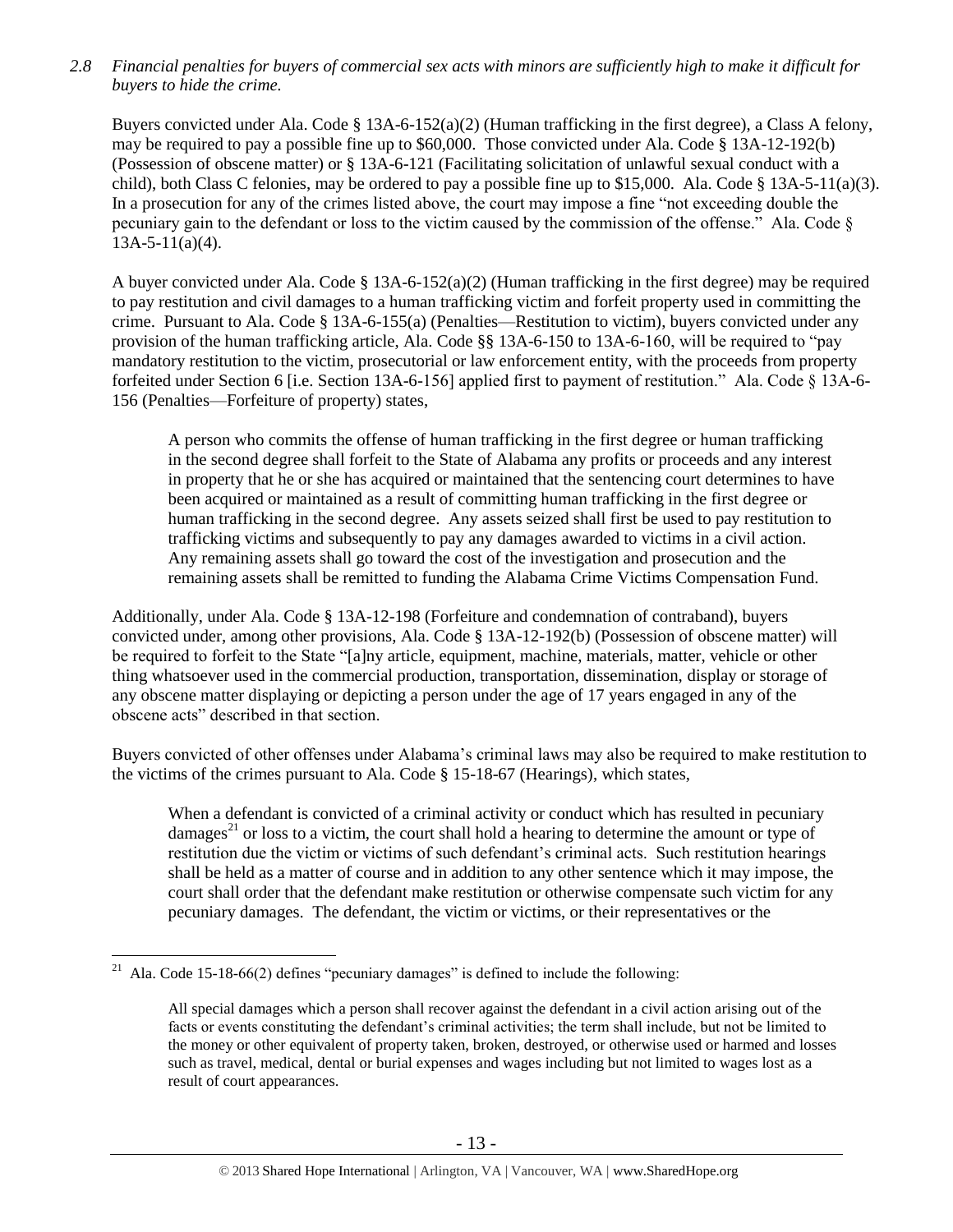administrator of any victim's estate as well as the district attorney shall have the right to be present and be heard upon the issue of restitution at any such hearings.

However, "victim" is defined in Ala. Code § 15-18-66(4) (Definitions) as "[a]ny person whom the court determines has suffered a direct or indirect pecuniary damage as a result of the defendant's criminal activities. 'Victim' shall not include any participant in the defendant's criminal activities."

# *2.9 Buying and possessing child pornography carries penalties as high as similar federal offenses.*

Pursuant to Ala. Code § 13A-12-192(b) (Possession of obscene matter), "Any person who knowingly possesses any obscene matter that contains a visual depiction of a person under the age of 17 years engaged in any act of sado-masochistic abuse, sexual intercourse, sexual excitement, masturbation, genital nudity, or other sexual conduct shall be guilty of a Class C felony."

A conviction under Ala. Code § 13A-12-192(b) is punishable as a Class C felony by imprisonment for 1 year and 1 day to 10 years, "which imprisonment includes hard labor," and a possible fine up to \$15,000. Ala. Code §§ 13A-12-192(b), 13A-5-2(a), (b), 13A-5-6(a)(3), 13A-5-11(a)(3).

In comparison, a federal conviction for possession of child pornography<sup>22</sup> is generally punishable by imprisonment for 5–20 years and a fine not to exceed  $$250,000.<sup>23</sup>$  Subsequent convictions, however, are punishable by imprisonment up to 40 years and a fine not to exceed  $$250,000.<sup>24</sup>$ 

*2.10 Convicted buyers of commercial sex acts with minors and child pornography are required to register as sex offenders.* 

Adult sex offenders are required to register pursuant to Ala. Code § 15-20A-10(a)(1) (Registration rules for an adult sex offender). An "adult sex offender" is defined as "[a]n adult convicted of a sex offense." Ala. Code § 15-20A-4(1). Pursuant to Ala. Code § 15-20A-5 (Offenses),

For the purposes of this article, a sex offense includes any of the following offenses:

- (1) Rape in the first degree, as provided by Section 13A-6-61, Code of Alabama 1975.
- (2) Rape in the second degree, as provided by Section 13A-6-62, Code of Alabama 1975.

. . . .

 $\overline{a}$ 

(5) Sexual misconduct, as provided by Section 13A-6-65, Code of Alabama 1975, provided that on a first conviction or adjudication the sex offender is only subject to registration and

<sup>&</sup>lt;sup>22</sup> 18 U.S.C. §§ 2252(a)(2), (a)(4) (Certain activities relating to material involving the sexual exploitation of minors),  $2252A(a)(2)$ –(3) (Certain activities relating to material constituting or containing child pornography), 1466A(a), (b) (Obscene visual representations of the sexual abuse of children).

<sup>&</sup>lt;sup>23</sup> 18 U.S.C. §§ 2252(b) (stating that a conviction under subsection (a)(2) is punishable by imprisonment for 5–20 years and a fine, while a conviction under subsection (a)(4) is punishable by imprisonment up to 10 years, a fine, or both), 2252A(b)(1) (a conviction is punishable by imprisonment for 5–20 years and a fine), 1466A(a), (b) (stating that a conviction under subsection (a) is "subject to the penalties provided in section  $2252A(b)(1)$ ," imprisonment for 5–20 years and a fine, while a conviction under subsection (b) is "subject to the penalties provided in section 2252A(b)(2)," imprisonment up to 10 years, a fine, or both); *see also* 18 U.S.C. §§ 3559(a)(1) (classifying all of the above listed offenses as felonies), 3571(b)(3) (providing a fine up to \$250,000 for any felony conviction).

<sup>&</sup>lt;sup>24</sup> 18 U.S.C. §§ 2252(b) (stating if a person has a prior conviction under subsection (a)(2), or a list of other statutes, a conviction is punishable by a fine and imprisonment for 15–40 years, but if a person has a prior conviction under subsection (a)(4), or a list of other statutes, a conviction is punishable by a fine and imprisonment for  $10-20$  years),  $2252A(b)(1)$  (stating if a person has a prior conviction under subsection (a)(2), (a)(3), or a list of other statutes, a conviction is punishable by a fine and imprisonment for  $15-40$  years),  $1466A(a)$ , (b) (stating that the penalty scheme for section 2252A(b) applies); *see also* 18 U.S.C. §§ 3559(a)(1) (classifying all of the above listed offenses as felonies), 3571(b)(3) (providing a fine up to \$250,000 for any felony conviction).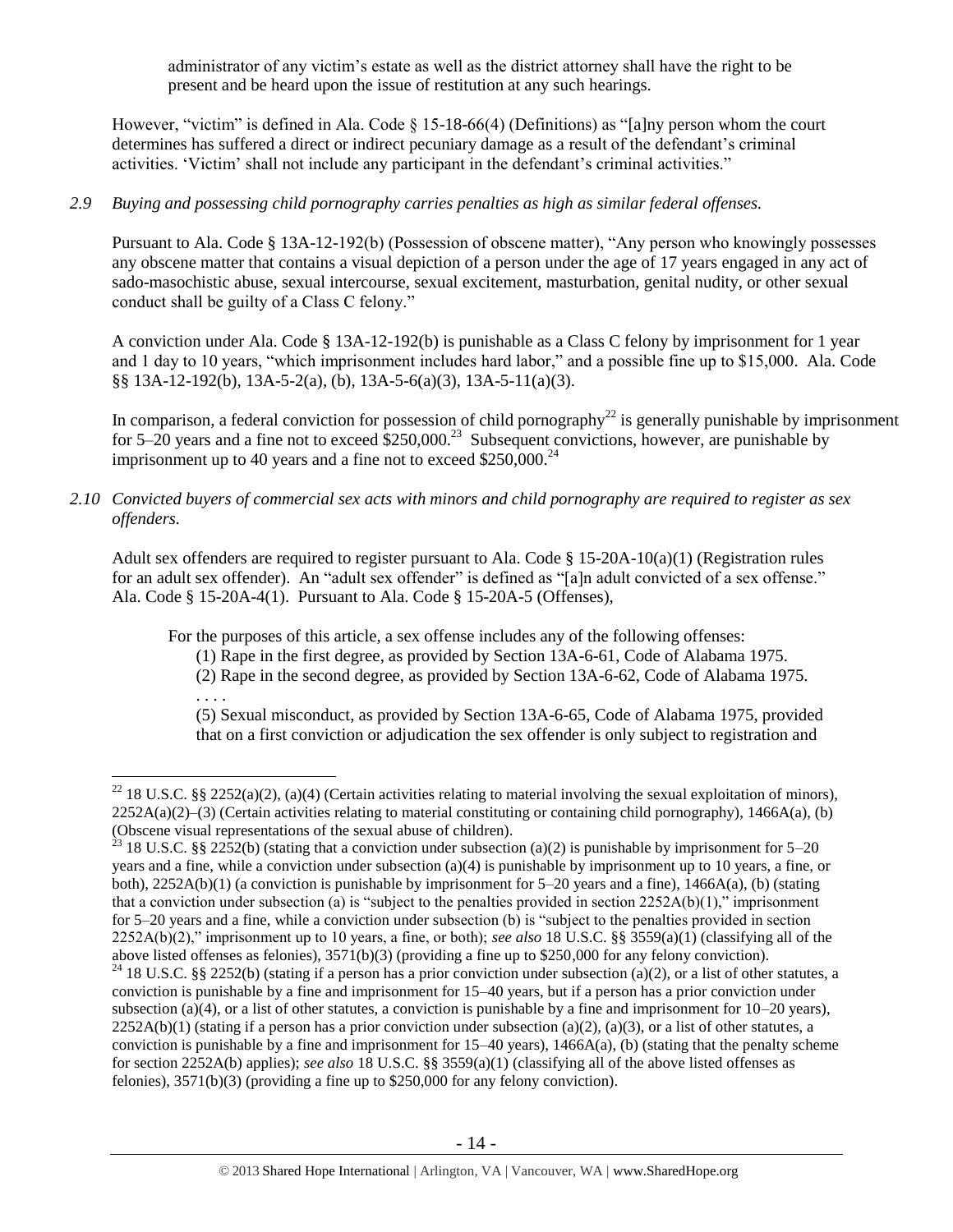verification pursuant to this article. On a second or subsequent conviction or adjudication, if the second or subsequent conviction or adjudication does not arise out of the same set of facts and circumstances as the first conviction or adjudication, the sex offender shall comply with all requirements of this article. The sentencing court may exempt from this article a juvenile sex offender adjudicated delinquent of sexual misconduct.

(7) Sexual abuse in the first degree, as provided by Section 13A-6-66, Code of Alabama 1975.

(8) Sexual abuse in the second degree, as provided by Section 13A-6-67, Code of Alabama 1975.

. . . .

. . . .

(10) Enticing a child to enter a vehicle, room, house, office, or other place for immoral purposes, as provided by Section 13A-6-69, Code of Alabama 1975.

(11) Sexual abuse of a child less than 12 years old, as provided by Section 13A-6-69.1, Code of Alabama 1975.

. . . . (14) Violation of the Alabama Child Pornography Act, as provided by Sections 13A-12-191, 13A-12-192, 13A-12-196, or 13A-12-197, Code of Alabama 1975.

(20**)** Transmitting obscene material to a child by computer, as provided by Section 13A-6- 111, Code of Alabama 1975.

. . . .

. . . .

(23) Facilitating solicitation of unlawful sexual conduct with a child, as provided by Section 13A-6-121, Code of Alabama 1975.

(24) Electronic solicitation of a child, as provided by Section 13A-6-122, Code of Alabama 1975.

(25) Facilitating the on-line solicitation of a child, as provided by Section 13A-6-123, Code of Alabama 1975.

(26) Traveling to meet a child for an unlawful sex act, as provided by Section 13A-6-124, Code of Alabama 1975.

(27) Facilitating the travel of a child for an unlawful sex act, as provided by Section 13A-6- 125, Code of Alabama 1975.

(28) Human trafficking in the first degree, as provided by Section 13A-6-152, Code of Alabama 1975, provided that the offense involves sexual servitude.

(29) Human trafficking in the second degree, as provided by Section 13A-6-153, Code of Alabama 1975, provided that the offense involves sexual servitude.

(32) Any solicitation, attempt, or conspiracy to commit any of the offenses listed in subdivisions (1) to (32).

. . . .

. . . .

(35) Any crime committed in another state, the District of Columbia, any United States territory, or a federal, military, Indian, or foreign country jurisdiction if that jurisdiction also requires that anyone convicted of that crime register as a sex offender in that jurisdiction.

. . . .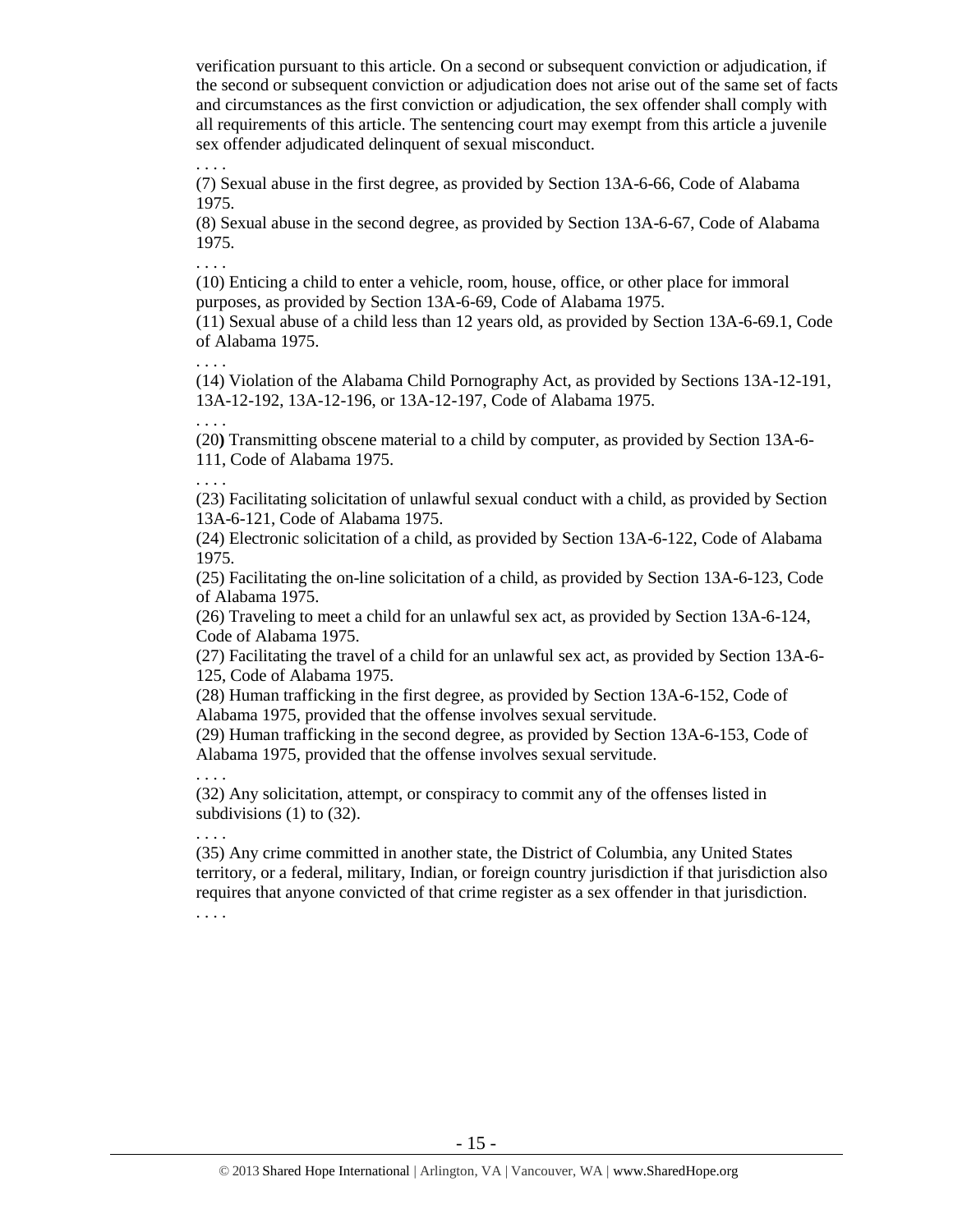#### **FRAMEWORK ISSUE 3: CRIMINAL PROVISIONS FOR TRAFFICKERS**

# *Legal Components:*

- *3.1 Penalties for trafficking a child for sexual exploitation are as high as federal penalties.*
- *3.2 Creating and distributing child pornography carries penalties as high as similar federal offenses.*
- *3.3 Using the Internet to lure, entice, recruit or sell commercial sex acts with a minor is a separate crime or results in an enhanced penalty for traffickers.*
- *3.4 Financial penalties for traffickers, including asset forfeiture, are sufficiently high.*
- *3.5 Convicted traffickers are required to register as sex offenders.*
- *3.6 Laws relating to termination of parental rights for certain offenses include sex trafficking or commercial sexual exploitation of children (CSEC) offenses in order to remove the children of traffickers from their control and potential exploitation.*

*\_\_\_\_\_\_\_\_\_\_\_\_\_\_\_\_\_\_\_\_\_\_\_\_\_\_\_\_\_\_\_\_\_\_\_\_\_\_\_\_\_\_\_\_\_\_\_\_\_\_\_\_\_\_\_\_\_\_\_\_\_\_\_\_\_\_\_\_\_\_\_\_\_\_\_\_\_\_\_\_\_\_\_\_\_\_\_\_\_\_\_\_\_\_*

# *Legal Analysis:*

*3.1 Penalties for trafficking a child for sexual exploitation are as high as federal penalties.* 

Ala. Code § 13A-6-152(a)(2) (Human trafficking in the first degree) makes it illegal if a trafficker "knowingly obtains, recruits, entices, solicits, induces, threatens, isolates, harbors, holds, restrains, transports, provides, or maintains any minor for the purpose of causing a minor to engage in sexual servitude."  $25$  A conviction under Ala. Code § 13A-6-152(a)(2) is punishable as a Class A felony<sup>26</sup> by imprisonment for life or 10–99 years, "which imprisonment includes hard labor," and a possible fine up to \$60,000. Ala. Code §§ 13A-6-152(b), 13A-5-2(a), (b), 13A-5-6(a)(1), 13A-5-11(a)(1). If the victim of a violation of Ala. Code § 13A-6-152 is under 12 years old and the "offense involves sexual servitude," a mandatory minimum imprisonment of 20 years applies. Ala. Code §§ 13A-5-6(a)(4), 15-20A-5(28), 15-20A-48(a). Also, Ala. Code § 13A-6-125 (Facilitating the travel of a child for an unlawful sex act) states that a person "who facilitates, arranges, provides, or pays for the transport of a child for the purposes of engaging in an unlawful sex act with a child, including sexual intercourse, sodomy, a sexual performance, obscene sexual performance, or other sexual conduct for his or her benefit or for the benefit of another" commits a Class A felony punishable by life imprisonment or 10–99 years, "which imprisonment includes hard labor," and a possible fine up to \$60,000. Ala. Code §§ 13A-6-125, 13A-5- 2(a), (b), 13A-5-6(a)(1), 13A-5-11(a)(1). Under Ala. Code § 13A-5-6(c),

In addition to any penalties heretofore or hereafter provided by law, in all cases where an offender is designated as a sexually violent predator pursuant to Section 15-20-25.3 [repealed; see now Section 15-  $20A-19$ ],<sup>27</sup> or where an offender is convicted of a Class A felony criminal sex offense involving a child as defined in Section 15-20-21(5) [repealed; see now Sections 15-20A-4 and 15-20A-48], and is sentenced to a county jail or the Alabama Department of Corrections, the sentencing judge shall impose an additional penalty of not less than 10 years of post-release supervision to be served upon the defendant's release from incarceration.

Traffickers may also be prosecuted under Ala. Code  $\S 13A-12-111(a)$  (Promoting prostitution; first degree).<sup>28</sup> A conviction for violating Ala. Code  $\S$  13A-12-111(a) is punishable as a Class B felony by imprisonment for 2– 20 years, "which imprisonment includes hard labor," and a possible fine up to \$30,000. Ala. Code §§ 13A-12- 111(b), 13A-5-2(a), (b), 13A-5-6(a)(2), 13A-5-11(a)(2). If the victim of a violation of Ala. Code § 13A-12-111

<sup>&</sup>lt;sup>25</sup> See supra Section 1.1 for the definitions of "sexual servitude" and "sexual conduct."

<sup>26</sup> *See supra* note [13.](#page-8-0)

<sup>27</sup> *See supra* note [14.](#page-9-0)

<sup>&</sup>lt;sup>28</sup> *See supra* Section 1.2 for the substantive provisions of Ala. Code § 13A-12-111(a).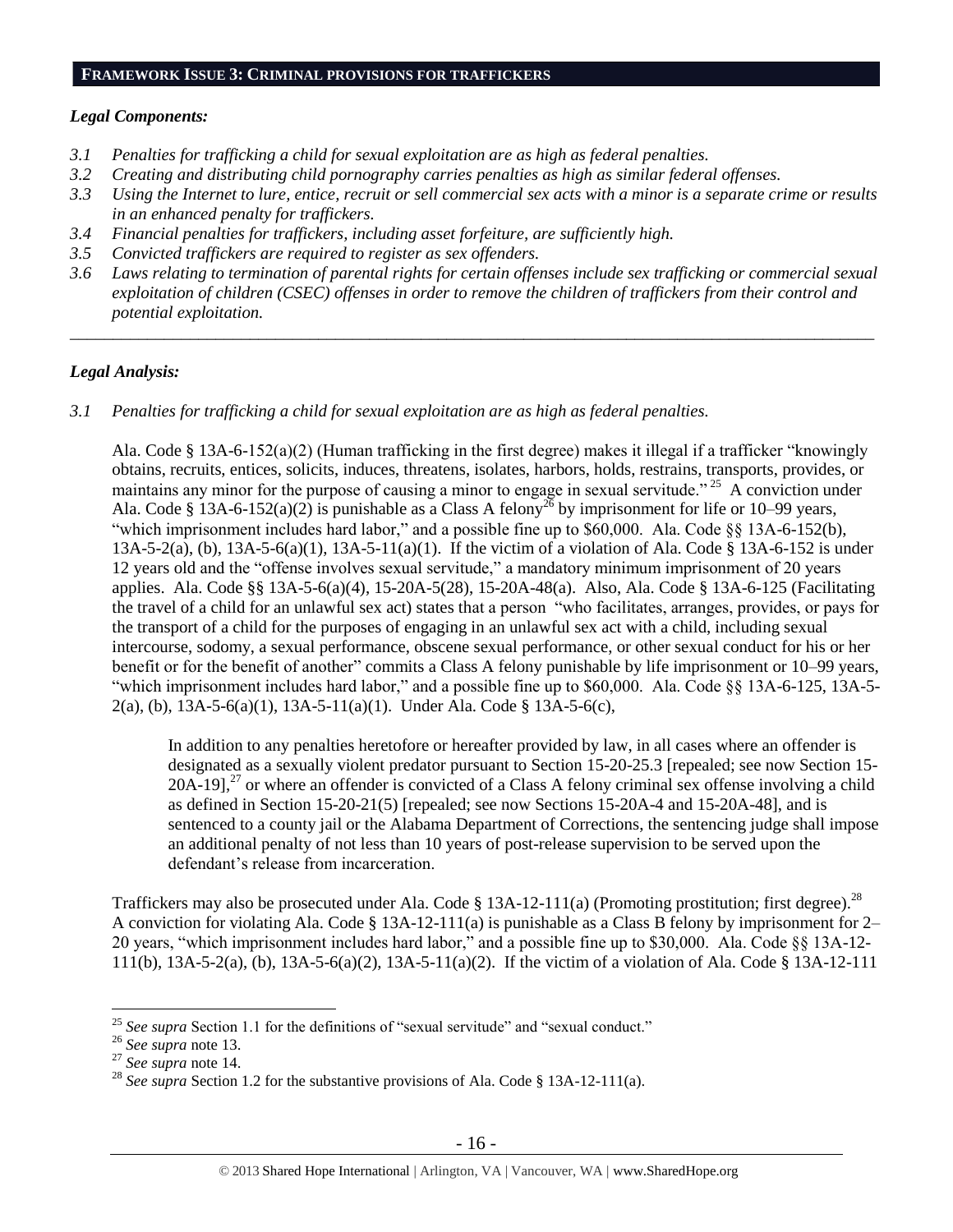is under 12 years old, a mandatory minimum imprisonment of 10 years applies. Ala. Code §§ 13A-5-6(a)(5), 15-20A-5(12), 15-20A-48(a).

Additionally, traffickers could be prosecuted under Ala. Code § 13A-12-112(a) (Promoting prostitution; second degree), punishable as a Class C felony<sup>29</sup> by imprisonment for 1 year and 1 day to 10 years, "which imprisonment includes hard labor," and a possible fine up to \$30,000. Ala. Code §§ 13A-12-112(b), 13A-5-  $2(a)$ , (b), 13A-5-6(a)(3), 13A-5-11(a)(3). Some traffickers could be prosecuted under Ala. Code § 13A-6-121 (Facilitating solicitation of unlawful sexual conduct with a child), which is a Class C felony, and is punishable by 1 year and 1 day to 10 years, "which imprisonment includes hard labor," and a possible fine of up \$15,000 Ala. Code §§ 13A-6-121, 13A-5-2(a), (b), 13A-5-6(a)(3), 13A-5-11(a)(3).

In comparison, if the victim is under the age of 14, a conviction under the Trafficking Victims Protection Act  $(TVPA)<sup>30</sup>$  for child sex trafficking is punishable by 15 years to life imprisonment and a fine not to exceed \$250,000. 18 U.S.C. §§ 1591(b)(1), 3559(a)(1), 3571(b)(3). If the victim is between the ages of 14–17, a conviction is punishable by 10 years to life imprisonment and a fine not to exceed \$250,000. 18 U.S.C. §§ 1591(b)(2), 3559(a)(1), 3571(b)(3). A conviction is punishable by mandatory life imprisonment, however, if the trafficker has a prior conviction for a federal sex offense<sup>31</sup> against a minor.

# *3.2 Creating and distributing child pornography carries penalties as high as similar federal offenses.*

<span id="page-16-4"></span><span id="page-16-3"></span><span id="page-16-2"></span><span id="page-16-1"></span><span id="page-16-0"></span>Alabama criminalizes the production, dissemination, $32$  and possession with the intent to disseminate child pornography separately. Ala. Code § 13A-12-197(a) (Production of obscene matter) states, "Any person who knowingly<sup>33</sup> films, prints, records, photographs or otherwise produces any obscene matter that contains a visual depiction of a person under the age of 17 years engaged in any act of sado-masochistic abuse, sexual intercourse,  $34$  sexual excitement,  $35$  masturbation, breast nudity, genital nudity, or other sexual conduct<sup>36</sup> shall be guilty of a Class A felony." Pursuant to Ala. Code § 13A-12-197(b), each depiction of each individual under 17 counts as a separate offense. A conviction under Ala. Code § 13A-12-197 is punishable as a Class A felony by imprisonment for life or 10–99 years, "which imprisonment includes hard labor," and a possible fine up to  $$60,000$ . Ala. Code  $\S$ § 13A-5-2(a), (b), 13A-5-6(a)(1), 13A-5-11(a)(1). If the victim of a violation of Ala. Code § 13A-12-197 is under 12 years old, a mandatory minimum imprisonment of 20 years applies. Ala. Code §§ 13A-5-6(a)(4), 15-20A-5(14), 15- 20A-48(a).

Ala. Code § 13A-12-191 (Dissemination or display of obscene matter) states,

 $\overline{a}$ 

 $33$  Ala. Code § 13A-12-190(4) (Definitions) defines "knowingly" as the following:

"[a] person knowingly disseminates or publicly displays obscene matter when the person knows the nature of the matter. A person knows the nature of the matter when either of the following circumstances exist:

b. The person recklessly disregards circumstances suggesting the character and content of the matter.

<sup>29</sup> *See supra* note [15.](#page-9-1)

<sup>30</sup> *See supra* Section 2.4 for further discussion.

<sup>31</sup> *See supra* note [16.](#page-9-2) 

 $32$  Ala. Code § 13A-12-190(1) (Definitions) defines "disseminate" as "[t]o sell, lend or show for monetary consideration or to offer or agree to do the same."

a. The person is aware of the character and content of the matter; or

<sup>&</sup>lt;sup>34</sup> Ala. Code § 13A-12-190(7) (Definitions) defines "sexual intercourse" as "[i]ntercourse, real or simulated, whether genital-genital, oral-genital, anal-genital or oral-anal, whether between persons of the same or opposite sex or between a human and an animal."

<sup>&</sup>lt;sup>35</sup> Ala. Code § 13A-12-190(6) (Definitions) defines "sexual excitement" as "[t]he condition of human male or female genitals when in a state of sexual stimulation."

 $36$  Ala. Code § 13A-12-190(9) (Definitions) defines "other sexual conduct" as "[a]ny touching of the genitals, pubic areas or buttocks of the human male or female, or the breasts of the female, whether alone or between members of the same or opposite sex or between humans and animals in an act of apparent sexual stimulation or gratification."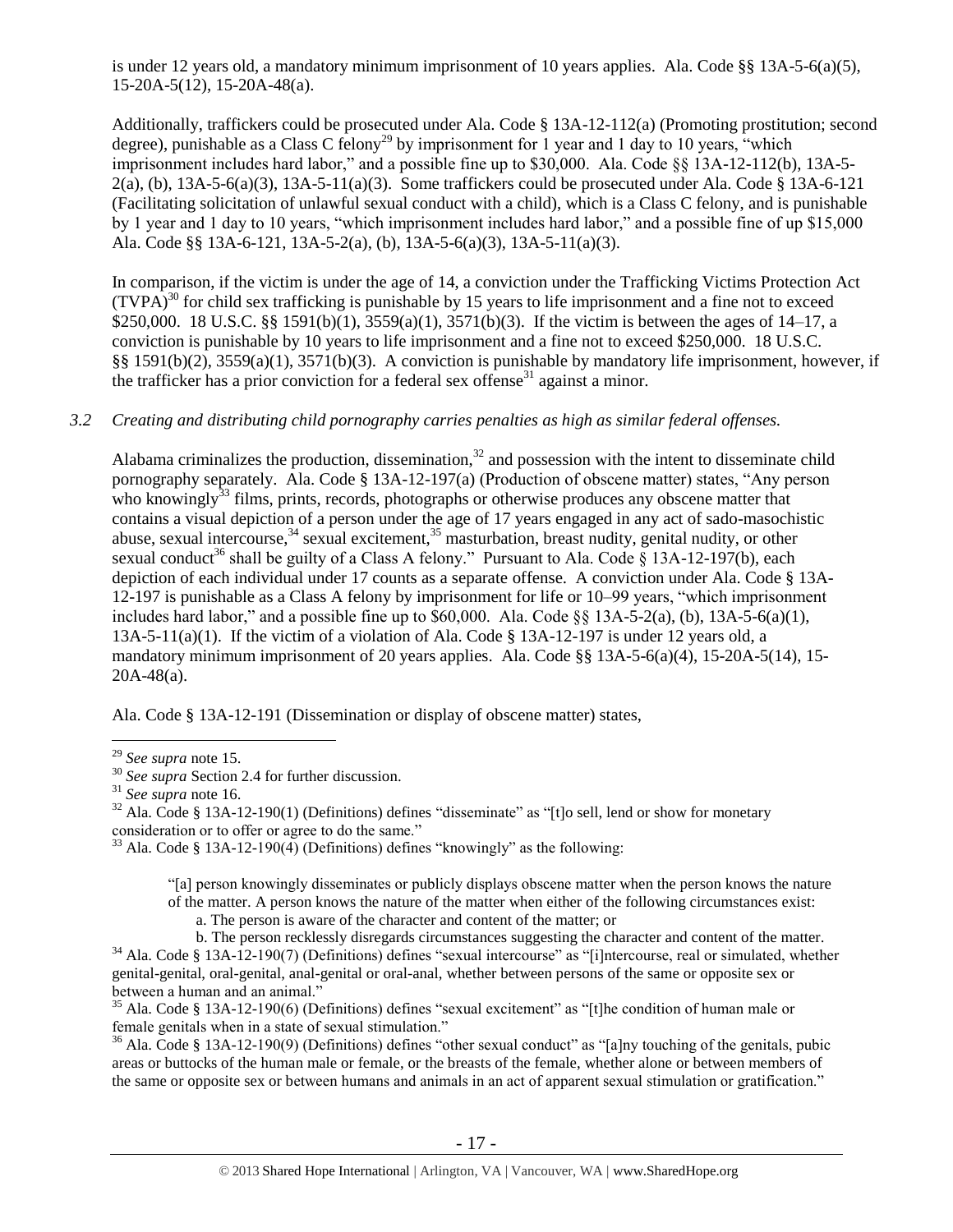Any person who shall knowingly disseminate or display publicly any obscene matter containing a visual depiction of a person under the age of 17 years engaged in any act of sado-masochistic abuse, sexual intercourse, sexual excitement, masturbation, breast nudity, genital nudity, or other sexual conduct shall be guilty of a Class B felony.

Ala. Code § 13A-12-192(a) (Possession of obscene matter) states,

Any person who knowingly possesses with intent to disseminate any obscene matter that contains a visual depiction of a person under the age of 17 years engaged in any act of sado-masochistic abuse, sexual intercourse, sexual excitement, masturbation, breast nudity, genital nudity, or other sexual conduct shall be guilty of a Class B felony. Possession of three or more copies of the same visual depiction contained in obscene matter is prima facie evidence of possession with intent to disseminate the same.

Class B felonies are punishable by imprisonment of 2–20 years, "which imprisonment includes hard labor," and possible fines up \$30,000. Ala. Code §§ 13A-5-2(a), (b), 13A-5-6(a)(2), 13A-5-11(a)(2). If the child involved in the commission of Ala. Code § 13A-12-197(a) (Production of obscene matter) is under 12 years old, a mandatory minimum imprisonment of 20 years applies, while if the child involved in the commission of Ala. Code § 13A-12-191 (Dissemination or display of obscene matter) or § 13A-12-192(a) (Possession of obscene matter) is under 12 years old, a mandatory minimum imprisonment of 10 years applies. Ala. Code §§ 13A-5-  $6(a)(4)$ ,  $(a)(5)$ , 15-20A-5(14), 15-20A-48(a).

Pursuant to Ala. Code § 13A-12-196 (Permitting or allowing child to engage in production of obscene matter),

Any parent or guardian who knowingly permits or allows their child, ward, or dependent under the age of 17 years to engage in the production of any obscene matter containing a visual depiction of such child, ward, or dependent under the age of 17 years engaged in any act of sado-masochistic abuse, sexual excitement, masturbation, breast nudity, genital nudity, or other sexual conduct shall be guilty of a Class A felony.

A Class A felony is punishable by life imprisonment or 10–99 years, "which imprisonment includes hard labor," and a possible fine up to  $$60,000$ . Ala. Code  $\$  13A-5-6(a)(1), 13A-5-11(a)(1). Additionally, if the child involved is under the age of 12, a mandatory minimum imprisonment of 20 years applies. Ala. Code §§ 13A-5-2(a), (b), 13A-5-6(a)(4), 15-20A-5(14), 15-20A-48(a).

In comparison, if the victim is under the age of 14, a conviction under the TVPA for child sex trafficking is punishable by 15 years to life imprisonment and a fine not to exceed \$250,000. 18 U.S.C. §§ 1591(b)(1),  $3559(a)(1)$ ,  $3571(b)(3)$ . If the victim is between the ages of  $14-17$ , a conviction is punishable by 10 years to life imprisonment and a fine not to exceed \$250,000. 18 U.S.C. §§ 1591(b)(2), 3559(a)(1), 3571(b)(3). A conviction is punishable by mandatory life imprisonment, however, if the trafficker has a prior conviction for a federal sex offense<sup>37</sup> against a minor. Additionally, a federal conviction for distribution of child pornography<sup>38</sup> is generally punishable by imprisonment for 5–20 years and a fine not to exceed \$250,000.<sup>39</sup> Subsequent convictions, however, are punishable by imprisonment up to 40 years and a fine not to exceed \$250,000.<sup>40</sup>

<sup>37</sup> *See supra* note [16.](#page-9-2) 

 $38\,18$  U.S.C. §§ 2252(a)(1), (a)(2), (a)(3) (Certain activities relating to material involving the sexual exploitation of minors),  $2252A(a)(2)$ , (a)(3) (Certain activities relating to material constituting or containing child pornography), 1466A(a) (Obscene visual representations of the sexual abuse of children).

 $39$  18 U.S.C. §§ 2252(b) (stating that a conviction under subsection (a)(1), (a)(2), or (a)(3) is punishable by imprisonment for 5–20 years and a fine), 2252A(b)(1) (a conviction is punishable by imprisonment for 5–20 years and a fine), 1466A(a), (b) (stating that a conviction under subsection (a) is "subject to the penalties provided in section 2252A(b)(1)," imprisonment for 5–20 years and a fine, while a conviction under subsection (b) is "subject to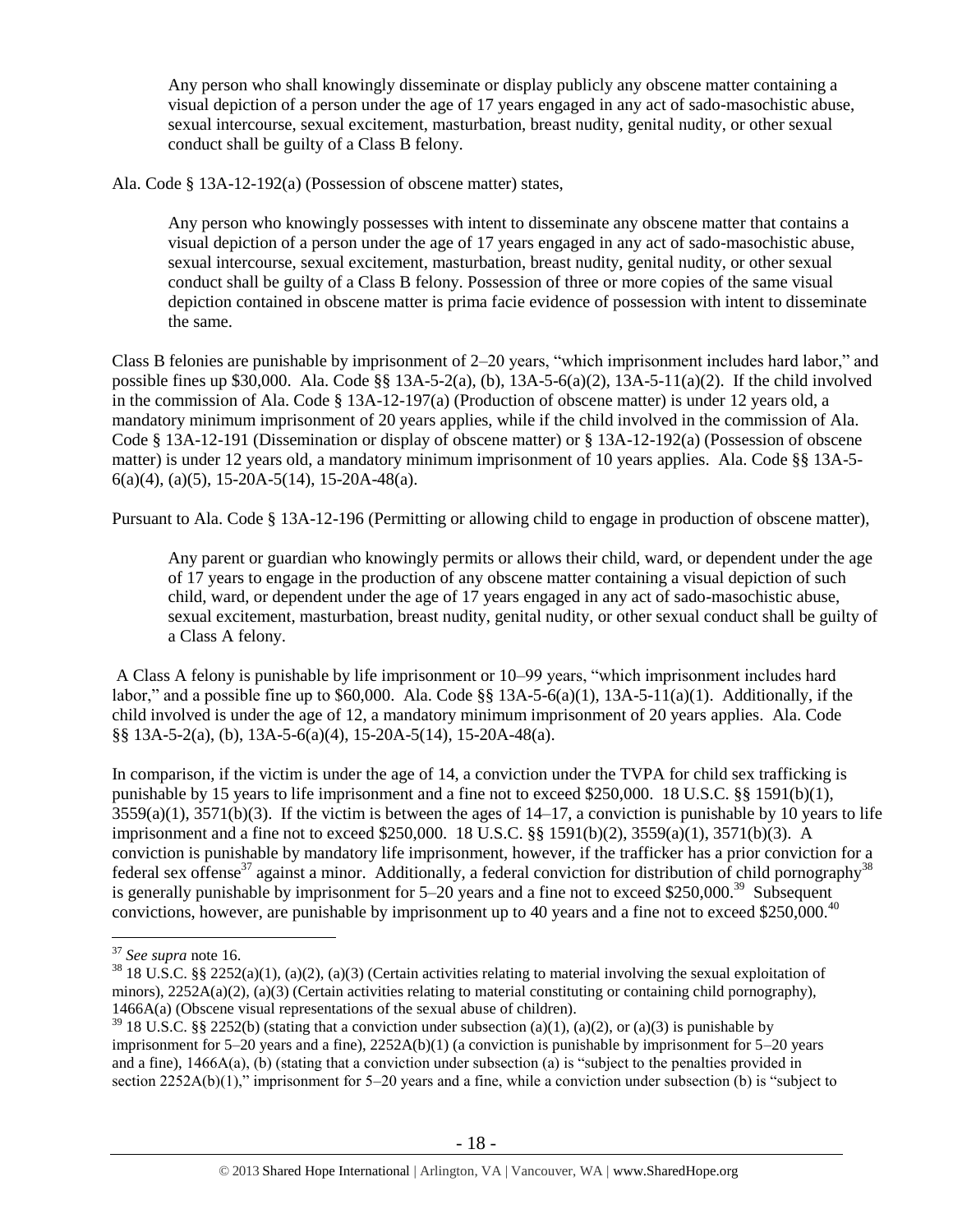*3.3 Using the Internet to lure, entice, recruit or sell commercial sex acts with a minor is a separate crime or results in an enhanced penalty for traffickers.*

The use of the Internet to reach children under 16 for commercial sex acts is illegal under Ala. Code § 13A-6- 122 (Electronic solicitation of a child).<sup>41</sup> Pursuant to Ala. Code § 13A-6-122,

[A] person who, knowingly, with the intent to commit an unlawful sex act, entices, induces, persuades, seduces, prevails, advises, coerces, lures, or orders, or attempts to entice, induce, persuade, seduce, prevail, advise, coerce, lure, or order, by means of a computer, on-line service, Internet service . . . or any other electronic communication or storage device, a child who is at least three years younger than the defendant, or another person believed by the defendant to be a child at least three years younger than the defendant to meet with the defendant or any other person for the purpose of engaging in sexual intercourse, sodomy, or to engage in a sexual performance, obscene sexual performance, or sexual conduct for his or her benefit or for the benefit of another, is guilty of electronic solicitation of a child. . . .

A conviction for violating Ala. Code § 13A-6-122 is punishable as a Class B felony by imprisonment for 2–20 years, "which imprisonment includes hard labor," and a possible fine up to \$30,000. Ala. Code §§ 13A-6-122,  $13A-5-2(a)$ , (b),  $13A-5-6(a)(2)$ ,  $13A-5-11(a)(2)$ .

Additionally, pursuant to Ala. Code § 13A-6-121 (Facilitating solicitation of unlawful sexual conduct with a child),

A person who knowingly compiles, enters into, or transmits by use of computer or otherwise; makes, prints, publishes, or reproduces by computerized or other means; knowingly causes or allows to be entered into or transmitted by use of computer or otherwise; or buys, sells, receives, exchanges, or disseminates any notice, statement, or advertisement of any child's name, telephone number, place of residence, other geographical location, physical characteristics, or other descriptive or identifying information for the purpose of facilitating, encouraging, offering, or soliciting unlawful sexual conduct of or with any child, or the visual depiction of such conduct, is guilty of facilitating solicitation of unlawful sexual conduct with a child. . . .

As a Class C felony, a conviction for violating Ala. Code § 13A-6-121 is punishable by 1 year and 1 day to 10 years, "which imprisonment includes hard labor," and a possible fine of up \$15,000. Ala. Code §§ 13A-6-121,  $13A-5-2(a)$ , (b),  $13A-5-6(a)(3)$ ,  $13A-5-11(a)(3)$ .

the penalties provided in section 2252A(b)(2)," imprisonment up to 10 years, a fine, or both); *see also* 18 U.S.C. §§ 3559(a)(1) (classifying all of the above listed offenses as felonies),  $3571(b)(3)$  (providing a fine up to \$250,000 for any felony conviction).

<sup>&</sup>lt;sup>40</sup> 18 U.S.C. §§ 2252(b) (stating if a person has a prior conviction under subsection (a)(1), (a)(2), or (a)(3) or a list of other statutes, a conviction is punishable by a fine and imprisonment for 15–40 years), 2252A(b)(1) (stating if a person has a prior conviction under subsection (a)(2), (a)(3), or a list of other statutes, a conviction is punishable by a fine and imprisonment for  $15-40$  years),  $1466A(a)$ , (b) (stating that the penalty scheme for section  $2252A(b)$ applies); *see also* 18 U.S.C. §§ 3559(a)(1) (classifying all of the above listed offenses as felonies), 3571(b)(3) (providing a fine up to \$250,000 for any felony conviction).

<sup>&</sup>lt;sup>41</sup> For purposes of Ala. Code § 13A-6-122 (Electronic solicitation of a child), § 13A-6-121 (Facilitating solicitation of unlawful sexual conduct with a child), § 13A-6-123 (Facilitating the on-line solicitation of a child), § 13A-6-124 (Traveling to meet a child for an unlawful sex act), and § 13A-6-125 (Facilitating the travel of a child for an unlawful sex act), a "child" means "a person under 16 years of age." Ala. Code § 13A-6-120.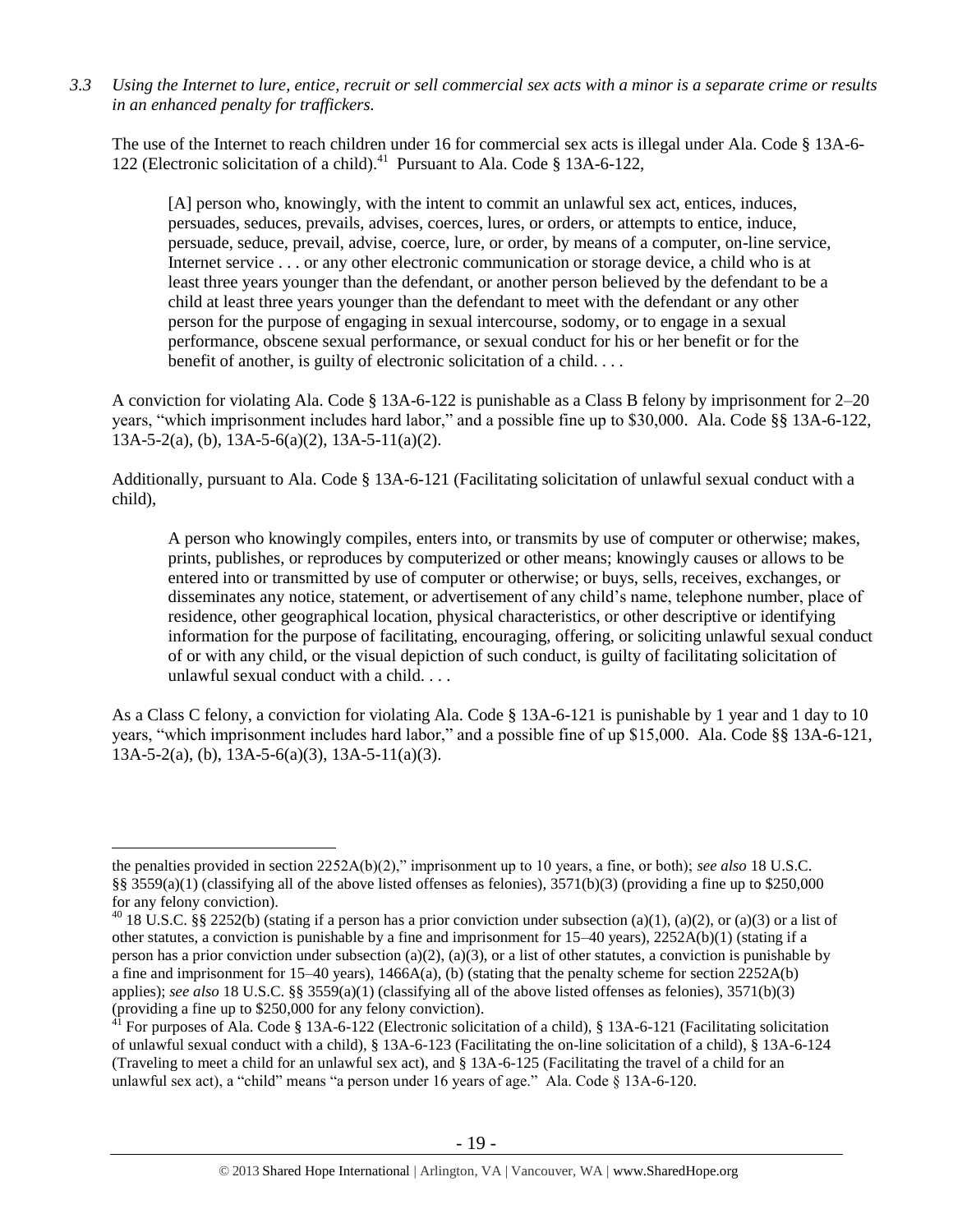# *3.4 Financial penalties for traffickers, including asset forfeiture, are sufficiently high.*

Traffickers convicted of trafficking or offenses related to domestic minor sex trafficking face a number of financial penalties, including fines, restitution, forfeiture, and civil damages. Traffickers convicted of Ala. Code § 13A-12-197 (Production of obscene matter), a Class A felony, are subject to a possible fine up to \$60,000 pursuant to Ala. Code § 13A-5-11(a)(1). Traffickers convicted of Ala. Code § 13A-12-111 (Promoting prostitution; first degree), § 13A-6-122 (Electronic solicitation of a child), § 13A-12-191 (Dissemination or display of obscene matter), or § 13A-12-192 (Possession of obscene matter), all Class B felonies, are subject to possible fines up to \$30,000. Ala. Code § 13A-5-11(a)(2). Traffickers convicted of Ala. Code § 13A-12-112 (Promoting prostitution; second degree) or § 13A-6-121 (Facilitating solicitation of unlawful sexual conduct with a child), both Class C felonies, are subject to a possible fine up to \$15,000.Ala. Code §§ 13A-12-112(b), 13A-6-121, 13A-5-11(a)(3). Pursuant to Ala. Code § 13A-5-11(a)(4), the court may fix the fine at "[a]ny amount not exceeding double the pecuniary gain to the defendant or loss to the victim caused by the commission of the offense."

Asset forfeiture provisions apply to traffickers convicted of Ala. Code § 13A-12-197(a), § 13A-12-191, and § 13A-12-192(a). Ala. Code § 13A-12-198 (Forfeiture and condemnation of contraband) states in part,

Any article, equipment, machine, materials, matter, vehicle or other thing whatsoever used in the commercial production, transportation, dissemination, display or storage of any obscene matter displaying or depicting a person under the age of 17 years engaged in any of the obscene acts described in Sections 13A-12-191, 13A-12-192, 13A-12-196 and 13A-12-197 shall be contraband and shall be forfeited to the State of Alabama.

Traffickers convicted of other offenses under Alabama's criminal laws may also be required to make restitution to the victims of the crimes pursuant to Ala. Code § 15-18-67 (Hearings), which states that

[w]hen a defendant is convicted of a criminal activity or conduct which has resulted in pecuniary damages or  $loss^{42}$  to a victim, the court shall hold a hearing to determine the amount or type of restitution due the victim or victims of such defendant's criminal acts. Such restitution hearings shall be held as a matter of course and in addition to any other sentence which it may impose, the court shall order that the defendant make restitution or otherwise compensate such victim for any pecuniary damages. The defendant, the victim or victims, or their representatives or the administrator of any victim's estate as well as the district attorney shall have the right to be present and be heard upon the issue of restitution at any such hearings.

However, "victim" is defined in Ala. Code § 15-18-66(4) (Definitions) as "[a]ny person whom the court determines has suffered a direct or indirect pecuniary damage as a result of the defendant's criminal activities. 'Victim' shall not include any participant in the defendant's criminal activities."

Traffickers convicted of Ala. Code  $\S 13A-6-152(a)(2)$  (Human trafficking in the first degree) are subject to additional forfeiture and restitution provisions. Pursuant to Ala. Code § 13A-6-156 (Forfeiture of profits or proceeds and interest in property),

A person who commits the offense of human trafficking in the first degree or human trafficking in the second degree shall forfeit to the State of Alabama any profits or proceeds and any interest in property that he or she has acquired or maintained that the sentencing court determines to have been acquired or maintained as a result of committing human trafficking in the first degree or human trafficking in the second degree. Any assets seized shall first be used to pay restitution to trafficking victims and subsequently to pay any damages awarded to victims in a civil action. Any remaining assets shall go

<sup>42</sup> *See supra* note [21.](#page-12-0)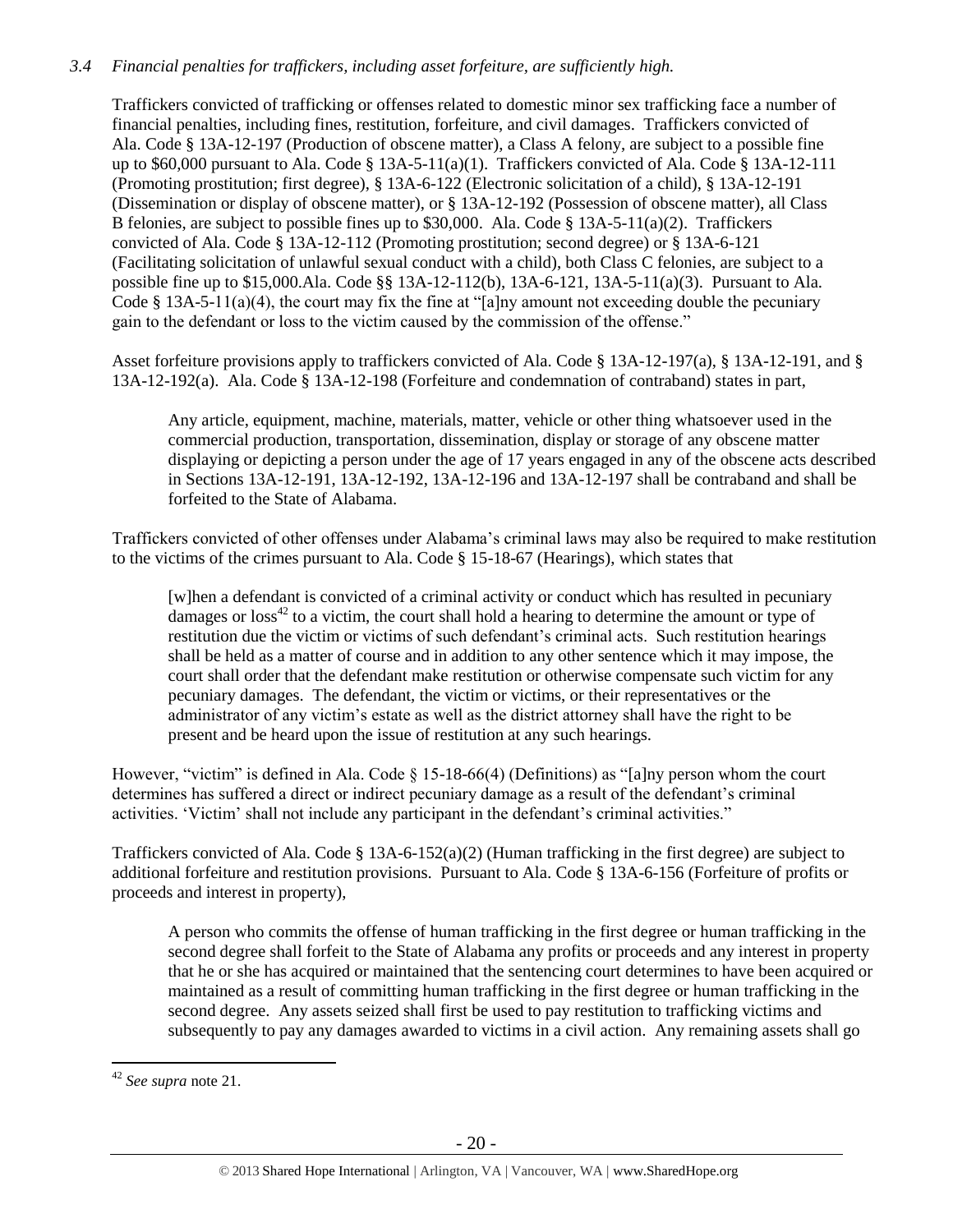toward the cost of the investigation and prosecution and the remaining assets shall be remitted to funding the Alabama Crime Victims Compensation Fund.

Pursuant to Ala. Code § 13A-6-155(a) (Penalties—Restitution to victim), traffickers convicted under any provision of the human trafficking article, Ala. Code § 13A-6-150 et seq., will be required to "pay mandatory restitution to the victim, prosecutorial or law enforcement entity, with the proceeds from property forfeited under Section 6 [i.e. Section 13A-6-156] applied first to payment of restitution."

Furthermore, under Ala. Code § 13A-6-157 (Civil action―Damages),

An individual who is a victim of human trafficking may bring a civil action in the appropriate state court. The court may award actual damages, compensatory damages, punitive damages, injunctive relief, and any other appropriate relief. A prevailing plaintiff shall also be awarded attorney's fees and costs. Treble damages shall be awarded on proof of actual damages where defendant's acts were willful and malicious.

# *3.5 Convicted traffickers are required to register as sex offenders.*

Adult sex offenders are required to register pursuant to Ala. Code § 15-20A-10(a)(1) (Registration rules for an adult sex offender). An "adult sex offender" is defined as "[a]n adult convicted of a sex offense." Ala. Code § 15-20A-4(1). Pursuant to Ala. Code § 15-20A-5 (Offenses),

For the purposes of this article, a sex offense includes any of the following offenses:

. . . . (12) Promoting prostitution in the first degree, as provided by Section 13A-12-111, Code of Alabama 1975.

(13) Promoting prostitution in the second degree, as provided by Section 13A-12-112, Code of Alabama 1975.

(14) Violation of the Alabama Child Pornography Act, as provided by Sections 13A-12-191, 13A-12-192, 13A-12-196, or 13A-12-197, Code of Alabama 1975.

. . . .

(20**)** Transmitting obscene material to a child by computer, as provided by Section 13A-6- 111, Code of Alabama 1975.

. . . .

. . . .

(23) Facilitating solicitation of unlawful sexual conduct with a child, as provided by Section 13A-6-121, Code of Alabama 1975.

(24) Electronic solicitation of a child, as provided by Section 13A-6-122, Code of Alabama 1975.

(25) Facilitating the on-line solicitation of a child, as provided by Section 13A-6-123, Code of Alabama 1975.

(26) Traveling to meet a child for an unlawful sex act, as provided by Section 13A-6-124, Code of Alabama 1975.

(27) Facilitating the travel of a child for an unlawful sex act, as provided by Section 13A-6- 125, Code of Alabama 1975.

(28) Human trafficking in the first degree, as provided by Section 13A-6-152, Code of Alabama 1975, provided that the offense involves sexual servitude.

(29) Human trafficking in the second degree, as provided by Section 13A-6-153, Code of Alabama 1975, provided that the offense involves sexual servitude.

(32) Any solicitation, attempt, or conspiracy to commit any of the offenses listed in subdivisions (1) to (31).

. . . . (35) Any crime committed in another state, the District of Columbia, any United States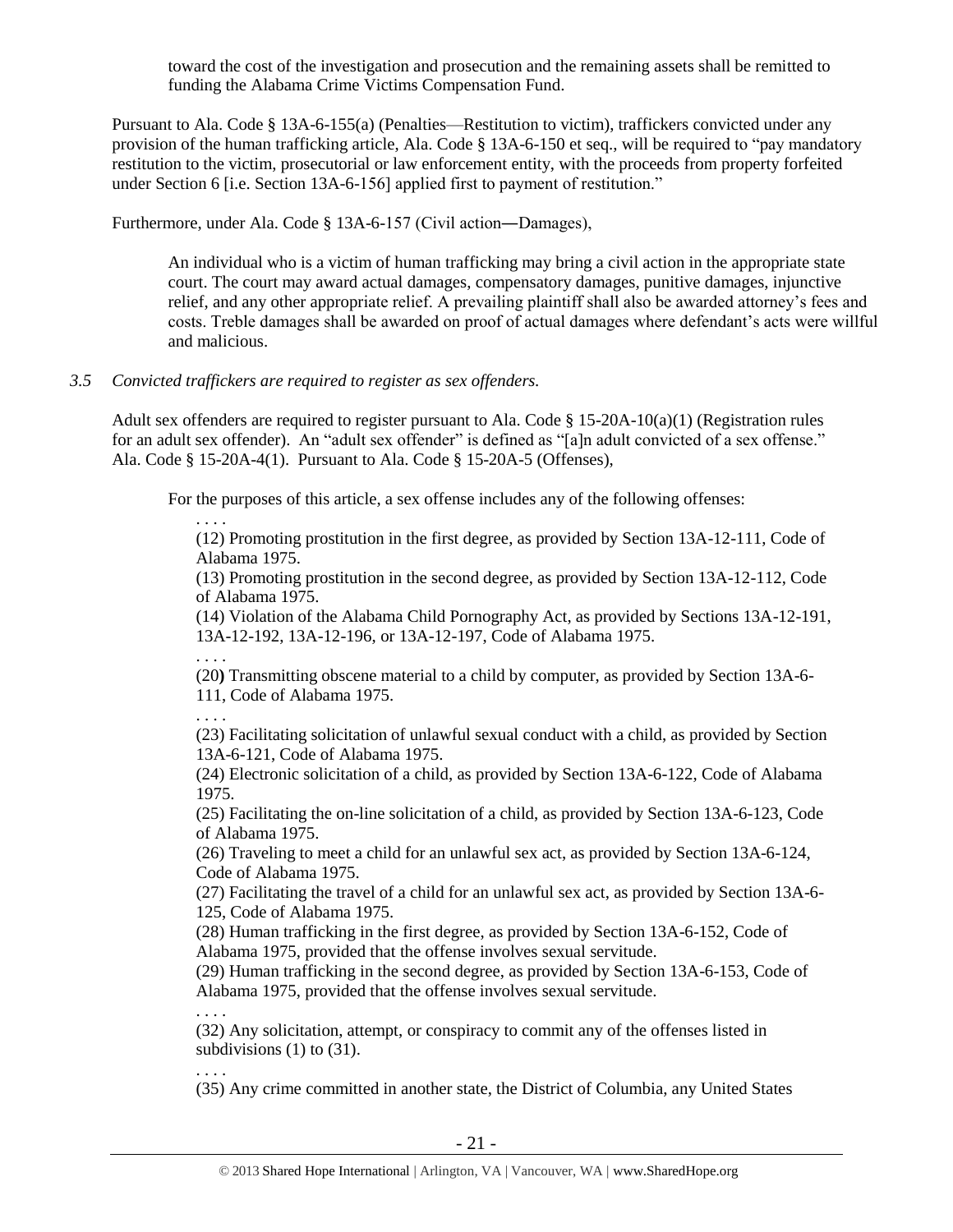territory, or a federal, military, Indian, or foreign country jurisdiction if that jurisdiction also requires that anyone convicted of that crime register as a sex offender in that jurisdiction. . . . .

### *3.6 Laws relating to termination of parental rights for certain offenses include sex trafficking or commercial sexual exploitation of children (CSEC) offenses in order to remove the children of traffickers from their control and potential exploitation.*

Neither convictions under the human trafficking laws, Ala. Code § 13A-6-152(a)(1), (2) (Human trafficking in the first degree) and  $\S$  13A-6-153(a)(1), (2) (Human trafficking in the second degree), nor any CSEC law are expressly enumerated in Ala. Code § 12-15-319(a) (Grounds for termination of parental rights; factors considered; presumption arising from abandonment) as grounds for the termination of parental rights. However, the definition of "abuse," which includes subjecting a child to prostitution and sexual exploitation, as well as "[c]onviction of and imprisonment for a felony" provide grounds for terminating a trafficker's parental rights. Ala. Code § 12-15-319(a) states in part,

(a) If the juvenile court finds from clear and convincing evidence, competent, material, and relevant in nature, that the parents of a child are unable or unwilling to discharge their responsibilities to and for the child, or that the conduct or condition of the parents renders them unable to properly care for the child and that the conduct or condition is unlikely to change in the foreseeable future, it may terminate the parental rights of the parents. In determining whether or not the parents are unable or unwilling to discharge their responsibilities to and for the child and to terminate the parental rights, the juvenile court shall consider the following factors including, but not limited to, the following:

. . . .

(3) That the parent has tortured, abused, $43$  cruelly beaten, or otherwise maltreated the child, or attempted to torture, abuse, cruelly beat, or otherwise maltreat the child, or the child is in clear and present danger of being thus tortured, abused, cruelly beaten, or otherwise maltreated as evidenced by the treatment of a sibling.

- (4) Conviction of and imprisonment for a felony.
- (5) Commission by the parents of any of the following:
	- a. Murder or manslaughter of another child of that parent.

b. Aiding, abetting, attempting, conspiring, or soliciting to commit murder or manslaughter of another child of that parent.

c. A felony assault or abuse which results in serious bodily injury to the surviving child or another child of that parent. The term serious bodily injury shall mean bodily injury which

. . . .

<sup>&</sup>lt;sup>43</sup> Pursuant to Ala. Code § 12-15-301, abuse includes the following:

<sup>(2)</sup> Abuse. Harm or the risk of harm to the emotional, physical health, or welfare of a child. Harm or the risk of harm to the emotional, physical health, or welfare of a child can occur through nonaccidental physical or mental injury, sexual abuse, or attempted sexual abuse or sexual exploitation or attempted sexual exploitation.

<sup>(12)</sup> Sexual abuse. Sexual abuse includes the employment, use, persuasion, inducement, enticement, or coercion of any child to engage in, or having a child assist any person to engage in, any sexually explicit conduct or any simulation of the conduct for the purpose of producing any visual depiction of the conduct. Sexual abuse also includes rape, molestation, prostitution, or other forms of sexual exploitation or abuse of children, or incest with children, as those acts are defined in this article or by Alabama law.

<sup>(13)</sup> Sexual exploitation. Sexual exploitation includes allowing, permitting, or encouraging a child to engage in prostitution and allowing, permitting, encouraging, or engaging in the obscene or pornographic photographing, filming, or depicting of a child.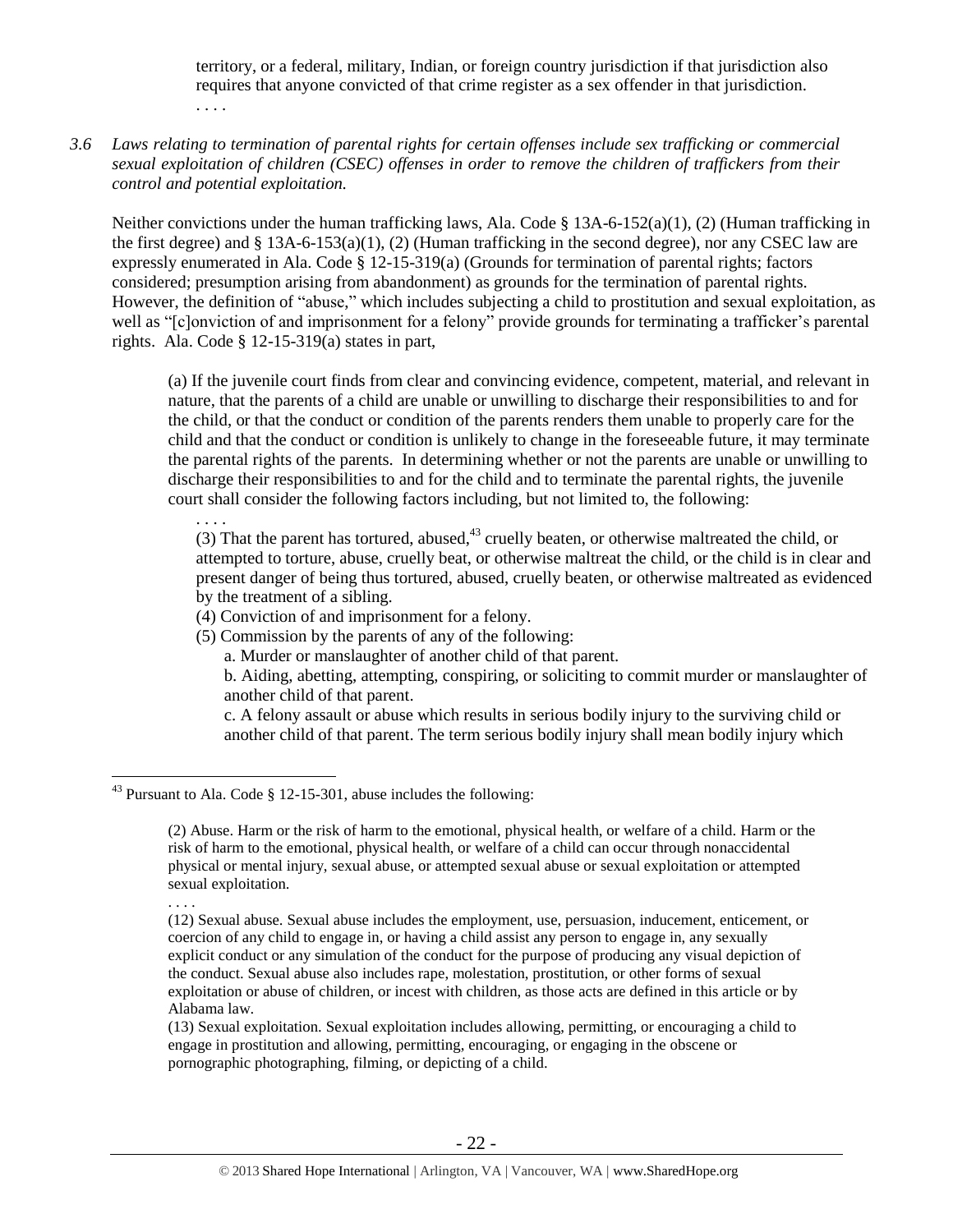involves substantial risk of death, extreme physical pain, protracted and obvious disfigurement, or protracted loss or impairment of the function of a bodily member, organ, or mental faculty. . . . .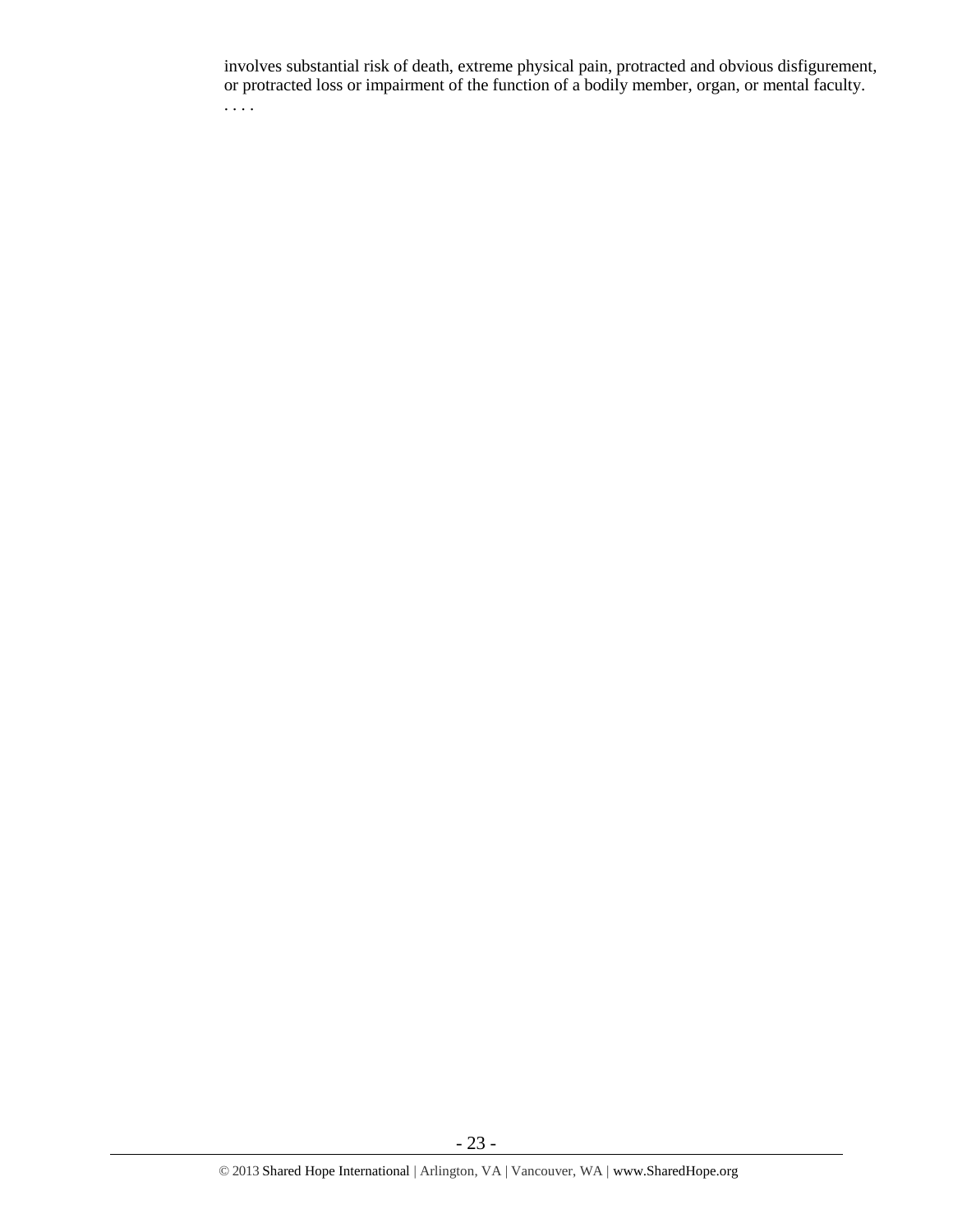### **FRAMEWORK ISSUE 4: CRIMINAL PROVISIONS FOR FACILITATORS**

### *Legal Components:*

- *4.1 The acts of assisting, enabling, or financially benefitting from child sex trafficking are included as criminal offenses in the state sex trafficking statute.*
- *4.2 Financial penalties, including asset forfeiture laws, are in place for those who benefit financially from or aid and assist in committing domestic minor sex trafficking.*

*\_\_\_\_\_\_\_\_\_\_\_\_\_\_\_\_\_\_\_\_\_\_\_\_\_\_\_\_\_\_\_\_\_\_\_\_\_\_\_\_\_\_\_\_\_\_\_\_\_\_\_\_\_\_\_\_\_\_\_\_\_\_\_\_\_\_\_\_\_\_\_\_\_\_\_\_\_\_\_\_\_\_\_\_\_\_\_\_\_\_\_\_\_\_*

- *4.3 Promoting and selling child sex tourism is illegal.*
- *4.4 Promoting and selling child pornography is illegal.*

### *Legal Analysis:*

*4.1 The acts of assisting, enabling, or financially benefitting from child sex trafficking are included as criminal offenses in the state sex trafficking statute.*

Ala. Code § 13A-6-153(a)(1) (Human trafficking in the second degree) makes it a crime if a person "knowingly benefits, financially or by receiving anything of value, from participation in a venture or engagement for the purpose of sexual servitude or labor servitude."<sup>44</sup> Pursuant to Ala. Code § 13A-6-153(b), a conviction for violating Ala. Code § 13A-6-153(a) is punishable as a Class B felony by imprisonment for 2–20 years, "which imprisonment includes hard labor," and a possible fine up to \$30,000. Ala. Code §§ 13A-6-153(a)(4), 13A-5-  $6(a)(2)$ , 13A-5-11(a)(2). If the victim of a violation of Ala. Code § 13A-6-153 (Human trafficking in the second degree) is under 12 years old and the "offense involves sexual servitude," a mandatory minimum imprisonment of 10 years applies. Ala. Code §§ 13A-5-6(a)(5), 15-20A-5(29), 15-20A-48(a). Pursuant to Ala. Code § 13A-6-  $153(a)(3)$ ,

A corporation, or any other legal entity other than an individual, may be prosecuted for human trafficking in the second degree for an act or omission only if an agent of the corporation or entity performs the conduct which is an element of the crime while acting within the scope of his or her office or employment and on behalf of the corporation or entity, and the commission of the crime was either authorized, requested, commanded, performed, or within the scope of the person's employment on behalf of the corporation or entity or constituted a pattern of conduct that an agent of the corporation or entity knew or should have known was occurring.

Additionally, some facilitators could be prosecuted under Ala. Code  $\S$  13A-6-152(a)(2) (Human trafficking in the first degree). Ala. Code  $\S$  13A-6-152(a)(2) states,

(a) A person commits the crime of human trafficking in the first degree if:

(2) He or she knowingly obtains, recruits, entices, solicits, induces, threatens, isolates, harbors, holds, restrains, transports, provides, or maintains any minor for the purpose of causing a minor to engage in sexual servitude.

If the victim of a violation of Ala. Code § 13A-6-152 is under 12 years old and the "offense involves sexual servitude," a mandatory minimum imprisonment of 20 years applies. Ala. Code §§ 13A-5-6(a)(4), 15-20A-5(28), 15-20A-48(a). Under subsection (b), this is a Class A felony,<sup>45</sup> punishable by life imprisonment or 10–99

. . . .

 $\overline{a}$ <sup>44</sup> *See supra* Section 1.1 for the definitions of "sexual servitude" and "sexual conduct."

<sup>45</sup> *See supra* note [13.](#page-8-0)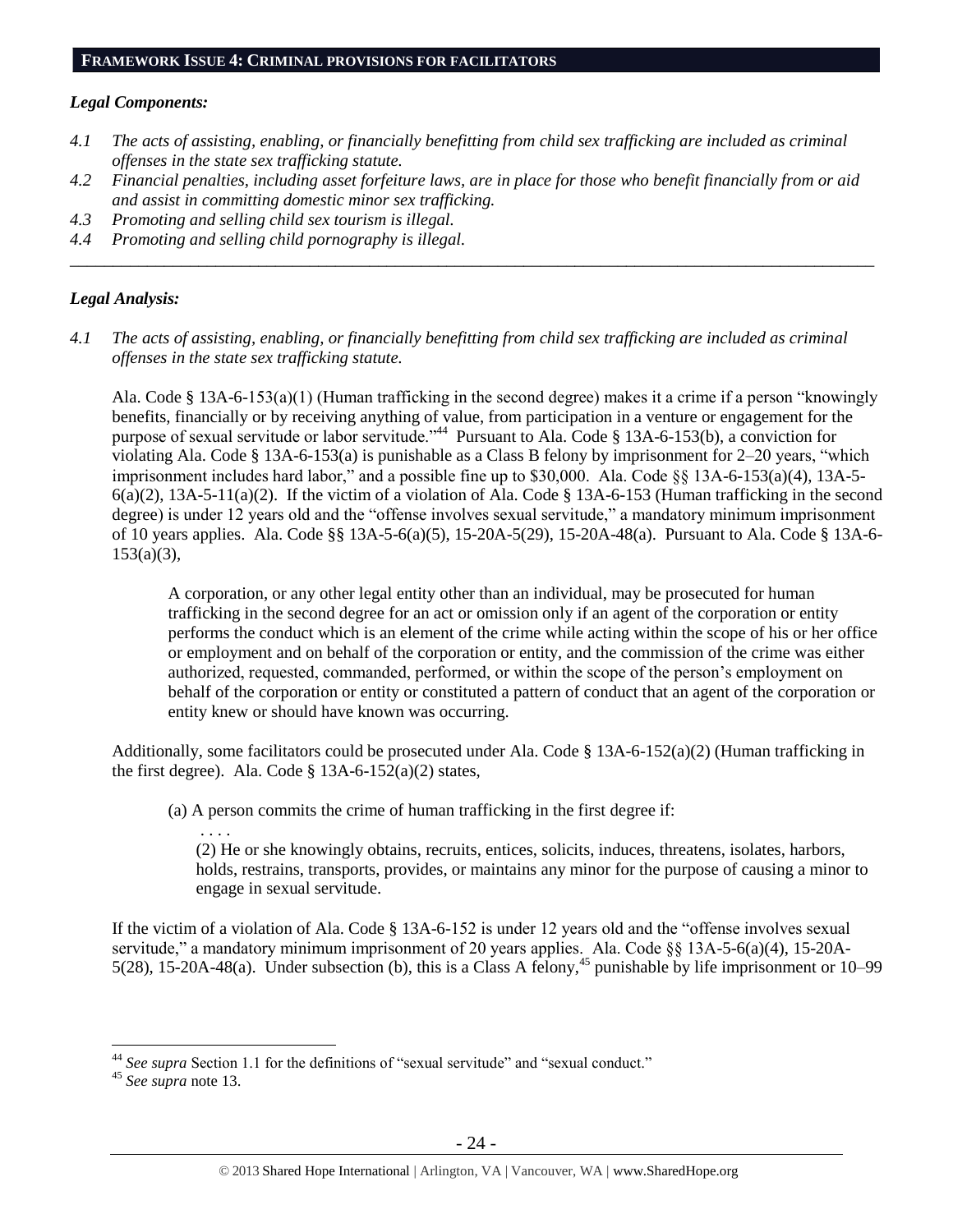years, "which imprisonment includes hard labor," and a possible fine up to \$60,000. Ala. Code §§ 13A-6- 152(b), 13A-5-2(a), (b), 13A-5-6(a)(1), 13A-5-11(a)(1).<sup>46</sup> Under Ala. Code § 13A-5-6(c),

In addition to any penalties heretofore or hereafter provided by law, in all cases where an offender is designated as a sexually violent predator pursuant to Section 15-20-25.3 [repealed; see now Section 15-  $20A-19$ ,<sup>47</sup> or where an offender is convicted of a Class A felony criminal sex offense involving a child as defined in Section 15-20-21(5) [repealed; see now Sections 15-20A-4 and 15-20A-48], and is sentenced to a county jail or the Alabama Department of Corrections, the sentencing judge shall impose an additional penalty of not less than 10 years of post-release supervision to be served upon the defendant's release from incarceration.

Additionally, a facilitator may be prosecuted under Ala. Code § 13A-12-112(a) (Promoting prostitution; second degree).<sup>48</sup> A conviction under Ala. Code § 13A-12-112(a) is punishable as a Class C felony<sup>49</sup> by imprisonment for 1 year and 1 day to 10 years, "which imprisonment includes hard labor," and a possible fine up to \$15,000. Ala. Code §§ 13A-12-112(b), 13A-5-2(a), (b), 13A-5-6(3), 13A-5-11(a)(3). Similarly, a facilitator may be prosecuted under Ala. Code § 13A-12-111(a) (Promoting prostitution; first degree).<sup>50</sup>

A conviction for violating Ala. Code § 13A-12-111(a) is punishable as a Class B felony by imprisonment for 2– 20 years, "which imprisonment includes hard labor," and a possible fine not to exceed \$30,000. Ala. Code §§ 13A-12-111(b), 13A-5-2(a), (b), 13A-5-6(a) (3), 13A-5-11(a) (3). If the victim of a violation of Ala. Code § 13A-12-111(a) is under 12 years old, a mandatory minimum imprisonment of 10 years applies. Ala. Code §§ 13A-5-6(a)(5), 15-20A-5(12), 15-20A-48(a).

*4.2 Financial penalties, including asset forfeiture laws, are in place for those who benefit financially from or aid and assist in committing domestic minor sex trafficking.*

Facilitators convicted of first or second degree human trafficking may be subjected to forfeiture provisions, ordered to make restitution to the victim, and held liable for civil damages.

Ala. Code § 13A-6-156 (Penalties—Forfeiture of property) states,

A person who commits the offense of human trafficking in the first degree or human trafficking in the second degree shall forfeit to the State of Alabama any profits or proceeds and any interest in property that he or she has acquired or maintained that the sentencing court determines to have been acquired or maintained as a result of committing human trafficking in the first degree or human trafficking in the second degree. Any assets seized shall first be used to pay restitution to trafficking victims and subsequently to pay any damages awarded to victims in a civil action. Any remaining assets shall go toward the cost of the investigation and prosecution and the remaining assets shall be remitted to funding the Alabama Crime Victims Compensation Fund.

<sup>&</sup>lt;sup>46</sup> Ala. Code § 13A-6-152(a)(4) states,

A corporation, or any other legal entity other than an individual, may be prosecuted for human trafficking in the first degree for an act or omission only if an agent of the corporation or entity performs the conduct which is an element of the crime while acting within the scope of his or her office or employment and on behalf of the corporation or entity, and the commission of the crime was either authorized, requested, commanded, performed, or within the scope of the person's employment on behalf of the corporation or entity or constituted a pattern of conduct that an agent of the corporation or entity knew or should have known was occurring.

<sup>47</sup> *See supra* note [14.](#page-9-0)

<sup>48</sup> *See supra* Section 1.2 for a discussion of Ala. Code § 13A-12-112.

<sup>49</sup> *See supra* note [15.](#page-9-1)

<sup>50</sup> *See supra* Section 1.2 for a discussion of Ala. Code § 13A-12-111.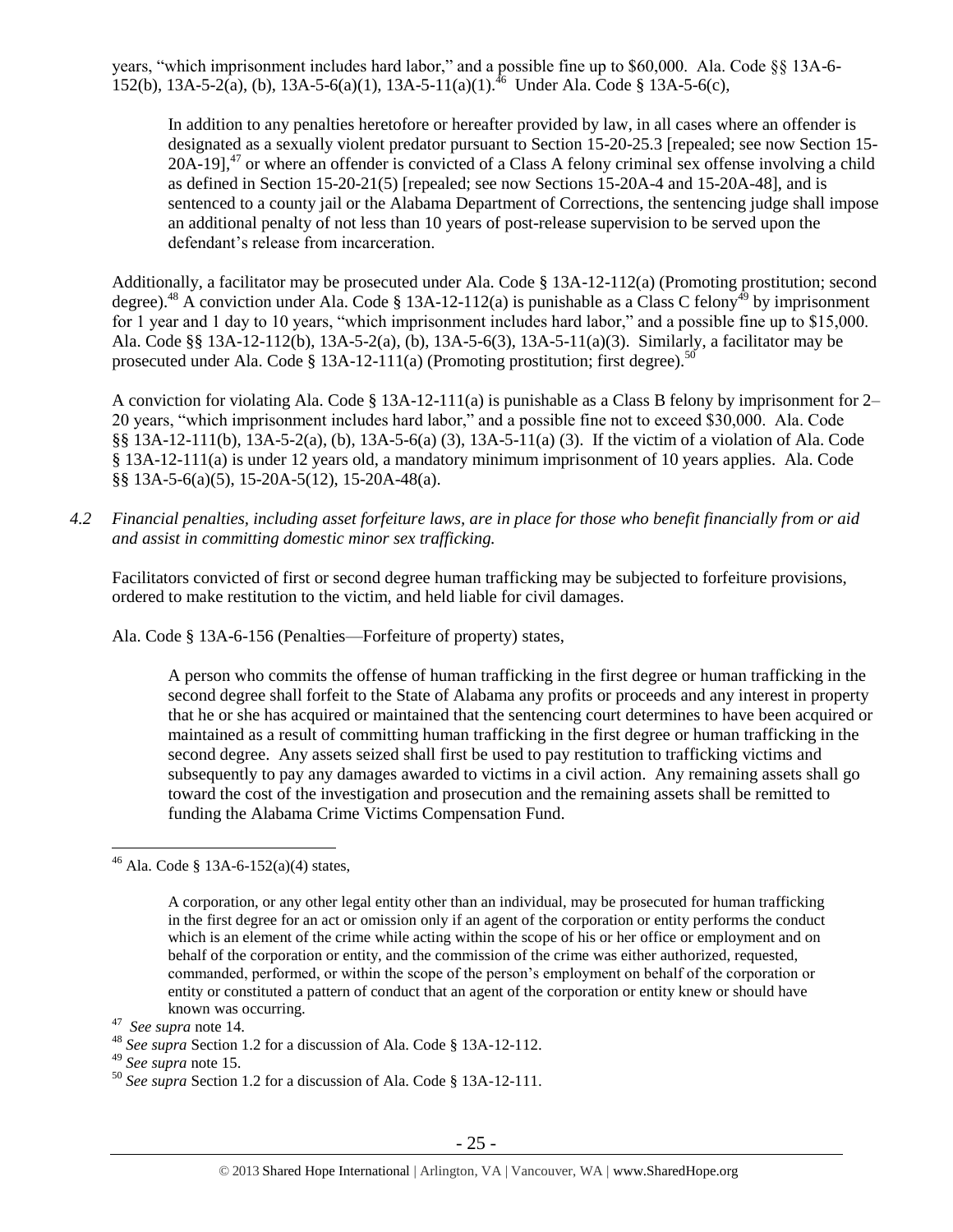Additional forfeiture provisions apply to facilitators convicted under certain child pornography provisions. Ala. Code § 13A-12-198 (Forfeiture and condemnation of contraband) states in part,

Any article, equipment, machine, materials, matter, vehicle or other thing whatsoever used in the commercial production, transportation, dissemination, display or storage of any obscene matter displaying or depicting a person under the age of 17 years engaged in any of the obscene acts described in Sections 13A-12-191 [Dissemination or display of obscene matter], 13A-12-192 [Possession of obscene matter], 13A-12-196 and 13A-12-197 [Production of obscene matter] shall be contraband and shall be forfeited to the State of Alabama.

Pursuant to Ala. Code § 13A-6-155(a) (Penalties—Restitution to victim), facilitators convicted under any provision of the human trafficking article, Ala. Code § 13A-6-150 et seq. will be required "to pay mandatory restitution to the victim, prosecutorial or law enforcement entity, with the proceeds from property forfeited under Section 6 [i.e. Section 13A-6-156] applied first to payment of restitution." Facilitators convicted of other offenses may be subject to restitution under Ala. Code § 15-18-67 (Hearings), which states that

[w]hen a defendant is convicted of a criminal activity or conduct which has resulted in pecuniary damages<sup>51</sup> or loss to a victim, the court shall hold a hearing to determine the amount or type of restitution due the victim or victims of such defendant's criminal acts. Such restitution hearings shall be held as a matter of course and in addition to any other sentence which it may impose, the court shall order that the defendant make restitution or otherwise compensate such victim for any pecuniary damages. The defendant, the victim or victims, or their representatives or the administrator of any victim's estate as well as the district attorney shall have the right to be present and be heard upon the issue of restitution at any such hearings.

Finally, pursuant to Ala. Code § 13A-6-157 (Civil action―Damages),

An individual who is a victim of human trafficking may bring a civil action in the appropriate state court. The court may award actual damages, compensatory damages, punitive damages, injunctive relief, and any other appropriate relief. A prevailing plaintiff shall also be awarded attorney's fees and costs. Treble damages shall be awarded on proof of actual damages where defendant's acts were willful and malicious.

*4.3 Promoting and selling child sex tourism is illegal.*

Ala. Code § 13A-6-124 (Traveling to meet a child for an unlawful sex act) states,

Any person who travels either within this state, to this state, or from this state by any means, who attempts to do so, or who knowingly causes another to do so or to attempt to do so for the purpose of engaging in any unlawful sex act with a child, including sexual intercourse, sodomy, a sexual performance, obscene sexual performance, or other sexual conduct for his or her benefit or for the benefit of another shall be guilty of traveling to meet a child for an unlawful sex act.

Pursuant to Ala. Code § 13A-6-125 (Facilitating the travel of a child for an unlawful sex act),

Any person who facilitates, arranges, provides, or pays for the transport of a child for the purposes of engaging in an unlawful sex act with a child, including sexual intercourse, sodomy, a sexual performance, obscene sexual performance, or other sexual conduct for his or her benefit or for the benefit of another shall be guilty of facilitating the transport of a child for an unlawful sex act.

<sup>51</sup> *See supra* note [21.](#page-12-0)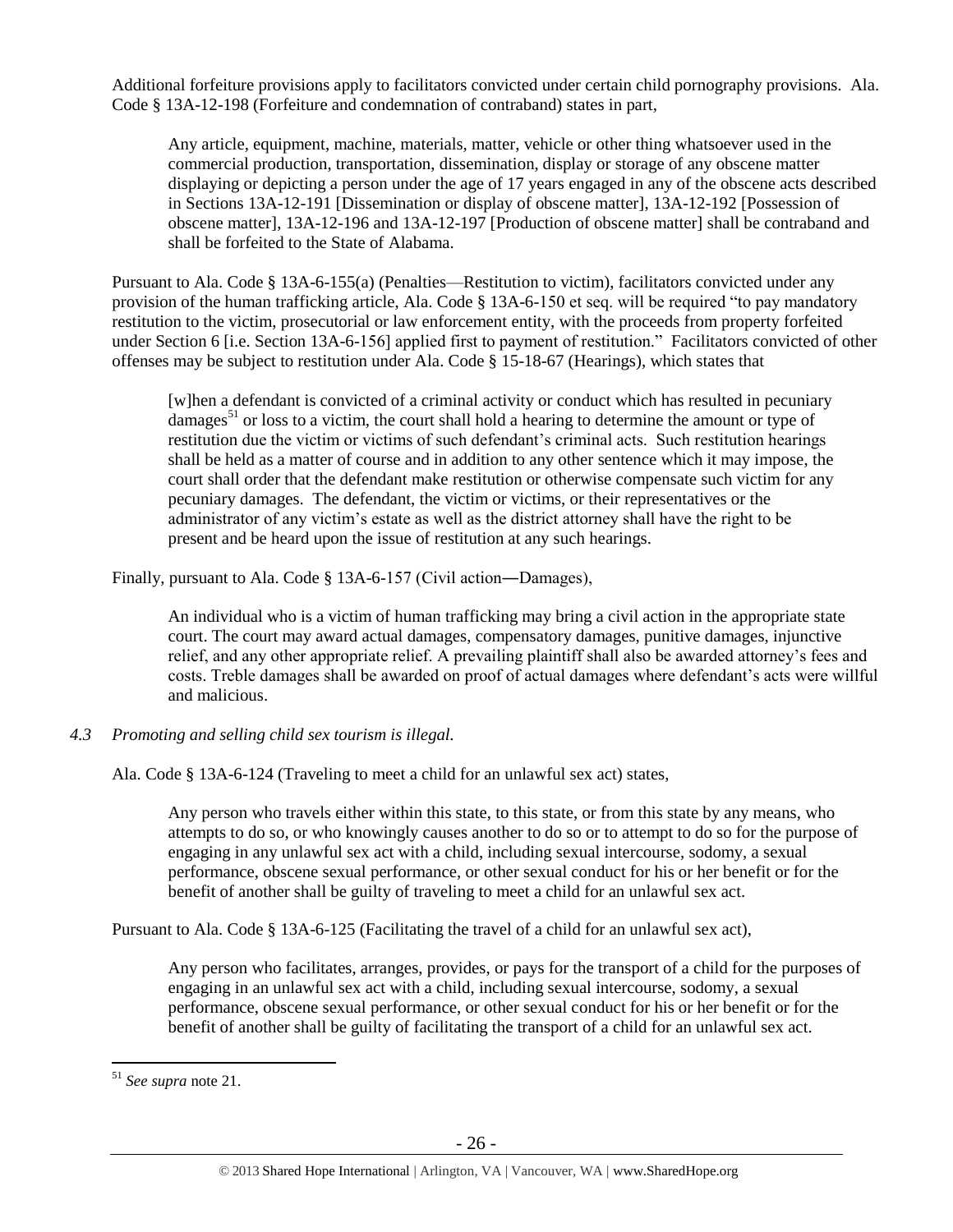A conviction for violating either Ala. Code § 13A-6-125 or § 13A-6-124 is punishable as a Class A felony by life imprisonment or 10–99 years, "which imprisonment includes hard labor," and a possible fine up to \$60,000. Ala. Code §§ 13A-6-125, 13A-6-124, 13A-5-2(a), (b), 13A-5-6(a)(1), 13A-5-11(a)(1). If the victim of a violation of either statute is under 12 years old, a mandatory minimum imprisonment of 20 years applies. Ala. Code §§ 13A-5-6(a)(4), 15-20A-5(26), (27), 15-20A-48(a).

4.3.1 Recommendation: Enact a law that prohibits selling or offering to sell travel services that include or facilitate travel for the purpose of engaging in commercial sexual exploitation of a minor under 18, if the offer, sale, or travel occurs in Alabama.

### *4.4 Promoting and selling child pornography is illegal.*

Under Ala. Code § 13A-12-191 (Dissemination or display of obscene matter),

Any person who shall knowingly<sup>52</sup> disseminate<sup>53</sup> or display publicly any obscene matter containing a visual depiction of a person under the age of 17 years engaged in any act of sado-masochistic abuse, sexual intercourse,<sup>54</sup> sexual excitement,  $55$  masturbation, breast nudity, genital nudity, or other sexual conduct<sup>56</sup> shall be guilty of a Class B felony.

Additionally, under Ala. Code § 13A-12-192(a) (Possession of obscene matter),

Any person who knowingly possesses with intent to disseminate any obscene matter that contains a visual depiction of a person under the age of 17 years engaged in any act of sado-masochistic abuse, sexual intercourse, sexual excitement, masturbation, breast nudity, genital nudity, or other sexual conduct shall be guilty of a Class B felony. Possession of three or more copies of the same visual depiction contained in obscene matter is prima facie evidence of possession with intent to disseminate the same.

A conviction for violating either Ala. Code § 13A-12-191 or § 13A-12-192(a) is punishable as a Class B felony by imprisonment for 2–20 years, "which imprisonment includes hard labor," and a possible fine up to \$30,000. Ala. Code §§ 13A-12-191, 13A-12-192(a), 13A-5-2(a), (b), 13A-5-6(a)(2), 13A-5-11(a)(2). If the victim of a violation of either offense is under 12 years old, a mandatory minimum imprisonment of 10 years applies. Ala. Code §§ 13A-5-6(a)(5), 15-20A-5(14), 15-20A-48(a).

A facilitator who "knowingly films, prints, photographs, or otherwise produces any obscene matter that contains a visual depiction of a person under the age of 17 years engaged in any act of sado-masochistic abuse, sexual intercourse, sexual excitement, masturbation, breast nudity, general nudity, or other sexual conduct" will be guilty under Ala. Code § 13A-12-197(a) (Production of obscene matter). A conviction under Ala. Code § 13A-12-197(a) is punishable as a Class A felony by imprisonment for life or 10–99 years, "which imprisonment includes hard labor," and a possible fine up to \$60,000. Ala. Code §§ 13A-12-197(a), 13A-5-2(a), (b), 13A-5-6(a)(1), 13A-5-11(a)(1). If the victim of a violation of Ala. Code § 13A-12-197 (Production of obscene matter) is under 12 years old, a mandatory minimum imprisonment of 20 years applies. Ala. Code §§ 13A-5-6(a)(4), 15-20A-5(14), 15-20A-48(a).

<sup>52</sup> *See supra* note [33.](#page-16-0) 

<sup>53</sup> *See supra* note [32.](#page-16-1) 

<sup>54</sup> *See supra* note [34.](#page-16-2) 

<sup>55</sup> *See supra* note [35.](#page-16-3)

<sup>56</sup> *See supra* note [36.](#page-16-4)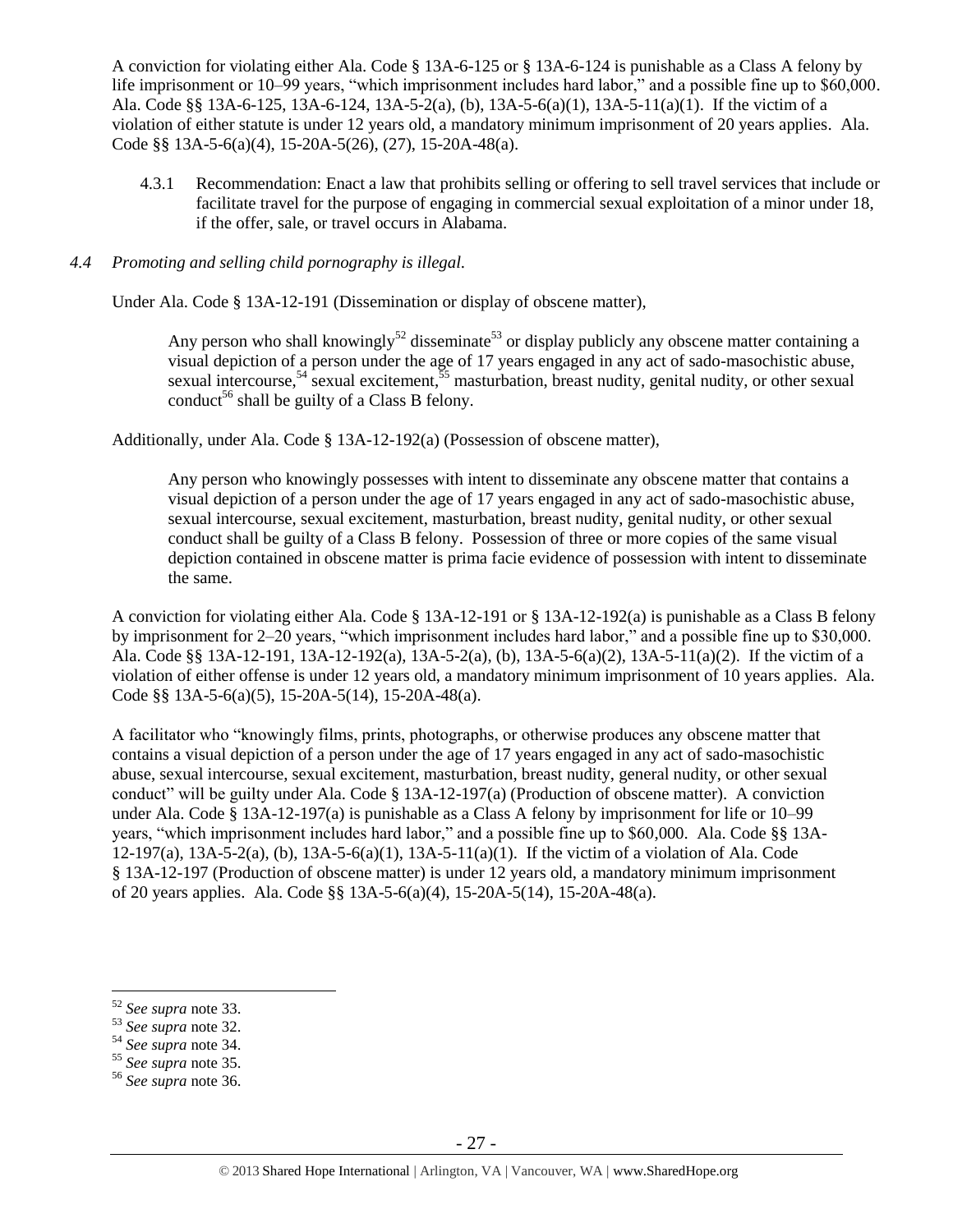### **FRAMEWORK ISSUE 5: PROTECTIVE PROVISIONS FOR THE CHILD VICTIMS**

# *Legal Components:*

- *5.1 Statutorily-mandated victim services define "victim" to specifically include victims of domestic minor sex trafficking or commercial sexual exploitation of children (CSEC) to ensure prompt identification and access to victims' rights and services.*
- *5.2 The state sex trafficking statute expressly prohibits a defendant from raising consent of the minor to the commercial sex acts as a defense.*
- *5.3 Prostitution laws apply only to adults, making minors under 18 specifically immune from this offense.*
- *5.4 Child victims of sex trafficking or commercial sexual exploitation are provided with a child protection response, including specialized shelter and services, and are not detained in juvenile detention facilities.*
- *5.5 Commercial sexual exploitation is identified as a type of abuse and neglect within child protection statutes.*
- *5.6 The definition of "caregiver" (or similar term) in the child welfare statutes is broad enough to include a*  trafficker who has custody or control of a child in order to bring a trafficked child into protection of child *protective services.*
- *5.7 Crime victims' compensation is specifically available to a child victim of sex trafficking or commercial sexual exploitation of children (CSEC) without regard to ineligibility factors.*
- *5.8 Victim-friendly procedures and protections are provided in the trial process for minors under 18.*
- *5.9 Expungement or sealing of juvenile delinquency records resulting from arrests or adjudications for prostitution-related offenses committed as a result of, or in the course of, the commercial sexual exploitation of a minor is available within a reasonable time after turning 18.*
- *5.10 Victim restitution and civil remedies for victims of domestic minor sex trafficking or commercial sexual exploitation of children (CSEC) are authorized by law.*
- *5.11 Statutes of limitations for civil and criminal actions for child sex trafficking or commercial sexual exploitation of children (CSEC) offenses are eliminated or lengthened sufficiently to allow prosecutors and victims a realistic opportunity to pursue criminal action and legal remedies.*

*\_\_\_\_\_\_\_\_\_\_\_\_\_\_\_\_\_\_\_\_\_\_\_\_\_\_\_\_\_\_\_\_\_\_\_\_\_\_\_\_\_\_\_\_\_\_\_\_\_\_\_\_\_\_\_\_\_\_\_\_\_\_\_\_\_\_\_\_\_\_\_\_\_\_\_\_\_\_\_\_\_\_\_\_\_\_\_\_\_\_\_\_\_\_*

# *Legal Analysis:*

*5.1 Statutorily-mandated victim services define "victim" to specifically include victims of domestic minor sex trafficking or commercial sexual exploitation of children (CSEC) to ensure prompt identification and access to victims' rights and services.*

For the purposes of the Alabama Crime Victims' Compensation Act, a "victim" means "[a] person who suffered serious personal injury or death as a result of criminally injurious conduct." Ala. Code § 15-23-3(3). "Criminally injurious conduct" is defined in part as "[a]n act occurring or attempted within the geographical boundaries of this state which results in serious personal injury or death to a victim for which punishment by fine, imprisonment, or death may be imposed." Ala. Code  $\S$  15-23-3(2)(a).

- 5.1.1 Recommendation: Amend the definition of victim in Ala. Code § 15-23-3 to expressly include victims of sex trafficking and CSEC offenses.
- *5.2 The state sex trafficking statute expressly prohibits a defendant from raising consent of the minor to the commercial sex acts as a defense.*

Ala. Code § 13A-6-154(3) (Prohibited defenses) expressly provides that evidence of certain facts or conditions, such as "[c]onsent of or permission by a victim of human trafficking or anyone else on the victim's behalf to any commercial sex act or sexually explicit performance," is not a defense to first or second degree human trafficking. However, none of Alabama's CSEC or sexual offense laws expressly states that consent is not a defense to the crime.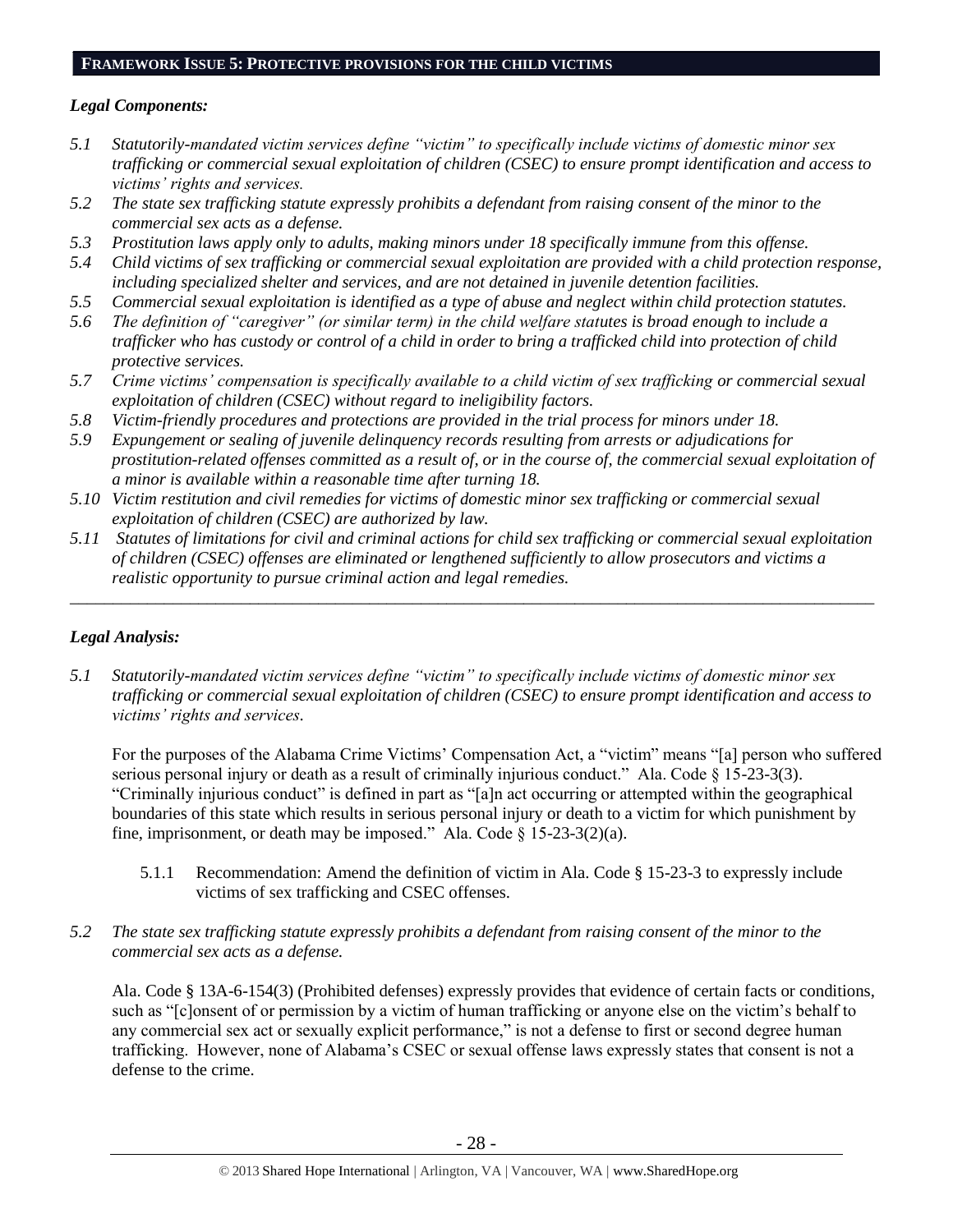For sexual offenses, such as first or second degree rape, Ala. Code § 13A-6-61 and § 13A-6-62, first or second degree sexual abuse, Ala. Code § 13A-6-66 and § 13A-6-67, or child molestation, Ala. Code § 13A-6-69, lack of consent is an element of the offense. Ala. Code § 13A-6-70. A person is deemed incapable of consent if he or she is less than 16. Ala. Code § 13A-6-70(c)(1). Finally, pursuant to Ala. Code § 13A-5-51(3) (Mitigating circumstances―generally), a victim's participation in or consent to the defendant's conduct is considered a mitigating circumstance.

# *5.3 Prostitution laws apply only to adults, making minors under 18 specifically immune from this offense.*

The prohibition on prostitution in Ala. Code  $\S$  13A-12-121(a) (Prohibited activity) is age neutral, stating "[n]o person shall commit an act of prostitution as defined in Section 13A-12-120 [Prostitution defined]." Under Ala. Code § 13A-12-120, "prostitution" means "the commission by a person of any natural or unnatural sexual act, deviate sexual intercourse, or sexual contact for monetary consideration or other thing of value."

- 5.3.1 Recommendation: Amend Ala. Code § 13A-12-121(a) (Prohibited activity) to make minors under 18 immune from prosecution for prostitution.
- *5.4 Child victims of sex trafficking or commercial sexual exploitation are provided with a child protection response, including specialized shelter and services, and are not detained in juvenile detention facilities.*

Victims of domestic minor sex trafficking could be considered delinquent, dependent, or in need of services depending on the response process.

# **Child Identified as Dependent**

Pursuant to Ala. Code § 12-15-102, commercially sexually exploited children could fall within all these definitions of a child in need of supervision. For example, a minor could be considered a delinquent child for having violated Ala. Code § 13A-12-121(a) (Prohibited activity), which makes it a crime for a either a child or an adult to "commit an act of prostitution" if unable to successfully assert an affirmative defense that the child is a victim of human trafficking, as provided in Ala. Code § 13A-6-159 (Permitted defenses).

Pursuant to Ala. Code § 12-15-102(8)(a), a dependent child is defined as

[a] child who has been adjudicated dependent by a juvenile court and is in need of care of supervision and meets any of the following circumstances:

1. Whose parent, legal guardian, legal custodian, or other custodian subjects the child or any other child in the household to abuse, as defined in subdivision (2) of Section 12-15-301 or neglect as defined in subdivision (4) of Section 12-15-301, or allows the child to be so subjected.<sup>57</sup>

2. Who is without a parent, legal guardian, or legal custodian willing and able to provide for the care, support, or education of the child.

3. Whose parent, legal guardian, legal custodian, or other custodian neglects or refuses, when able to do so or when the service is offered without charge, to provide or allow medical, surgical, or other care necessary for the health or well-being of the child.

4. Whose parent, legal guardian, legal custodian, or other custodian fails, refuses, or neglects to send the child to school in accordance with the terms of the compulsory school attendance laws of this state.

. . . .

8. Who, for any other cause, is in need of the care and protection of the state.

<sup>57</sup> *See infra* section 5.6.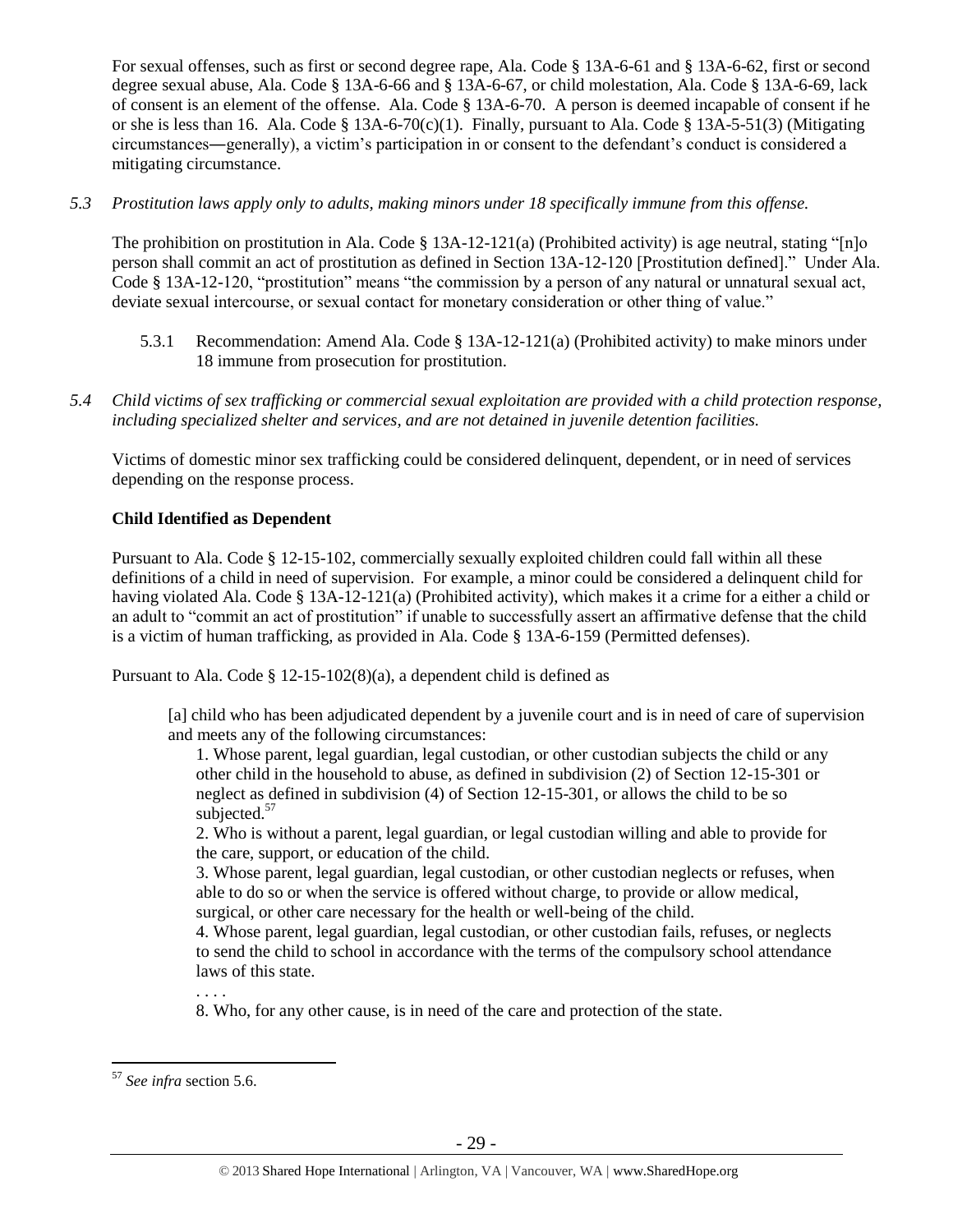b. The commission of one or more status offenses as defined in subdivision (4) of Section 12-15-201 is not a sufficient basis for an adjudication of dependency.

- *I. Initial Custody*
	- a. Authority for initial custody

A commercially sexually exploited child can be taken into custody pursuant to Ala. Code § 12-15-125(a), (b) (Taking into custody of children generally), which states,

(a) A child or minor may be taken into custody for any of the following reasons:

(1) Pursuant to an order of the juvenile court.

(2) By a law enforcement officer having reasonable grounds to believe that the child or minor has run away from a juvenile detention, residential, shelter, or other care facility.

(3) By a law enforcement officer having reasonable grounds to believe that the child or minor is suffering from an illness or injury or is in immediate danger from the surroundings of the child or minor and that the immediate removal of the child or minor from those surroundings is necessary for the protection of the health and safety of the child or minor.

(b) In addition to the grounds listed in subsection (a), a child may also be taken into custody for any of the following reasons:

(1) By a law enforcement officer for an alleged delinquent act pursuant to the laws of arrest; (2) By a law enforcement officer who has reasonable grounds to believe that the child has run away from his or her parents, legal guardian, or other legal custodian;

(3) By a law enforcement officer who has reasonable grounds to believe that the child has no parent, legal guardian, legal custodian, or other suitable person willing and able to provide supervision and care for the child . . .

b. Placement

Pursuant to Ala. Code § 12-15-127(a) (Release, delivery to detention or shelter care facility, medical facility of children taken into custody generally), when a child is taken into custody without an order of the juvenile court, the law enforcement officer taking the child into custody must as quickly as possible do one of the following:

(1) Release the child to the parents, legal guardian, or legal custodian of the child or other suitable person able to provide supervision and care for the child and issue verbal counsel and warning as may be appropriate.

(2) Release the child to the parents, legal guardian, or legal custodian of the child upon his or her promise to bring the child before the juvenile court when requested, unless the placement of the child in detention or shelter care appears required. If a parent, legal guardian, or other legal custodian fails, when requested, to bring the child before the juvenile court as provided in this section, the juvenile court may issue an order directing that the child be taken into custody and brought before the juvenile court.

(3) Bring the child, if not released, to the place designated by the juvenile court and give written notice of the action taken and the reasons for taking the child into custody to the juvenile court intake officer, to the parent, legal guardian, or other legal custodian of the child, and, in the case of dependency, to the Department of Human Resources.

# *II. Process following initial custody*

Before the child may be placed in "detention, shelter, or other care," Ala. Code  $\S$  12-15-127(b) directs a juvenile court intake officer, if dependency is alleged, to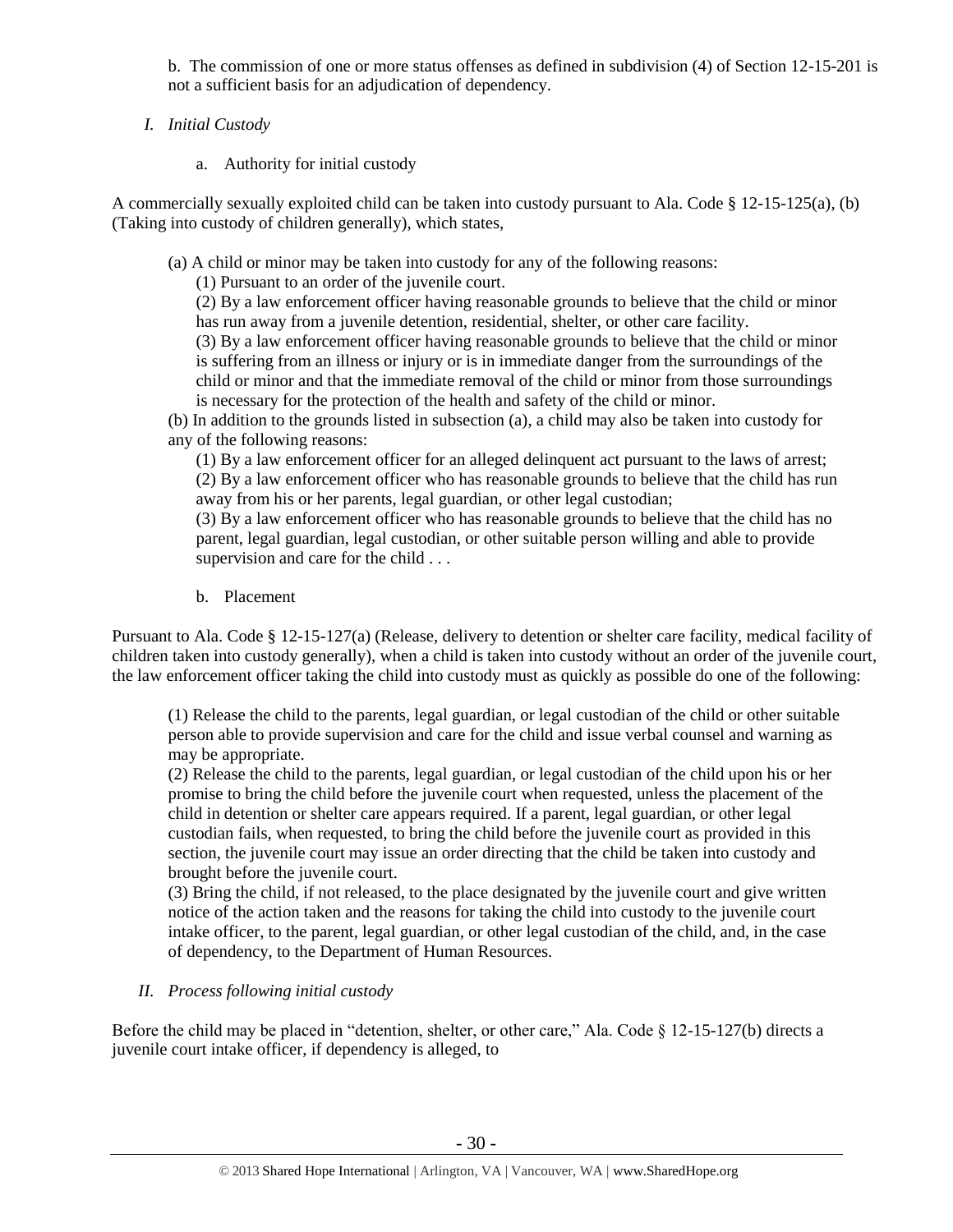review the need for detention or shelter care, including reviewing the written notice of the person who took the child into custody without an order of the juvenile court, and shall direct the law enforcement officer or other person currently having the child in custody to release the child unless detention or shelter care is required pursuant to Section 12-15-128 [Authority and criteria for continuation of detention or shelter care of children taken into custody beyond 72 hours]...

Ala. Code § 12-15-128(a)(1), (a)(3) states,

. . . .

An allegedly . . . dependent child . . . lawfully taken into custody shall immediately be released, upon the ascertainment of the necessary facts, to the care, custody, and control of the parent, legal guardian, or legal custodian of the child or other suitable person able to provide supervision and care for the child, unless the juvenile court or juvenile court intake officer, subject to the limitations in Section 12-15-208, finds any of the following:

(1) The child has no parent, legal guardian, legal custodian, or other suitable person able to provide supervision and care for the child.

(3) The release of the child would present a serious threat of substantial harm to the child.

# *III. Placement process pending adjudication/investigation*

Allegedly dependent children who are removed from the home also must receive a hearing within the same time frame "to determine whether continued shelter care is required." Ala. Code § 12-15-308(a).

Additionally, Ala. Code § 12-15-141 (Emergency ex parte orders authorized upon showing of verified evidence of abuse or neglect; evidence required; hearing required within 72 hours of issuance of order), states, in part,

The juvenile court may enter an ex parte order of protection or restraint on an emergency basis, without prior notice and a hearing, upon a showing of verified written or verbal evidence of abuse or neglect injurious to the health or safety of a child subject to a juvenile court proceeding and the likelihood that the abuse or neglect will continue unless the order is issued.

# *IV. Adjudication or referral to alternative process*

a. Adjudicatory/dispositional hearing

Under Ala. Code § 12-15-121, a petition alleging dependency "may be signed by any person 18 years of age or older, other than a juvenile court intake officer, who has knowledge of the facts alleged or is informed of them and believes that they are true."

# *V. Outcomes*

Ala. Code § 12-15-314(a) (Dispositions for dependent children) states that when the juvenile court finds a child to be dependent, it may

(1) Permit the child to remain with the parent, legal guardian, or other legal custodian of the child, subject to conditions and limitations as the juvenile court may prescribe.

- (2) Place the child under protective supervision under the Department of Human Resources.
- (3) Transfer legal custody to any of the following:
	- a. The Department of Human Resources [DHR].

b. A local public or private agency, organization, or facility willing and able to assume the education, care, and maintenance of the child and which is licensed by the [DHR] or otherwise authorized by law to receive and provide care for the child.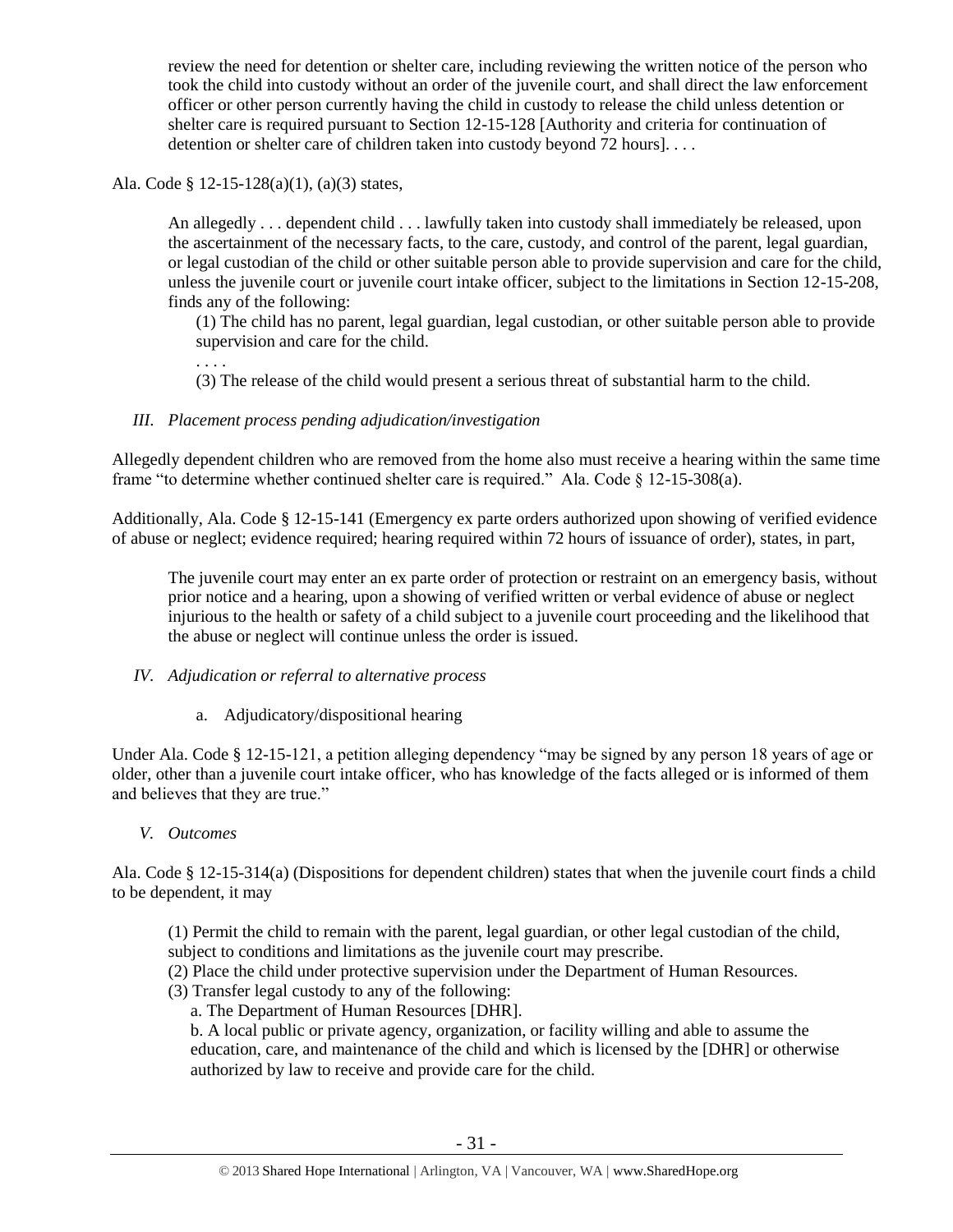c. A relative or other individual who, after study by the [DHR], is found by the juvenile court to be qualified to receive and care for the child. Unless the juvenile court finds it not in the best interests of the child, a willing, fit, and able relative shall have priority for placement or custody over a non-relative.

(4) Make any other order as the juvenile court in its discretion shall deem to be for the welfare and best interests of the child.

(5) In appropriate cases, award permanent custody to the [DHR] or to a licensed child-placing agency after termination of parental rights and authorization to place for adoption, without appointing a legal guardian, or award temporary custody to the department or a licensed childplacing agency without appointing a legal custodian or legal guardian.

Unless also found to be a delinquent child, a dependent child may not be "confined in an institution established for the care and rehabilitation of delinquent children or in a juvenile detention facility." Ala. Code § 12-15- 314(b). Additionally, Ala. Code §  $12-15-208(a)(1)$ , (3), (4) (Facilities to be used for detention or shelter care of children generally) enumerates certain categories of children who may not be contained in secure custody,<sup>58</sup> including

(1) Status offenders.<sup>59</sup> Effective October 1, 2009, status offenders, as defined in this article, shall not be detained or confined in secure custody, except that a status offender who is charged with or who commits a violation of a valid court order may be detained in secure custody in a juvenile detention facility for up to 72 hours in any six-month period, provided that all conditions set forth in subdivision (3) of subsection (b) are satisfied. Short-term secure custody of accused status offenders may be necessary, such as detention in a juvenile detention facility for a brief period, not exceeding 24 hours, prior to formal juvenile court action, for investigative purposes, for identification purposes, or for the purpose of allowing return of a status offender to the parent, legal guardian, or legal custodian. Detention for a brief period of time pursuant to juvenile court authority may also be necessary in order to arrange for appropriate shelter care placement. . . .

(3) Nonoffenders.<sup>60</sup> Nonoffenders, as defined in this article, shall not be detained or confined in secure custody.

(4) Children 10 years of age and younger shall not be detained or confined in secure custody, unless the children are charged with offenses causing death or serious bodily injury to persons or offenses that would be classified as Class A felonies if committed by adults. Children 11 or 12 years of age may only be detained or confined in secure custody by orders of juvenile courts, unless the children are charged with offenses causing death or serious bodily injury to persons or offenses that would be classified as Class A felonies if committed by adults.

Moreover, pursuant to Ala. Code § 12-15-208(c), no child under 18 years of age can be detained in an adult jail unless one of the following exceptions applies:

. . . .

. . . .

- b. Violations of municipal ordinances applicable only to children.
- c. Runaway.
- d. Beyond control.

<sup>&</sup>lt;sup>58</sup> Secure custody includes, "with regard to juvenile detention facilities and the Department of Youth Services ... residential facilities with construction features designed to physically restrict the movements and activities of persons in custody such as locked rooms and buildings . . . ." Ala. Code § 12-15-102(24).

 $\frac{59}{2}$  Ala. Code § 12-15-201(4) (Definitions) defines a "status offender" to include minors who have been charged with or adjudicated for conduct that would not, pursuant to the law of the jurisdiction in which the offense was committed, be a crime if committed by an adult. . . . Status offenses include, but are not limited to, the following:

a. Truancy.

 $60$  A "nonoffender" is "[a] child who is subject to the jurisdiction of the juvenile court for reasons other than the legally prohibited conduct of the child." Ala. Code § 12-15-201(3).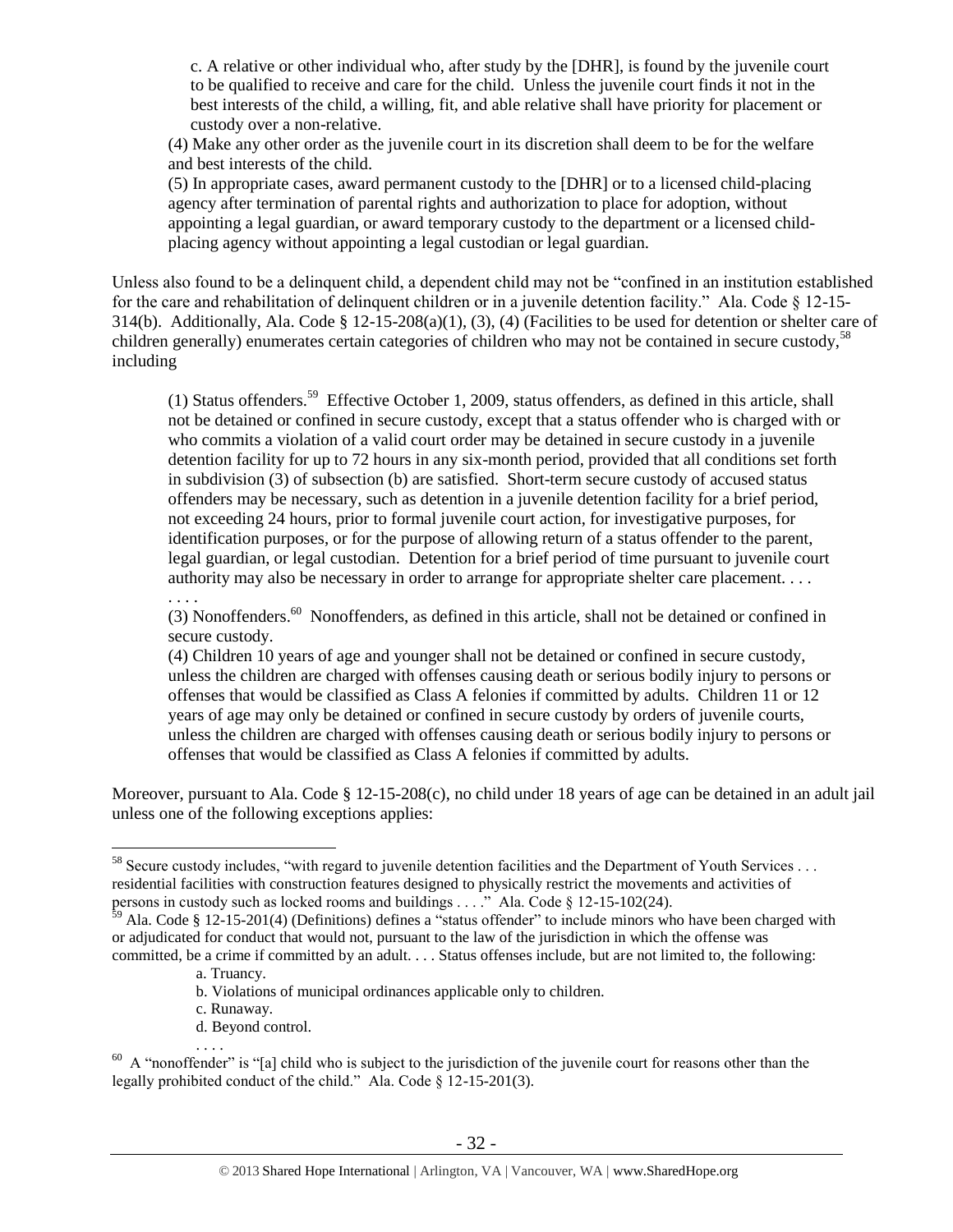(1) A child may be detained in a jail or lockup for adults for up to 6 hours while processing the case of the child.

(2) A child transferred for criminal prosecution pursuant to Section 12-15-203 [Transfer of cases from juvenile court] may be detained in a jail or lockup for adults.

(3) A person charged pursuant to Section 12-15-204 [Acts for which person who has attained 16 shall be charged, arrested, and tried as an adult; removal of a person from jurisdiction of juvenile court] may be detained in jail or lockup for adults.

. . . .

Even in those circumstances in which a child may be confined in an adult jail or lockup, additional protections apply to ensure that the children do not have contact with adult inmates. Ala. Code § 12-15-208(d).

# **Child Initially Identified as In Need of Supervision ("CHINS")**

Pursuant to Ala. Code § 12-15-102(4), a child in need of supervision is defined as

[a] child who has been adjudicated by a juvenile court for doing any of the following and who is in need of care, rehabilitation, or supervision:

(a) Being subject to the requirement of compulsory school attendance, is habitually truant from school as defined by the State Board of Education in the Alabama Administrative Code. Notwithstanding the foregoing, a child shall not be found in need of supervision pursuant to this subdivision if the juvenile court determines that the parent, legal guardian, or legal custodian of the child was solely responsible for the nonattendance of the child. (b) Disobeys the reasonable and lawful demands of his or her parent, legal guardian, or legal custodian and is beyond the control of the parent, legal guardian, or legal custodian. (c) Leaves, or remains away from, the home without the permission of the parent, legal guardian, legal custodian, or person with whom he or she resides.

(d) Commits an offense established by law but not classified as criminal.

- *I. Initial Custody*
	- a. Authority for initial custody

A commercially sexually exploited child can be taken into custody pursuant to Ala. Code  $\S$  12-15-125(a), (b) (Taking into custody of children generally), which states,

(a) A child or minor may be taken into custody for any of the following reasons:

(1) Pursuant to an order of the juvenile court.

(2) By a law enforcement officer having reasonable grounds to believe that the child or minor has run away from a juvenile detention, residential, shelter, or other care facility.

(3) By a law enforcement officer having reasonable grounds to believe that the child or minor is suffering from an illness or injury or is in immediate danger from the surroundings of the child or minor and that the immediate removal of the child or minor from those surroundings is necessary for the protection of the health and safety of the child or minor.

(b) In addition to the grounds listed in subsection (a), a child may also be taken into custody for any of the following reasons:

(1) By a law enforcement officer for an alleged delinquent act pursuant to the laws of arrest; (2) By a law enforcement officer who has reasonable grounds to believe that the child has run away from his or her parents, legal guardian, or other legal custodian;

(3) By a law enforcement officer who has reasonable grounds to believe that the child has no parent, legal guardian, legal custodian, or other suitable person willing and able to provide supervision and care for the child . . .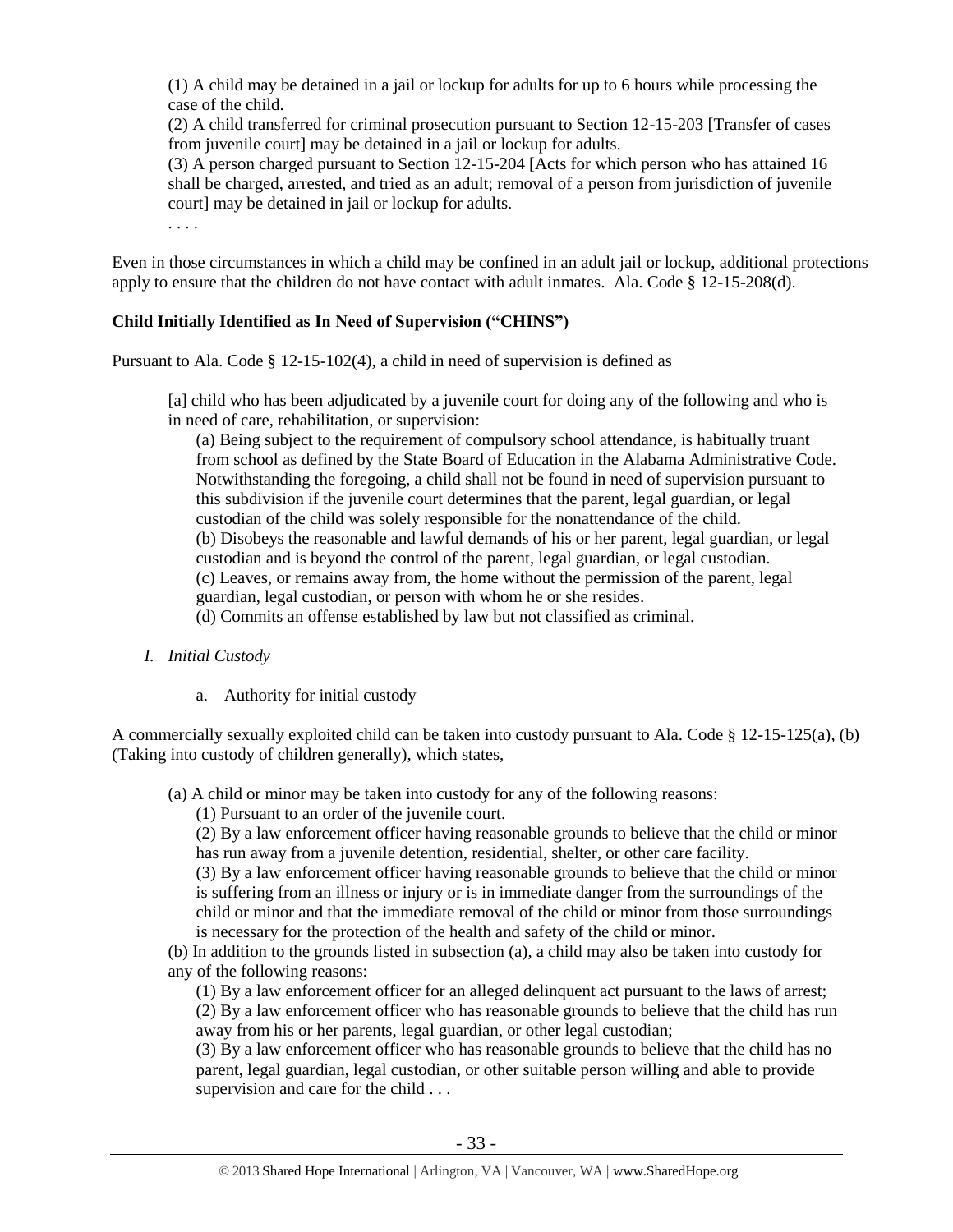### b. Placement

Pursuant to Ala. Code § 12-15-127(a) (Release, delivery to detention or shelter care facility, medical facility of children taken into custody generally), when a child is taken into custody without an order of the juvenile court, the law enforcement officer taking the child into custody must as quickly as possible do one of the following:

(1) Release the child to the parents, legal guardian, or legal custodian of the child or other suitable person able to provide supervision and care for the child and issue verbal counsel and warning as may be appropriate.

(2) Release the child to the parents, legal guardian, or legal custodian of the child upon his or her promise to bring the child before the juvenile court when requested, unless the placement of the child in detention or shelter care appears required. If a parent, legal guardian, or other legal custodian fails, when requested, to bring the child before the juvenile court as provided in this section, the juvenile court may issue an order directing that the child be taken into custody and brought before the juvenile court.

(3) Bring the child, if not released, to the place designated by the juvenile court and give written notice of the action taken and the reasons for taking the child into custody to the juvenile court intake officer, to the parent, legal guardian, or other legal custodian of the child, and, in the case of dependency, to the Department of Human Resources.

### *II. Process following initial custody*

Before the child may be placed in "detention, shelter, or other care," Ala. Code § 12-15-127(b) directs a juvenile court intake officer, if need of supervision is alleged, to

review the need for detention or shelter care, including reviewing the written notice of the person who took the child into custody without an order of the juvenile court, and shall direct the law enforcement officer or other person currently having the child in custody to release the child unless detention or shelter care is required pursuant to Section 12-15-128 [Authority and criteria for continuation of detention or shelter care of children taken into custody beyond 72 hours]...

Ala. Code § 12-15-128(a)(1), (a)(3) states,

An allegedly . . . child in need of supervision lawfully taken into custody shall immediately be released, upon the ascertainment of the necessary facts, to the care, custody, and control of the parent, legal guardian, or legal custodian of the child or other suitable person able to provide supervision and care for the child, unless the juvenile court or juvenile court intake officer, subject to the limitations in Section 12-15-208, finds any of the following:

(1) The child has no parent, legal guardian, legal custodian, or other suitable person able to provide supervision and care for the child.

. . . .

(3) The release of the child would present a serious threat of substantial harm to the child.

### *III. Placement process pending adjudication/investigation*

For allegations of need of supervision, if the child is not released by the juvenile court intake officer, "a hearing [must be] held within 72 hours of placement in detention or shelter care, Saturdays, Sundays, and holidays included, to determine probable cause and to determine whether or not continued detention or shelter care is required." Ala. Code § 12-15-207(a).

Additionally, Ala. Code § 12-15-141 (Emergency ex parte orders authorized upon showing of verified evidence of abuse or neglect; evidence required; hearing required within 72 hours of issuance of order), states, in part,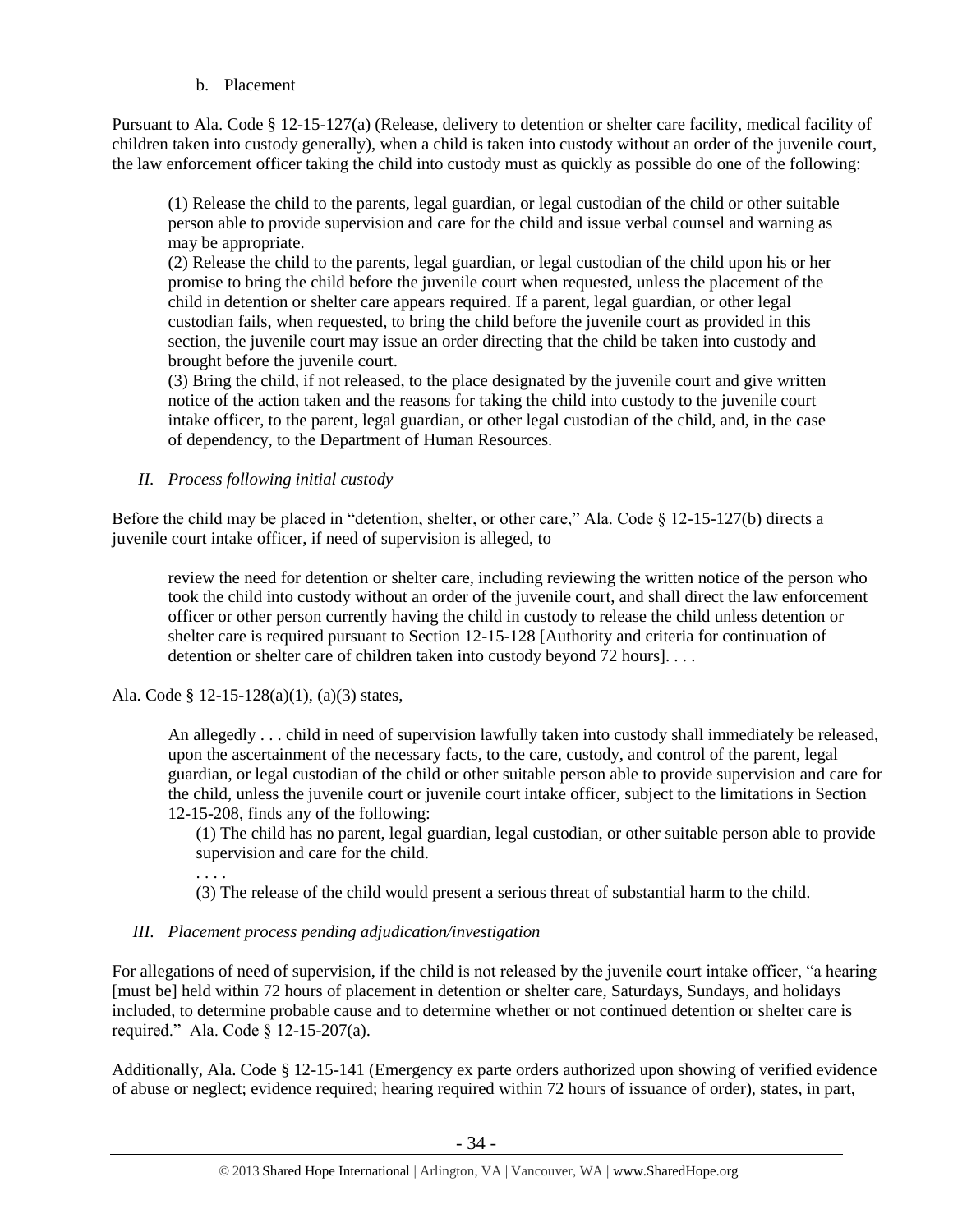The juvenile court may enter an ex parte order of protection or restraint on an emergency basis, without prior notice and a hearing, upon a showing of verified written or verbal evidence of abuse or neglect injurious to the health or safety of a child subject to a juvenile court proceeding and the likelihood that the abuse or neglect will continue unless the order is issued.

# *IV. Adjudication or referral to alternative process*

a. Adjudicatory/dispositional hearing

Under Ala. Code § 12-15-121, a petition alleging that a child is in need of supervision "may be signed by any person 18 years of age or older, other than a juvenile court intake officer, who has knowledge of the facts alleged or is informed of them and believes that they are true."

If the juvenile court finds, "beyond a reasonable doubt," that a child is in need of supervision, under Ala. Code § 12-15-215(a) (Disposition of delinquent children or children in need of supervision generally) it considers "whether the child is in need of care or rehabilitation." Under Ala. Code § 12-15-215(a),

In the absence of evidence to the contrary, a finding that the child has committed an act which constitutes a felony is sufficient to sustain a finding that the child is in need of care or rehabilitation. If the juvenile court finds that the child is not in need of care or rehabilitation, it shall dismiss the proceedings and discharge the child from any detention or other temporary care theretofore ordered. If the juvenile court finds that the child is in need of care or rehabilitation, it may make any of the following orders or dispositions, subject to the limitations and prohibitions on secure custody contained in Section 12-15-208:

(1) Permit the child to remain with the parent, legal guardian, or other legal custodian of the child, subject to the conditions and limitations the juvenile court may prescribe.

(2) Place the child on probation pursuant to conditions and limitations the juvenile court may prescribe.

(3) Transfer legal and physical custody to any of the following:

a. The Department of Youth Services, with or without an order to a specific institution.

b. In the case of a child in need of supervision, the Department of Youth Services, or the Department of Human Resources . . . .

c. A local, public, or private agency, organization, or facility willing and able to assume the education, care, and maintenance of the child and which is licensed or otherwise authorized by law to receive and provide care for children.

d. During the term of supervision, a relative or other individual who is found by the juvenile court to be qualified to receive and care for the child.

. . . .

b. Diversion or alternative process

Pursuant to Ala. Code § 12-15-211(a) (Suspension of proceedings and continuation of cases under terms and conditions agreed to by parties),

The juvenile court may suspend . . . [a] child in need of supervision proceedings pursuant to a consent decree. . . . The consent decree shall be entered at any time after the filing of a . . . child in need of supervision petition and before the entry of an adjudication order.

Ala. Code § 12-15-211 (c) states,

A consent decree shall remain in force for six months unless the child is discharged sooner by the juvenile court. Upon application of a juvenile probation officer or other department or agency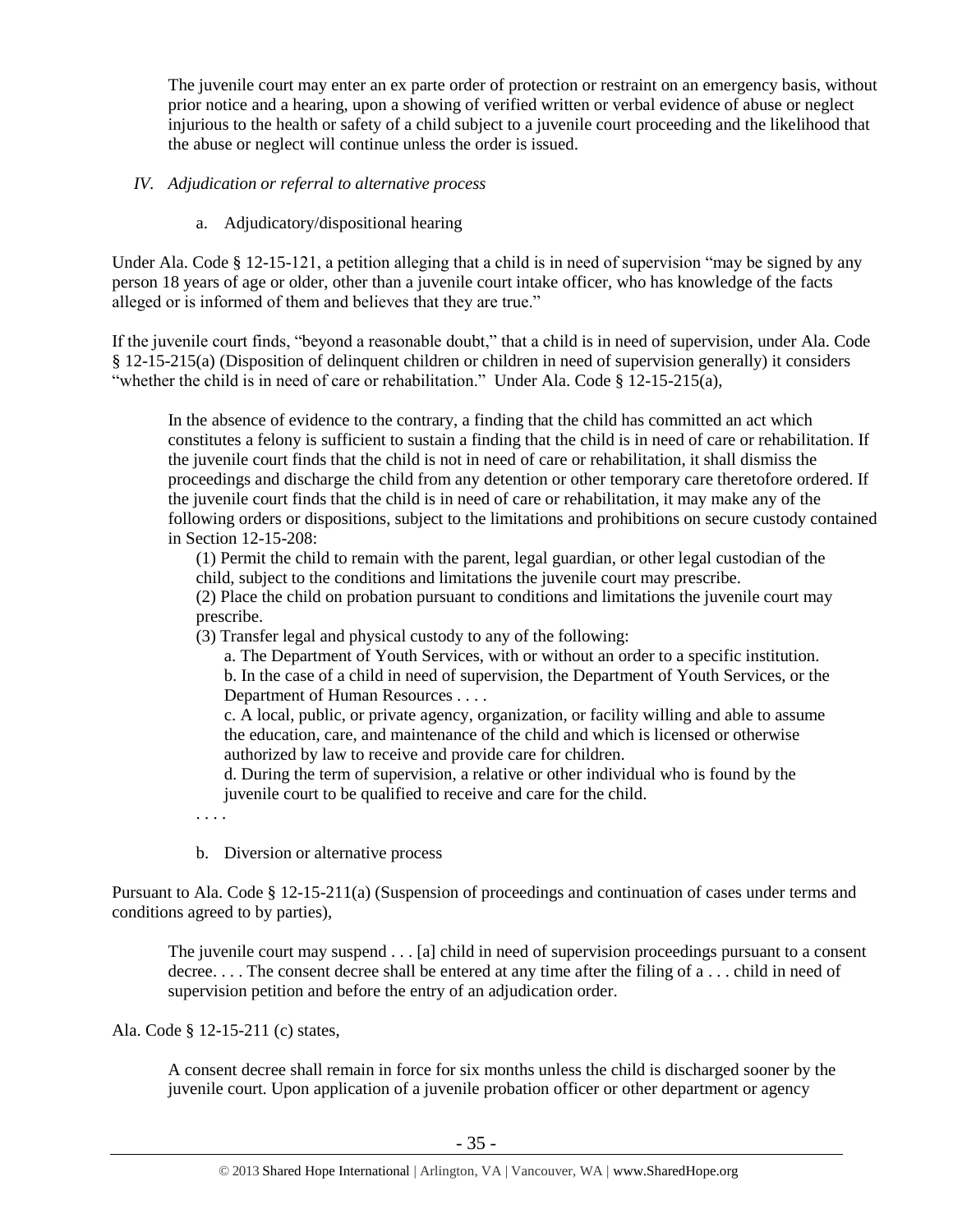supervising the child, made before the expiration of the six-month period, a consent decree may be extended by the juvenile court for an additional six months.

However, Ala. Code § 12-15-211(d) states,

If prior to discharge by the juvenile probation officer or expiration of the consent decree, a new delinquency or child in need of supervision petition is filed against the child, or the child otherwise fails to fulfill express terms and conditions of the decree, the petition under which the child was continued under supervision may be reinstated after a hearing and the case may proceed to adjudication.

# *V. Outcomes*

. . . .

 $\overline{a}$ 

Ala. Code § 12-15-208(a)(1), (3), (4) (Facilities to be used for detention or shelter care of children generally) enumerates certain categories of children who may not be contained in secure custody, $61$  including

(1) Status offenders.<sup>62</sup> Effective October 1, 2009, status offenders, as defined in this article, shall not be detained or confined in secure custody, except that a status offender who is charged with or who commits a violation of a valid court order may be detained in secure custody in a juvenile detention facility for up to 72 hours in any six-month period, provided that all conditions set forth in subdivision (3) of subsection (b) are satisfied. Short-term secure custody of accused status offenders may be necessary, such as detention in a juvenile detention facility for a brief period, not exceeding 24 hours, prior to formal juvenile court action, for investigative purposes, for identification purposes, or for the purpose of allowing return of a status offender to the parent, legal guardian, or legal custodian. Detention for a brief period of time pursuant to juvenile court authority may also be necessary in order to arrange for appropriate shelter care placement. . . .

(3) Nonoffenders.<sup>63</sup> Nonoffenders, as defined in this article, shall not be detained or confined in secure custody.

(4) Children 10 years of age and younger shall not be detained or confined in secure custody, unless the children are charged with offenses causing death or serious bodily injury to persons or offenses that would be classified as Class A felonies if committed by adults. Children 11 or 12 years of age may only be detained or confined in secure custody by orders of juvenile courts, unless the children are charged with offenses causing death or serious bodily injury to persons or offenses that would be classified as Class A felonies if committed by adults.

Moreover, pursuant to Ala. Code § 12-15-208(c), no child under 18 years of age can be detained in an adult jail unless one of the following exceptions applies:

- b. Violations of municipal ordinances applicable only to children.
- c. Runaway.
- d. Beyond control.

 $61$  Secure custody includes, "with regard to juvenile detention facilities and the Department of Youth Services, ... residential facilities with construction features designed to physically restrict the movements and activities of persons in custody such as locked rooms and buildings . . . ." Ala. Code § 12-15-102(24).

 $\frac{62}{62}$  Ala. Code § 12-15-201(4) (Definitions) defines a "status offender" to include minors who have been charged with or adjudicated for conduct that would not, pursuant to the law of the jurisdiction in which the offense was committed, be a crime if committed by an adult. . . . Status offenses include, but are not limited to, the following:

a. Truancy.

 $\cdots$ <br><sup>63</sup> A "nonoffender" is "[a] child who is subject to the jurisdiction of the juvenile court for reasons other than the legally prohibited conduct of the child." Ala. Code § 12-15-201(3).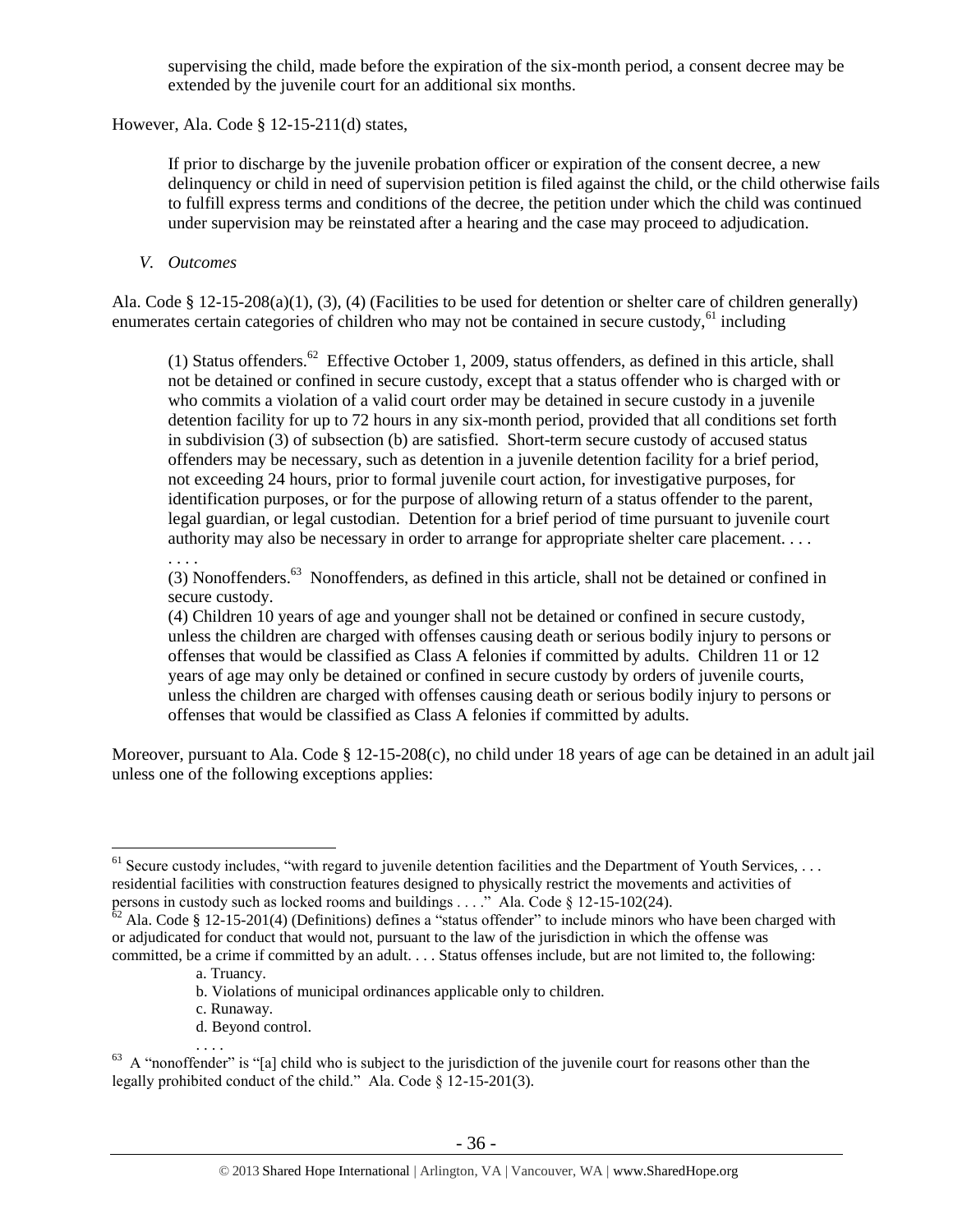(1) A child may be detained in a jail or lockup for adults for up to 6 hours while processing the case of the child.

(2) A child transferred for criminal prosecution pursuant to Section 12-15-203 [Transfer of cases from juvenile court] may be detained in a jail or lockup for adults.

(3) A person charged pursuant to Section 12-15-204 [Acts for which person who has attained 16 shall be charged, arrested, and tried as an adult; removal of a person from jurisdiction of juvenile court] may be detained in jail or lockup for adults.

. . . .

Even in those circumstances in which a child may be confined in an adult jail or lockup, additional protections apply to ensure that the children do not have contact with adult inmates. Ala. Code § 12-15- 208(d).

# **Child Initially Identified as Delinquent**

Pursuant to Ala. Code § 12-15-102(7), a delinquent child is defined as "[a] child who has been adjudicated for a delinquent act and is in need of care or rehabilitation." A "delinquent act" is any act "committed by a child that is designated a violation, misdemeanor, or felony offense pursuant to the law of municipality, county, or state in which the act was committed or pursuant to federal law." Ala. Code § 12-15-102(6). This term does not apply when, among other situations, the minor has previously been convicted or adjudicated as a youth offender. Ala. Code  $§$  12-15-102(6)(b).

- *I. Initial Custody*
	- a. Authority for initial custody

A commercially sexually exploited child can be taken into custody pursuant to Ala. Code  $\S$  12-15-125(a), (b) (Taking into custody of children generally), which states,

(a) A child or minor may be taken into custody for any of the following reasons:

(1) Pursuant to an order of the juvenile court.

(2) By a law enforcement officer having reasonable grounds to believe that the child or minor has run away from a juvenile detention, residential, shelter, or other care facility.

(3) By a law enforcement officer having reasonable grounds to believe that the child or minor is suffering from an illness or injury or is in immediate danger from the surroundings of the child or minor and that the immediate removal of the child or minor from those surroundings is necessary for the protection of the health and safety of the child or minor.

(b) In addition to the grounds listed in subsection (a), a child may also be taken into custody for any of the following reasons:

(1) By a law enforcement officer for an alleged delinquent act pursuant to the laws of arrest; (2) By a law enforcement officer who has reasonable grounds to believe that the child has run away from his or her parents, legal guardian, or other legal custodian;

(3) By a law enforcement officer who has reasonable grounds to believe that the child has no parent, legal guardian, legal custodian, or other suitable person willing and able to provide supervision and care for the child . . .

b. Placement

Under Ala. Code § 12-15-126 (Issuance of pick-up order for taking into custody):

If it appears from a sworn statement, written or verbal, presented to the juvenile court that a child needs to be placed in detention or shelter or other care, the juvenile court may issue a pick-up order that a law enforcement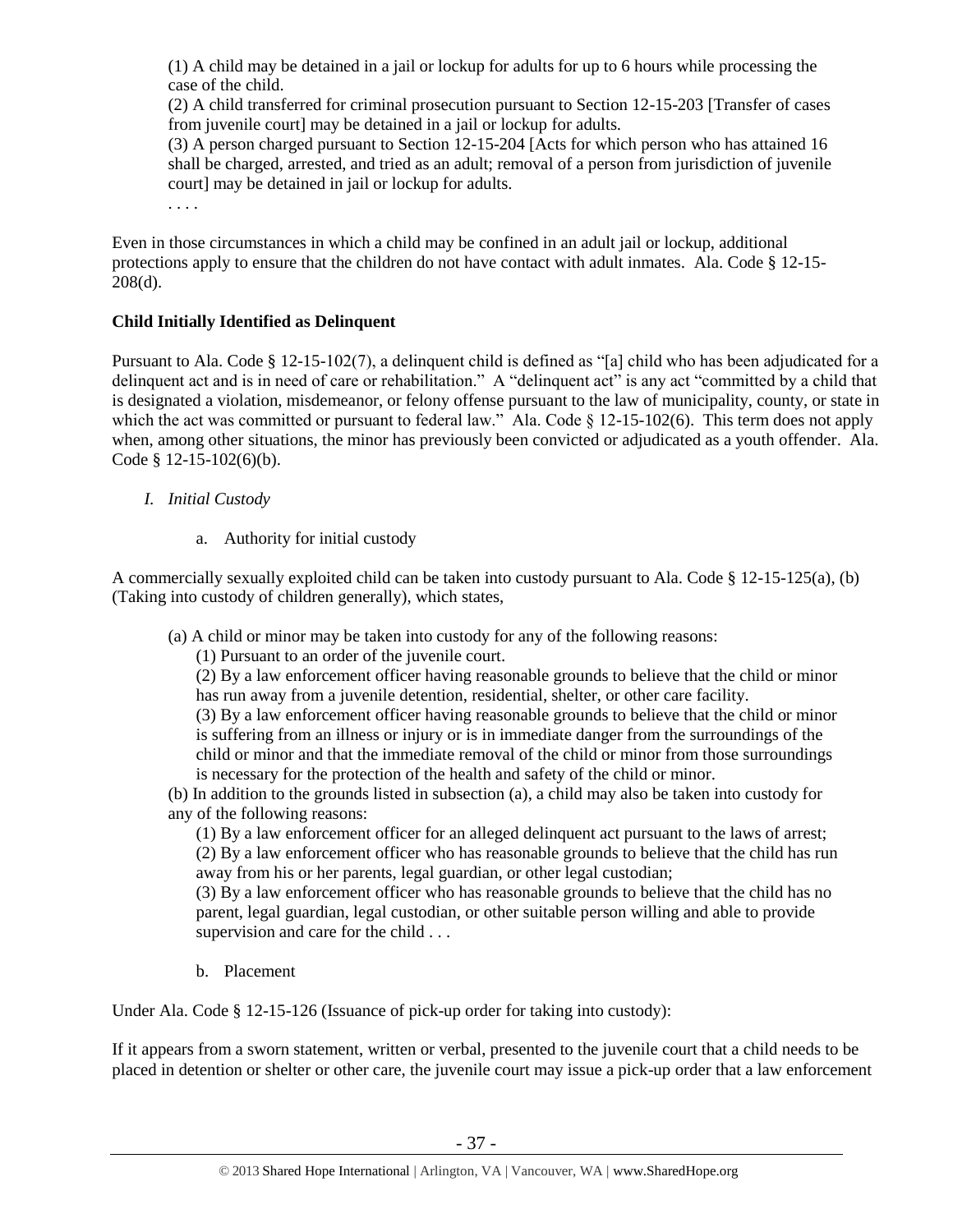officer or other person authorized by this chapter shall at once take the child into custody and take him or her to the place of detention or shelter or other care designated by the juvenile court.

# *II. Process following initial custody*

Before the child may be placed in "detention, shelter, or other care," Ala. Code  $\S$  12-15-127(b) directs a juvenile court intake officer, if delinquency is alleged, to

review the need for detention or shelter care, including reviewing the written notice of the person who took the child into custody without an order of the juvenile court, and shall direct the law enforcement officer or other person currently having the child in custody to release the child unless detention or shelter care is required pursuant to Section 12-15-128 [Authority and criteria for continuation of detention or shelter care of children taken into custody beyond 72 hours]....

# Ala. Code § 12-15-128(a)(1), (a)(3) states,

An allegedly delinquent child . . . lawfully taken into custody shall immediately be released, upon the ascertainment of the necessary facts, to the care, custody, and control of the parent, legal guardian, or legal custodian of the child or other suitable person able to provide supervision and care for the child, unless the juvenile court or juvenile court intake officer, subject to the limitations in Section 12-15-208, finds any of the following:

(1) The child has no parent, legal guardian, legal custodian, or other suitable person able to provide supervision and care for the child.

. . . . (3) The release of the child would present a serious threat of substantial harm to the child.

# *III. Placement process pending adjudication/investigation*

For allegations of delinquency, if the child is not released by the juvenile court intake officer, "a hearing [must be] held within 72 hours of placement in detention or shelter care, Saturdays, Sundays, and holidays included, to determine probable cause and to determine whether or not continued detention or shelter care is required." Ala. Code § 12-15-207(a).

Additionally, Ala. Code § 12-15-141 (Emergency ex parte orders authorized upon showing of verified evidence of abuse or neglect; evidence required; hearing required within 72 hours of issuance of order), states, in part,

The juvenile court may enter an ex parte order of protection or restraint on an emergency basis, without prior notice and a hearing, upon a showing of verified written or verbal evidence of abuse or neglect injurious to the health or safety of a child subject to a juvenile court proceeding and the likelihood that the abuse or neglect will continue unless the order is issued.

# *IV. Adjudication or referral to alternative process*

# a. Adjudicatory/dispositional hearing

Under Ala. Code § 12-15-121, a petition alleging delinquency "may be signed by any person 18 years of age or older, other than a juvenile court intake officer, who has knowledge of the facts alleged or is informed of them and believes that they are true."

If the juvenile court finds, "beyond a reasonable doubt," that a child is a delinquent child, under Ala. Code § 12- 15-215(a) (Disposition of delinquent children or children in need of supervision generally) it considers "whether the child is in need of care or rehabilitation." Under Ala. Code § 12-15-215(a),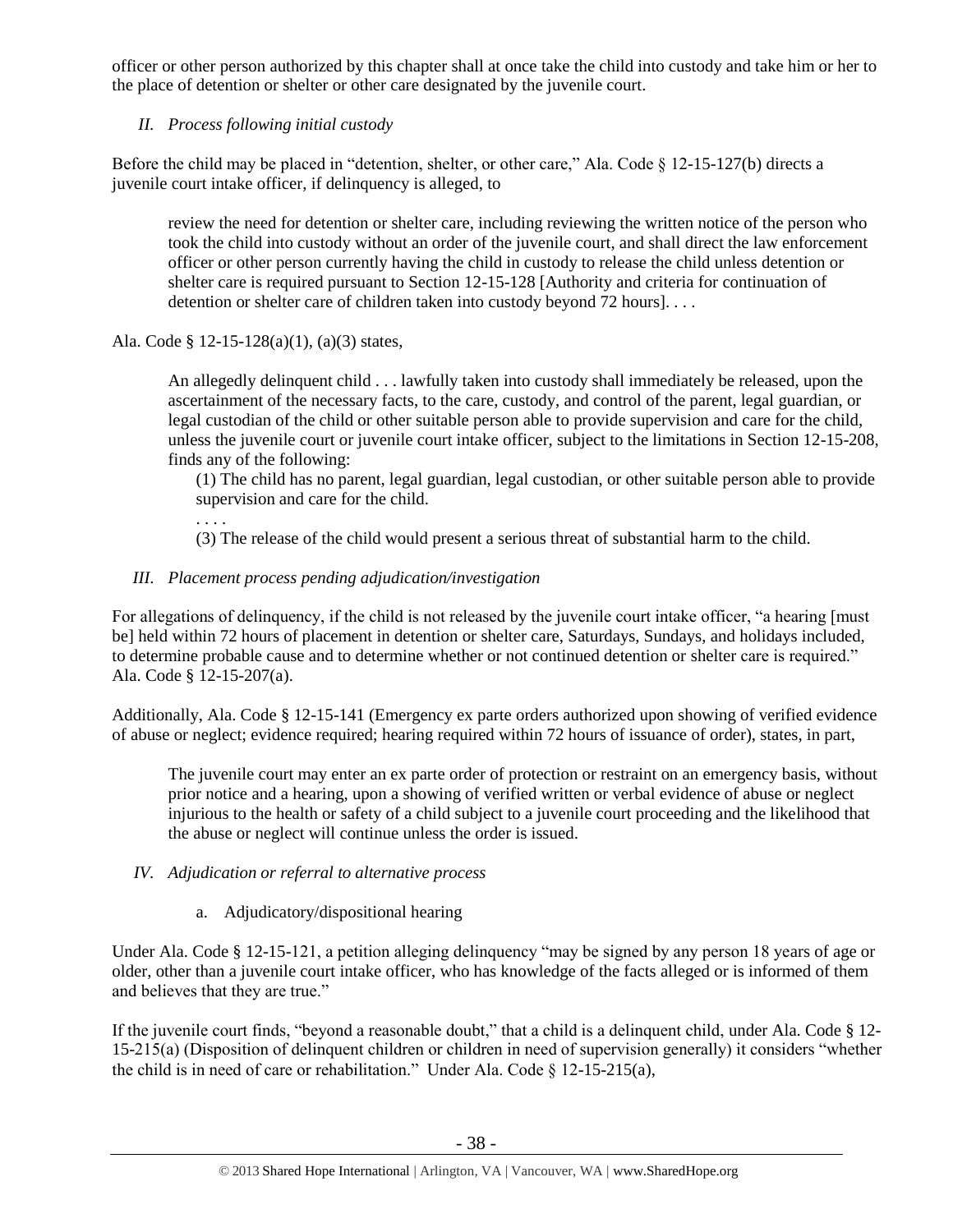In the absence of evidence to the contrary, a finding that the child has committed an act which constitutes a felony is sufficient to sustain a finding that the child is in need of care or rehabilitation. If the juvenile court finds that the child is not in need of care or rehabilitation, it shall dismiss the proceedings and discharge the child from any detention or other temporary care theretofore ordered. If the juvenile court finds that the child is in need of care or rehabilitation, it may make any of the following orders or dispositions, subject to the limitations and prohibitions on secure custody contained in Section 12-15-208:

(1) Permit the child to remain with the parent, legal guardian, or other legal custodian of the child, subject to the conditions and limitations the juvenile court may prescribe.

(2) Place the child on probation pursuant to conditions and limitations the juvenile court may prescribe.

(3) Transfer legal and physical custody to any of the following:

a. The Department of Youth Services, with or without an order to a specific institution. b. In the case of a child in need of supervision, the Department of Youth Services, or the Department of Human Resources . . . .

c. A local, public, or private agency, organization, or facility willing and able to assume the education, care, and maintenance of the child and which is licensed or otherwise authorized by law to receive and provide care for children.

d. During the term of supervision, a relative or other individual who is found by the juvenile court to be qualified to receive and care for the child.

. . . .

b. Diversion or alternative process

Pursuant to Ala. Code § 12-15-211(a) (Suspension of proceedings and continuation of cases under terms and conditions agreed to by parties),

The juvenile court may suspend delinquency . . . proceedings pursuant to a consent decree. . . . The consent decree shall be entered at any time after the filing of a delinquency . . . petition and before the entry of an adjudication order.

Ala. Code § 12-15-211 (c) states,

A consent decree shall remain in force for six months unless the child is discharged sooner by the juvenile court. Upon application of a juvenile probation officer or other department or agency supervising the child, made before the expiration of the six-month period, a consent decree may be extended by the juvenile court for an additional six months.

However, Ala. Code § 12-15-211(d) states,

If prior to discharge by the juvenile probation officer or expiration of the consent decree, a new delinquency or child in need of supervision petition is filed against the child, or the child otherwise fails to fulfill express terms and conditions of the decree, the petition under which the child was continued under supervision may be reinstated after a hearing and the case may proceed to adjudication.

V. Outcomes

Ala. Code § 12-15-208(a)(1), (3), (4) (Facilities to be used for detention or shelter care of children generally)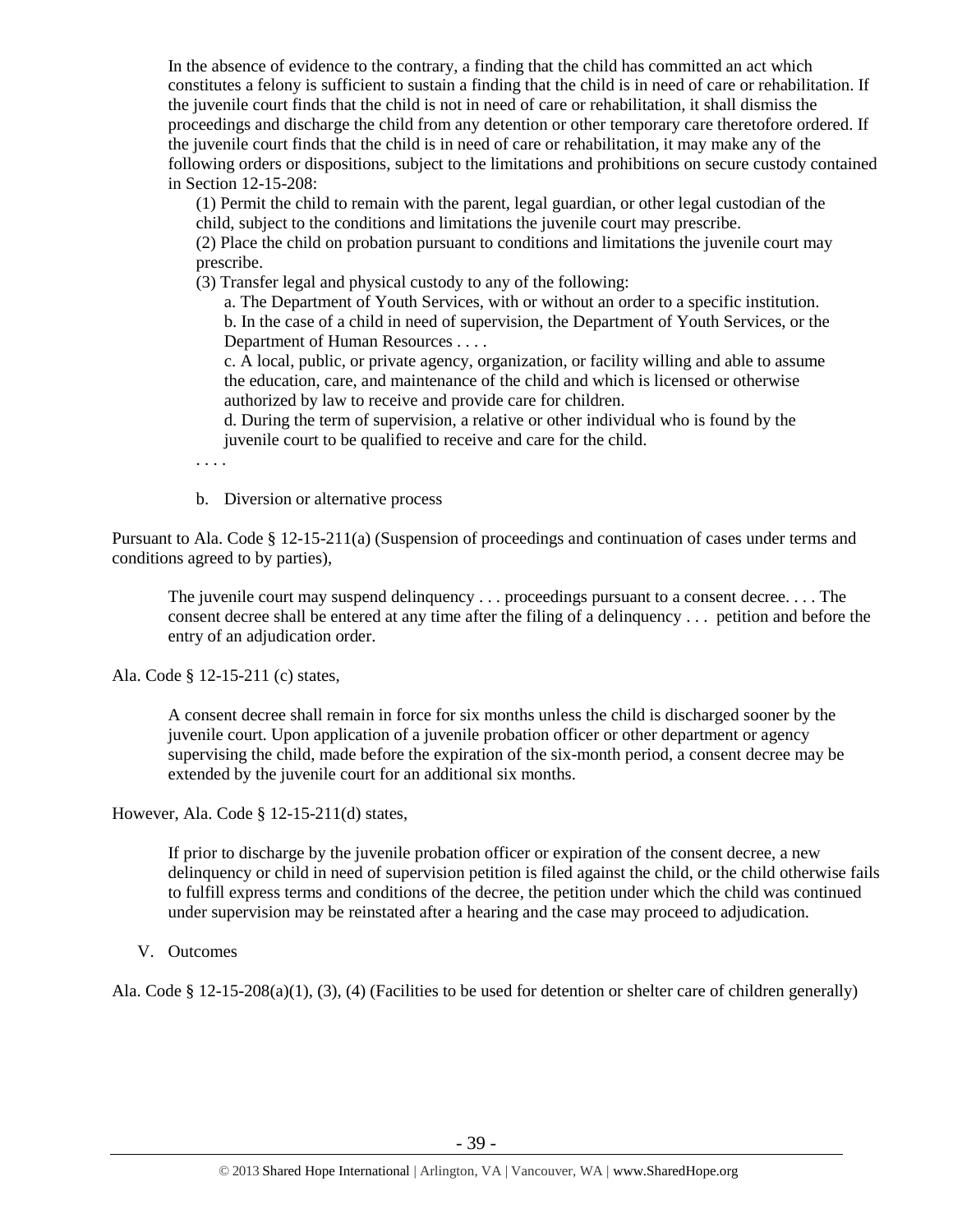enumerates certain categories of children who may not be contained in secure custody, $64$  including

(1) Status offenders.<sup>65</sup> Effective October 1, 2009, status offenders, as defined in this article, shall not be detained or confined in secure custody, except that a status offender who is charged with or who commits a violation of a valid court order may be detained in secure custody in a juvenile detention facility for up to 72 hours in any six-month period, provided that all conditions set forth in subdivision (3) of subsection (b) are satisfied. Short-term secure custody of accused status offenders may be necessary, such as detention in a juvenile detention facility for a brief period, not exceeding 24 hours, prior to formal juvenile court action, for investigative purposes, for identification purposes, or for the purpose of allowing return of a status offender to the parent, legal guardian, or legal custodian. Detention for a brief period of time pursuant to juvenile court authority may also be necessary in order to arrange for appropriate shelter care placement. . . .

(3) Nonoffenders.<sup>66</sup> Nonoffenders, as defined in this article, shall not be detained or confined in secure custody.

(4) Children 10 years of age and younger shall not be detained or confined in secure custody, unless the children are charged with offenses causing death or serious bodily injury to persons or offenses that would be classified as Class A felonies if committed by adults. Children 11 or 12 years of age may only be detained or confined in secure custody by orders of juvenile courts, unless the children are charged with offenses causing death or serious bodily injury to persons or offenses that would be classified as Class A felonies if committed by adults.

Moreover, pursuant to Ala. Code § 12-15-208(c), no child under 18 years of age can be detained in an adult jail unless one of the following exceptions applies:

(1) A child may be detained in a jail or lockup for adults for up to 6 hours while processing the case of the child.

(2) A child transferred for criminal prosecution pursuant to Section 12-15-203 [Transfer of cases from juvenile court] may be detained in a jail or lockup for adults.

(3) A person charged pursuant to Section 12-15-204 [Acts for which person who has attained 16 shall be charged, arrested, and tried as an adult; removal of a person from jurisdiction of juvenile court] may be detained in jail or lockup for adults.

. . . .

 $\overline{a}$ 

. . . .

Even in those circumstances in which a child may be confined in an adult jail or lockup, additional protections apply to ensure that the children do not have contact with adult inmates. Ala. Code § 12-15- 208(d).

- b. Violations of municipal ordinances applicable only to children.
- c. Runaway.
- d. Beyond control.

<sup>&</sup>lt;sup>64</sup> Secure custody includes, "with regard to juvenile detention facilities and the Department of Youth Services . . . residential facilities with construction features designed to physically restrict the movements and activities of persons in custody such as locked rooms and buildings . . . ." Ala. Code  $\S$  12-15-102(24).

 $65$  Ala. Code § 12-15-201(4) (Definitions) defines a "status offender" to include minors who have been charged with or adjudicated for conduct that would not, pursuant to the law of the jurisdiction in which the offense was committed, be a crime if committed by an adult. . . . Status offenses include, but are not limited to, the following:

a. Truancy.

<sup>&</sup>lt;sup>66</sup> A "nonoffender" is "[a] child who is subject to the jurisdiction of the juvenile court for reasons other than the legally prohibited conduct of the child." Ala. Code § 12-15-201(3).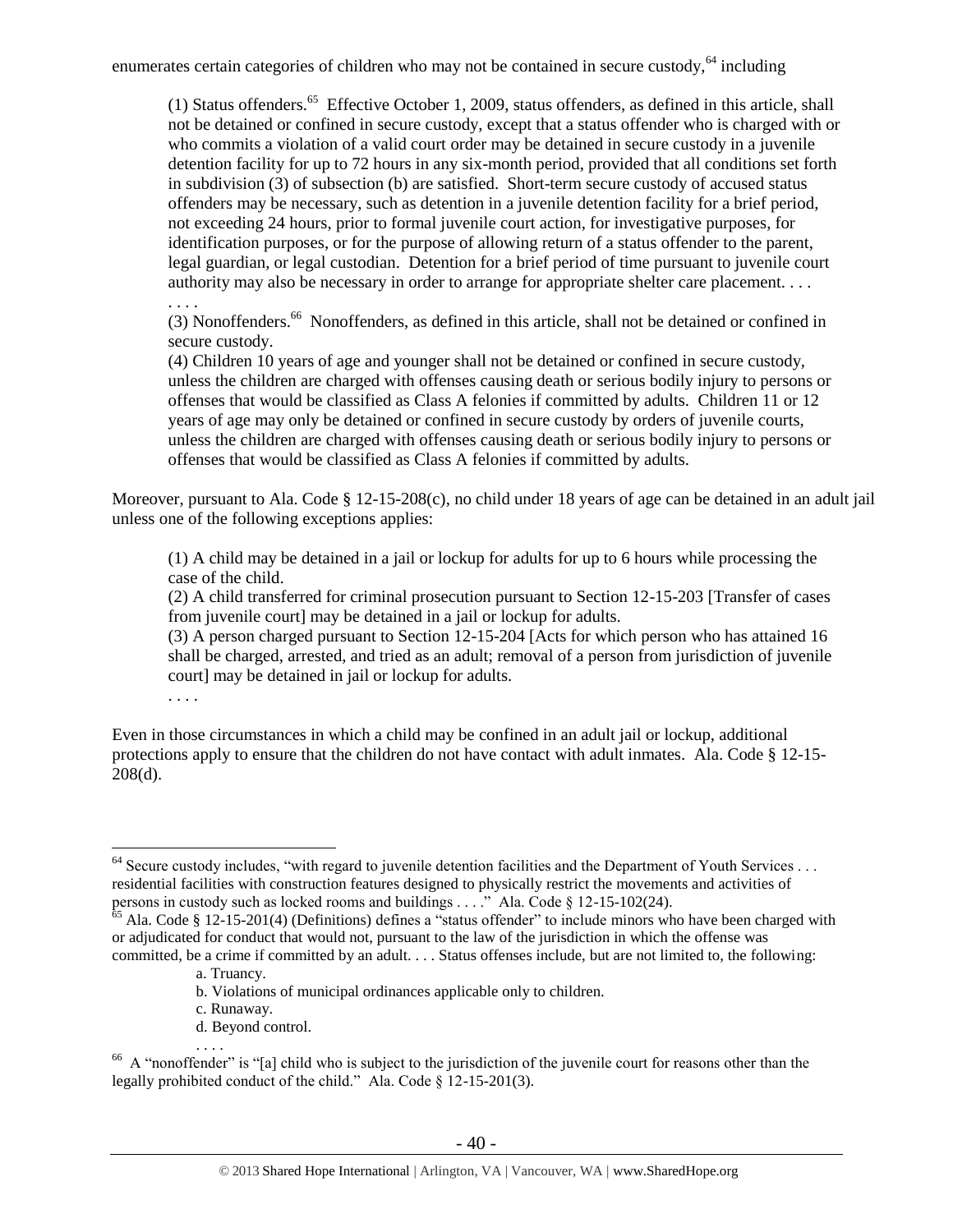- 5.4.1 Recommendation: Establish a mandatory response law directing any minor involved in prostitution or who is a victim of trafficking for sexual servitude away from the juvenile justice system and into a protective system.
- *5.5 Commercial sexual exploitation is identified as a type of abuse and neglect within child protection statutes.*

Sexual exploitation is included within the definition of abuse within Alabama's child protection statutes. "Abuse" is defined in Ala. Code  $\S$  12-15-301(2) (Definitions) as

[h]arm or the risk of harm to the emotional, physical health, or welfare of a child. Harm or the risk of harm to the emotional, physical health, or welfare of a child can occur through nonaccidental physical or mental injury, sexual abuse, or attempted sexual abuse or sexual exploitation or attempted sexual exploitation.

Ala. Code § 12-15-301(12) defines "sexual abuse" as including the following:

[T]he employment, use, persuasion, inducement, enticement, or coercion of any child to engage in, or having a child assist any person to engage in, any sexually explicit conduct or any simulation of the conduct for the purpose of producing any visual depiction of the conduct. Sexual abuse also includes rape, molestation, prostitution, or other forms of sexual exploitation or abuse of children . . . as those acts are defined in this article or by Alabama law.

The term "sexual exploitation" is defined as "allowing, permitting, or encouraging a child to engage in prostitution and allowing, permitting, encouraging, or engaging in the obscene or pornographic photographing, filming, or depicting of a child." Ala. Code § 12-15-301(13).

The term "neglect" is defined as "[n]egligent treatment or maltreatment of a child, including, but not limited to, the failure to provide adequate food, medical treatment, supervision, education, clothing, or shelter." Ala. Code § 12-15-301(7).

*5.6 The definition of "caregiver" (or similar term) in the child welfare statutes is broad enough to include a trafficker who has custody or control of a child in order to bring a trafficked child into protection of child protective services.*

The definition of "caregiver" is not broad enough to cover many situations in which a trafficker could be in custody of a child. Ala. Code § 12-15-301(3) (Definitions) defines "caregiver" in the article on Dependency and Termination of Parental Rights to mean

[a]n individual 21 years of age or older, other than a parent, legal guardian, or legal custodian of a child who is an approved foster parent and who is a relative of the child and has been providing care and support for the child while the child has been residing in the home of the caregiver for at least the last six consecutive months while in the legal custody of the Department of Human Resources.

Only individuals who are "legally related to the child by blood, marriage, or adoption within the fourth degree of kinship" are considered to be the child's "relative." Ala. Code  $\S$  12-15-301(11).

5.6.1 Recommendation: Amend Ala. Code § 12-15-301(3) (Definitions) to expand the definition of "caregiver" to include any person who has custody or control of the child, making the statute broad enough to encompass non-familial traffickers and allow for child welfare intervention.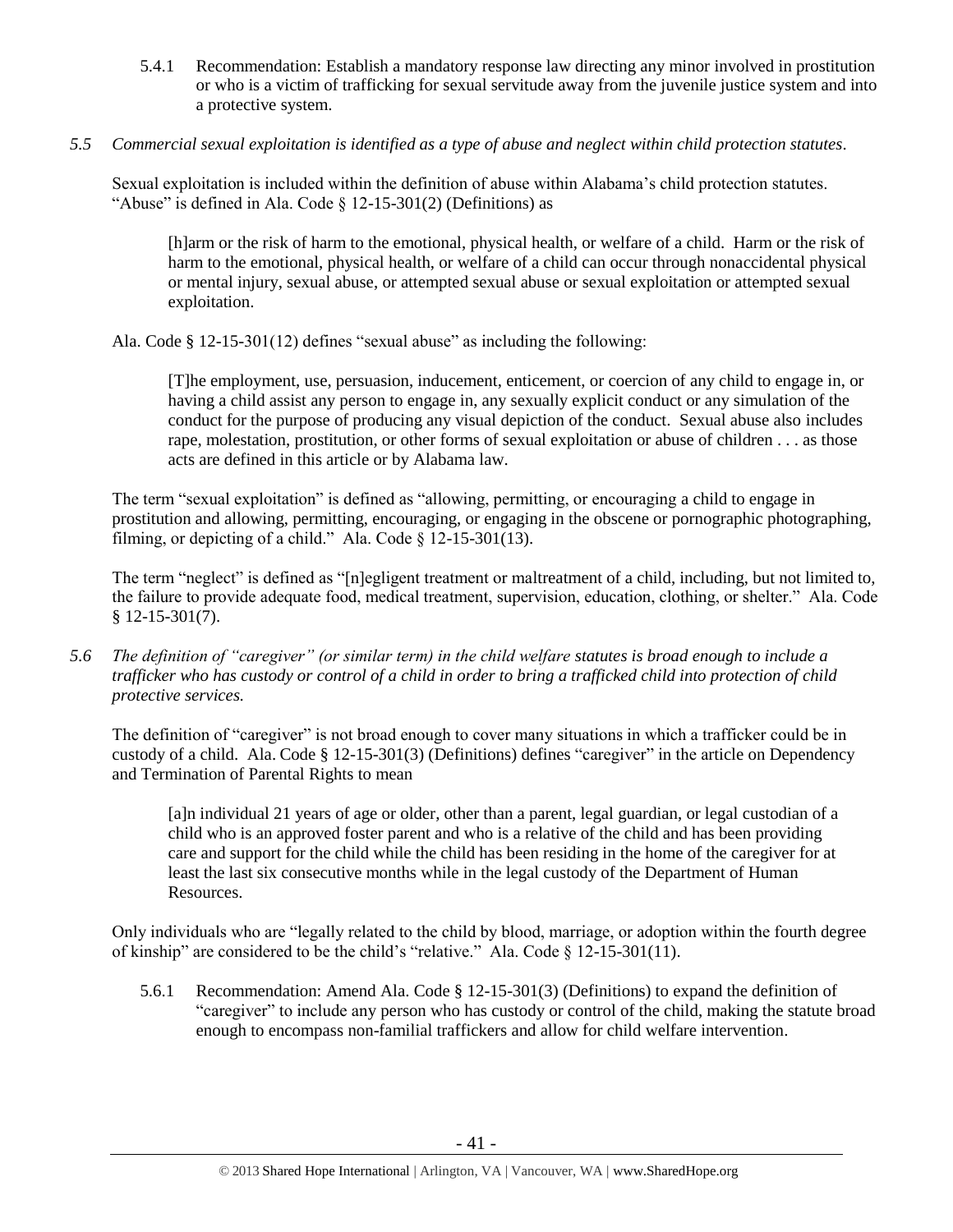*5.7 Crime victims' compensation is specifically available to a child victim of sex trafficking or commercial sexual exploitation of children (CSEC) without regard to ineligibility factors.*

The Alabama Crime Victims Compensation Act contains certain ineligibility criteria that could operate to exclude victims of domestic minor sex trafficking from receiving crime victims' compensation. For the Act, a "victim" means "[a] person who suffered serious personal injury or death as a result of criminally injurious conduct." Ala. Code § 15-23-3(3). "Criminally injurious conduct" is defined in part as "[a]n act occurring or attempted within the geographical boundaries of this state which results in serious personal injury or death to a victim for which punishment by fine, imprisonment, or death may be imposed." Ala. Code § 15-23-3(2)(a). A victim may receive compensation from the Alabama Crime Victims Compensation Commission if the commission is "satisfied by a preponderance of the evidence that the requirements for compensation have been met." Ala. Code § 15-23-8(a).

To the extent domestic minor sex trafficking victims meet the definition of victim, they may be eligible for compensation; however, several requirements for compensation could present difficulties for victims of domestic minor sex trafficking. Pursuant to Ala. Code § 15-23-12(a) (Grounds for denial―reduction of award),

Compensation shall not be awarded in any of the following circumstances:

(1) A claim has been filed with the commission later than one year after the injury or death upon which the claim is based, unless the commission finds there was good cause for the failure to file within that time.

(2) To a claimant who was the offender, or an accomplice of the offender, or who encouraged or in any way participated in the criminally injurious conduct.

(3) If the award would unjustly benefit the offender or accomplice of the offender.

(4) The criminally injurious conduct resulting in injury or death was reported to a law enforcement officer later than 72 hours after its occurrence, unless the commission finds there was good cause for the failure to report within that time.

Nothing expressly exempts domestic minor sex trafficking victims from these requirements or explains what constitutes good cause for the failure to report the crime or file a claim within the statutory timeframes.

5.7.1. Recommendation: Amend Ala. Code § 15-23-12 (Grounds for denial—reduction of award) to provide exceptions to the ineligibility factors in Ala. Code § 15-23-12(a) for victims of domestic minor sex trafficking.

# *5.8 Victim-friendly procedures and protections are provided in the trial process for minors under 18.*

Some victim-friendly criminal justice procedures and protections are afforded to minor victims of commercial sexual exploitation, but other critical protections, such as a rape shield law that protects victims from retraumatizing cross-examination, are not available.

Alabama law provides special protections for children under the age of 16 who are victims in criminal prosecutions for sexual offenses or sexual exploitation. For example, pursuant to Ala. Code § 15-25-2 (Videotaped deposition) the court may allow victims of sexual offenses under the age of 16 to give videotaped depositions in criminal prosecutions while having a "person whose presence . . . contributes to the well-being of the child and who has dealt with the child in a therapeutic setting regarding the abuse" present during the deposition. Ala. Code  $\S 15-25-2(c)$ . Notably, the defendant's attorney, but not the defendant, may be present during the deposition. Ala. Code § 15-25-2(c). The videotaped deposition may be entered into evidence "in lieu of the direct testimony of the alleged victim or witness" unless "the court determines that its introduction . . . will unfairly prejudice the defendant." Ala. Code § 15-25-2(d).

Alternatively, pursuant to Ala. Code § 15-25-3(b) (Closed circuit examination of victim), a court may permit a victim of a sexual offense or sexual exploitation under the age of 16 to give testimony via closed circuit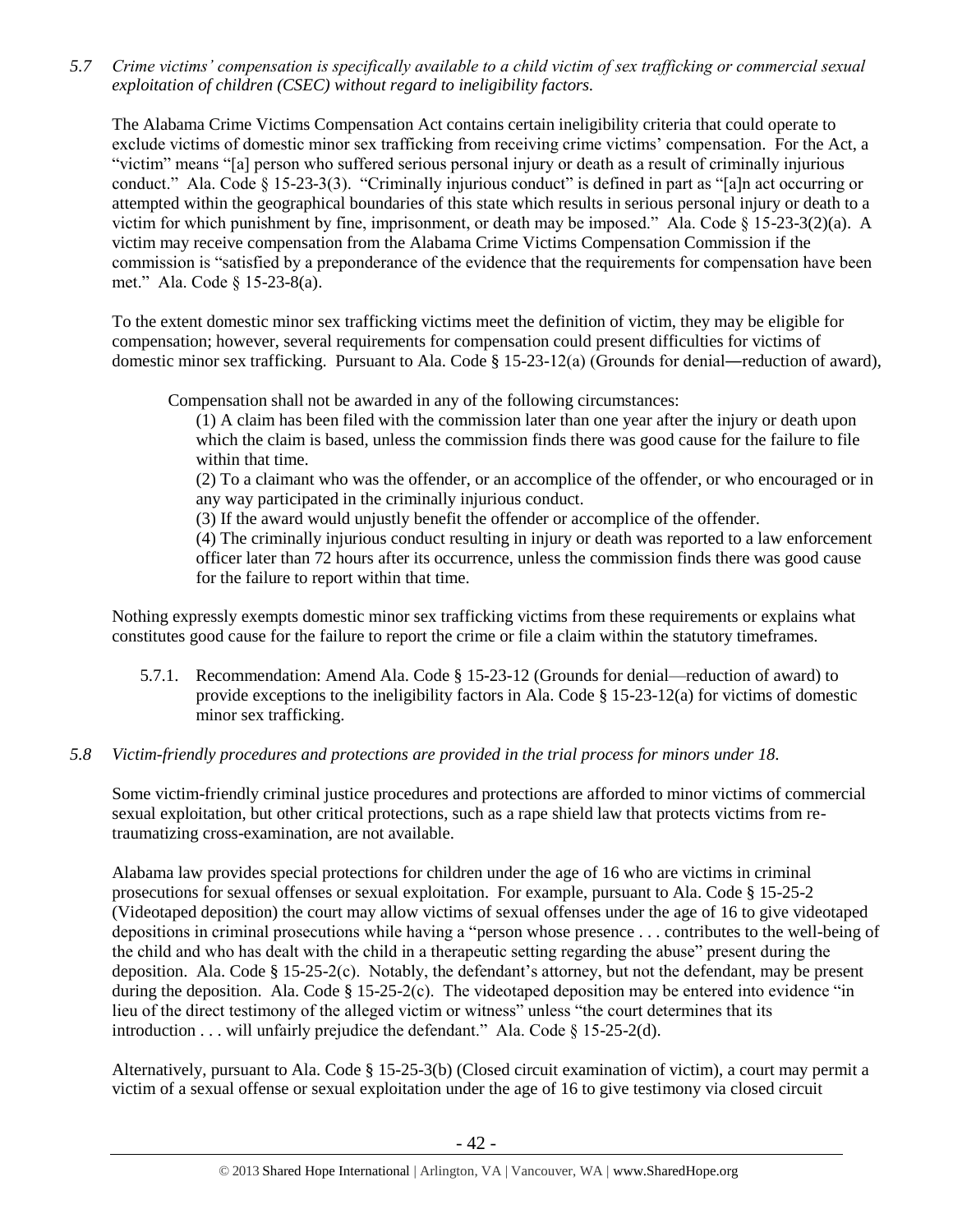equipment, which "shall be taken outside the courtroom in the judge's chambers or in another suitable location designated by the judge." Pursuant to Ala. Code  $\S$  15-25-3(c),

Examination and cross-examination of the alleged child victim or witness shall proceed as though he or she were testifying in the courtroom. Present in the room with the child during his or her testimony shall be the prosecuting attorney, the attorney of the defendant, and a person whose presence, in the judgment of the court, contributes to the well-being of the child and who has dealt with the child in a therapeutic setting regarding the abuse. Additional persons, such as the parent or parents or legal guardian, except the defendant, may be admitted into the room in the discretion of the court.

Ala. Code § 15-25-3(g) states, "Only the court, the prosecuting attorney and the attorney for the defendant may question the child."

Other child-friendly victim provisions applicable in criminal prosecutions for sexual offenses include the "use of anatomically correct dolls or mannequins to assist an alleged victim or witness who is under the age of 10 in testifying on direct and cross-examination at trial, or in a videotaped deposition as provided in this article" pursuant to Ala. Code § 15-25-5 (Use of dolls or mannequins), a speedy trial "to minimize the length of time the child must endure the stress of involvement in the proceedings" pursuant to Ala. Code § 15-25-6 (Speedy trial), and "reasonable limits on the number of interviews a victim of sexual abuse or exploitation, who is under 12 years of age, must submit to" in order to protect the victim from psychological harm pursuant to Ala. Code § 15-1-2(a) (Child sexual abuse victims; protection from repeated interrogation; sealed court records).

Regardless of the age of the victim, pursuant to Ala. Code § 12-21-203(b)–(c) (Rape shield),

(b) In any prosecution for criminal sexual conduct<sup>67</sup> or for assault with intent to commit, attempt to commit or conspiracy to commit criminal sexual conduct, evidence relating to the past sexual behavior<sup>68</sup> of the complaining witness<sup>69</sup> . . . shall not be admissible, either as direct evidence or on cross-examination of the complaining witness or of other witnesses, except as otherwise provided in this section.

(c) In any prosecution for criminal sexual conduct, evidence relating to the past sexual behavior of the complaining witness shall be introduced if the court following the procedure described in subsection (d) of this section . . . finds that such past sexual behavior directly involved the participation of the accused.

- 5.8.1 Recommendation: Amend the definition of "criminal sexual conduct" in Ala. Code § 12- 21-203(a)(2) (Rape shield) to include human trafficking and CSEC offenses.
- *5.9 Expungement or sealing of juvenile delinquency records resulting from arrests or adjudications for prostitution-related offenses committed as a result of, or in the course of, the commercial sexual exploitation of a minor is available within a reasonable time after turning 18.*

Alabama law allows for the sealing and destruction of juvenile records. Under Ala. Code § 12-15-136(a) (Proceedings for sealing legal and social files and records of courts, pertaining to certain persons and effect thereof),

 $67$  "Criminal sexual conduct" is defined in Ala. Code § 12-21-203(a)(2) as "[s]exual activity, including, but not limited to, rape, sodomy, sexual misconduct, sexual abuse or carnal knowledge."

<sup>&</sup>lt;sup>68</sup> "Evidence relating to past sexual behavior," according to Ala. Code § 12-21-203(a)(3) "includes, but is not limited to, evidence of the complaining witness's marital history, mode of dress and general reputation for promiscuity, nonchastity or sexual mores contrary to the community standards."

 $\frac{69}{12}$  "Complaining witness" is defined in Ala. Code § 12-21-203(a)(1) as "[a]ny person alleged to be the victim of the crime charged, the prosecution of which is subject to the provisions of this section."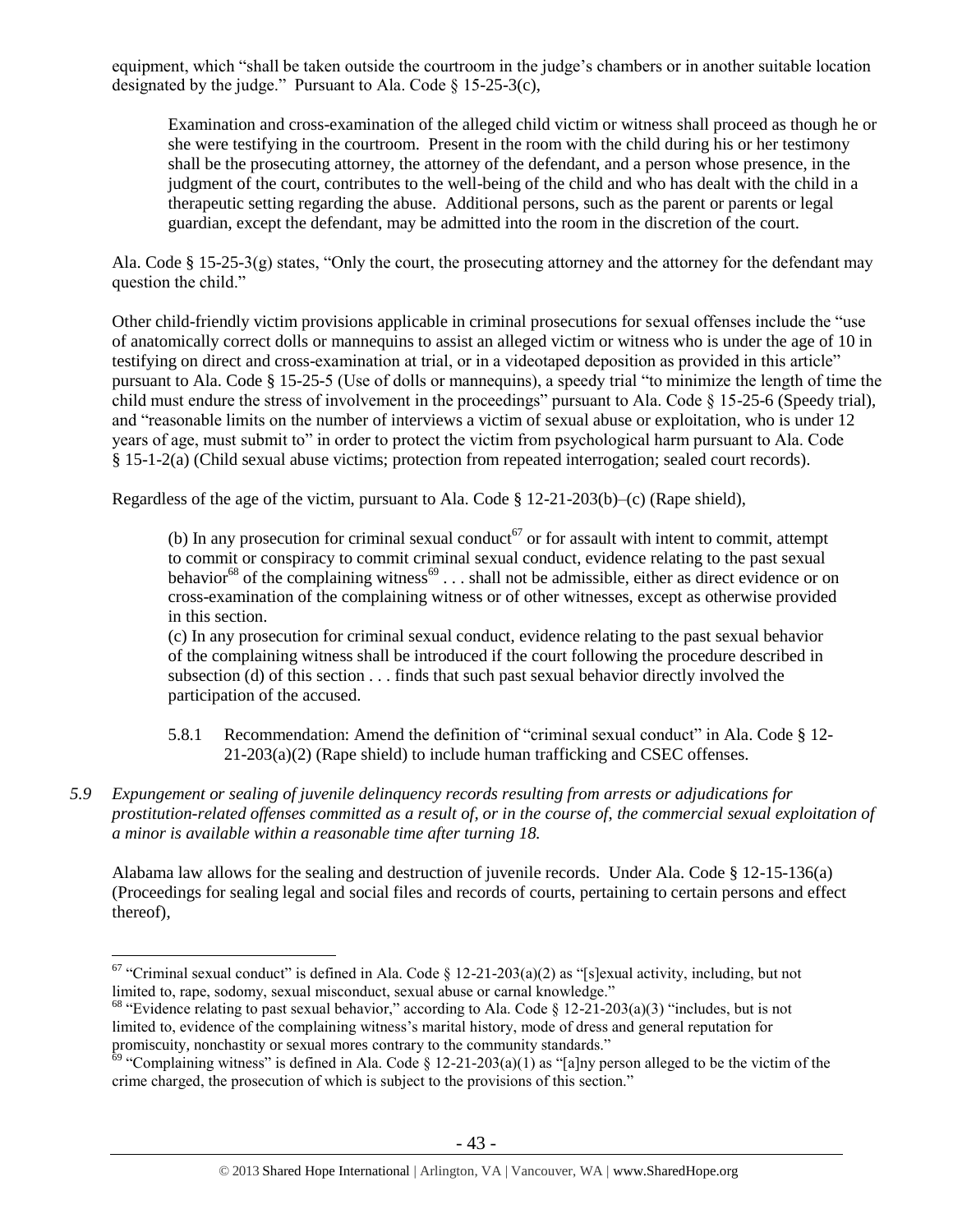(a) On motion of a person who has been the subject of a delinquency or child in need of supervision petition, the juvenile court may order the sealing of the legal and social files and records of the juvenile court pertaining to the person if it finds that:

(1) Two years have elapsed since the final discharge of the person from legal custody or supervision or two years after the entry of any other order of the juvenile court not involving custody or supervision; and

(2) The person has not been convicted or adjudicated delinquent or a youthful offender of any felony or a misdemeanor involving sexual offenses, drugs, weapons, or violence, or threats of violence, prior to the filing of the motion and no proceeding is pending seeking the conviction or adjudication.

However, under Ala. Code § 12-15-136(e), "Any adjudication of delinquency or youthful offender or conviction of a felony or misdemeanor involving sexual offenses, drugs, weapons, or violence, or threats of violence, subsequent to sealing shall have the effect of nullifying the sealing order."

A minor may obtain a destruction order pursuant to Ala. Code § 12-15-137(a), (b) (Proceedings for destruction of legal and social files and records of juvenile courts pertaining to certain persons and effect thereof), which states,

(a) A person who has been the subject of a delinquency petition and has met the conditions stipulated in subdivision (2) of subsection (a) of Section 12-15-136, five years after reaching the age of majority, may file a motion requesting the destruction of all records pertaining to his or her case. If the juvenile court grants the motion, copies of the order shall be sent to all offices, departments, or agencies that are repositories of the records, and all the offices, departments, and agencies shall comply with the order.

(b) Upon the entry of a destruction order, all references including arrest, complaints, referrals, petitions, reports, and orders shall be removed from all department or agency official and institutional files and destroyed.

*5.10 Victim restitution and civil remedies for victims of domestic minor sex trafficking or commercial sexual exploitation of children (CSEC) are authorized by law.* 

Pursuant to Ala. Code § 13A-6-156 (Penalties—forfeiture of property),

A person who commits the offense of human trafficking in the first degree or human trafficking in the second degree shall forfeit to the State of Alabama any profits or proceeds and any interest in property that he or she has acquired or maintained that the sentencing court determines to have been acquired or maintained as a result of committing human trafficking in the first degree or human trafficking in the second degree. Any assets seized shall first be used to pay restitution to trafficking victims and subsequently to pay any damages awarded to victims in a civil action. Any remaining assets shall go toward the cost of the investigation and prosecution and the remaining assets shall be remitted to funding the Alabama Crime Victims Compensation Fund.

Ala. Code § 13A-6-155(a) (Penalties―restitution to victim) states,

A person or entity convicted of any violation of this article shall be ordered to pay mandatory restitution to the victim, prosecutorial or law enforcement entity, with the proceeds from property forfeited under Section 6 [i.e. Section 13A-6-156] applied first to payment of restitution. Restitution under this section shall include items covered under Article 4A, commencing with Section 15-18-65 [Legislative intent] of Chapter 18 of Title 15 of the Code of Alabama 1975, and any of the following:

(1) Costs of medical and psychological treatment, including physical and occupational therapy and rehabilitation, at the court's discretion.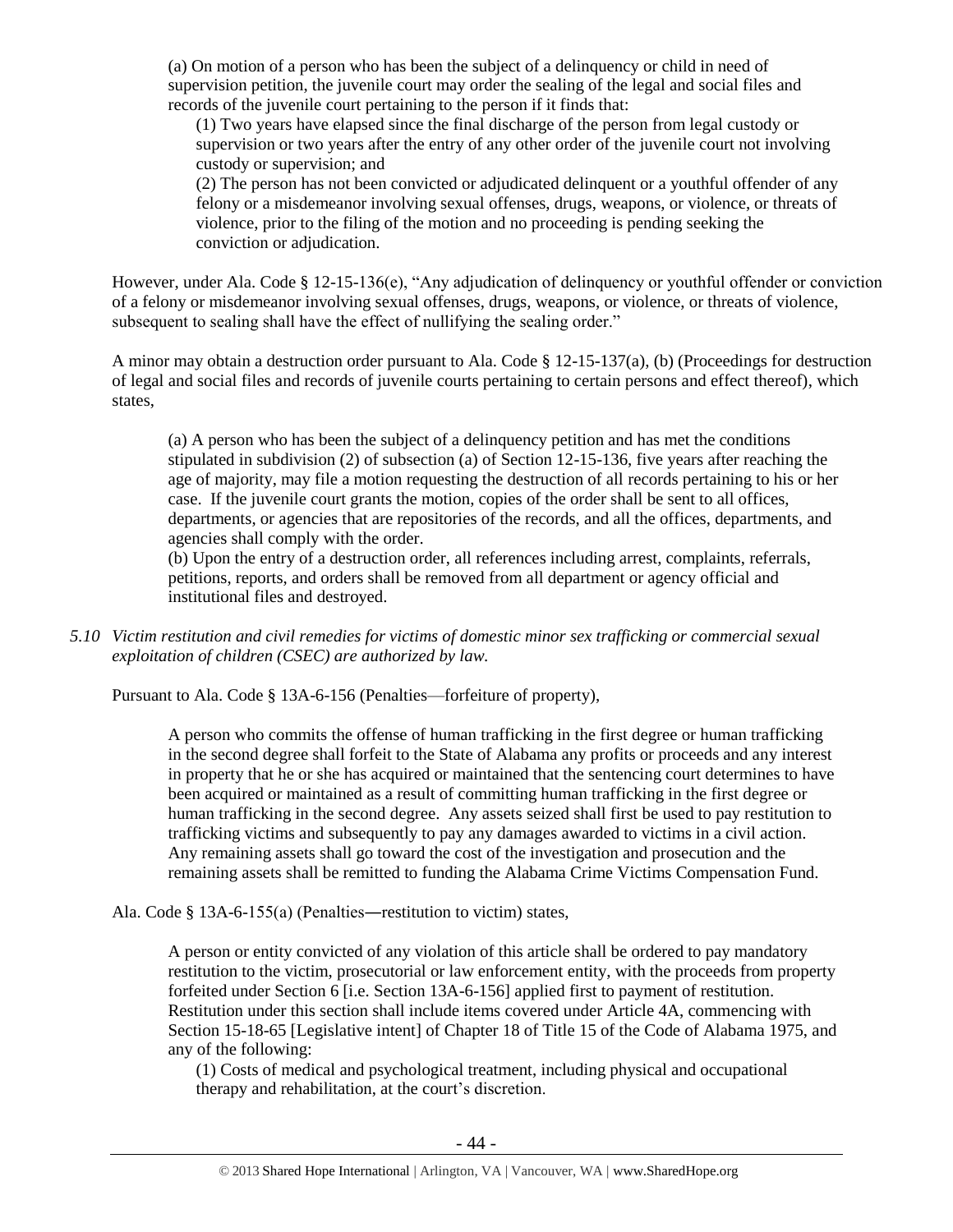(2) Costs of necessary transportation, temporary housing, and child care, at the court's discretion.

(3) Cost of the investigation and prosecution, attorney's fees, and other court-related costs such as victim advocate fees.

(4) The greater of a. the value of the human trafficking victim's labor as guaranteed under the minimum wage and overtime provisions of the Fair Labor Standards Act (FLSA); or b. the gross income or value to the defendant of the victim's labor servitude or sexual servitude engaged in by the victim while in the human trafficking situation.

(5) Return of property, cost of damage to property, or full value of property if destroyed or damaged beyond repair.

(6) Expenses incurred by a victim and any household members or other family members in relocating away from the defendant or his or her associates, including, but not limited to, deposits for utilities and telephone service, deposits for rental housing, temporary lodging and food expenses, clothing, and personal items. Expenses incurred pursuant to this section shall be verified by law enforcement to be necessary for the personal safety of the victim or household or family members, or by a mental health treatment provider to be necessary for the emotional well-being of the victim.

(7) Any and all other losses suffered by the victim as a result of any violation of this article.

Restitution is available more generally to victims of other crimes pursuant to Ala. Code § 15-18-67 (Hearings), which provides that

[w]hen a defendant is convicted of a criminal activity or conduct which has resulted in pecuniary damages<sup>70</sup> or loss to a victim, the court shall hold a hearing to determine the amount or type of restitution due the victim or victims of such defendant's criminal acts. Such restitution hearings shall be held as a matter of course and in addition to any other sentence which it may impose, the court shall order that the defendant make restitution or otherwise compensate such victim for any pecuniary damages. The defendant, the victim or victims, or their representatives or the administrator of any victim's estate as well as the district attorney shall have the right to be present and be heard upon the issue of restitution at any such hearings.

Pursuant to Ala. Code § 15-18-68(a) (Determination of amount),

In determining the manner, method, or amount of restitution to be ordered, the court may take into consideration all of the following:

(1) The financial resources of the defendant and the victim and the burden that the manner or method of restitution will impose upon the victim or the defendant.

(2) The ability of the defendant to pay restitution on an installment basis or on other conditions to be fixed by the court.

(3) The anticipated rehabilitative effect on the defendant regarding the manner of restitution or the method of payment.

(4) Any burden or hardship upon the victim as a direct or indirect result of the defendant's criminal acts.

(5) The mental, physical, and financial well-being of the victim.<sup>71</sup>

 $\overline{a}$ 

. . . .

When a defendant has been convicted of the following offenses after February 1, 2009, the court may consider the factors enumerated in subsection (a) and shall order restitution to be paid as follows:

(2) When a defendant has been convicted of rape in the first degree under Section 13A-6-61 [Rape in the first degree] and the person has one or more prior convictions under Section 13A-6-61, the court

<sup>70</sup> *See supra* note [21.](#page-12-0) 

 $71$  Ala. Code § 15-18-68(b)(2) adds,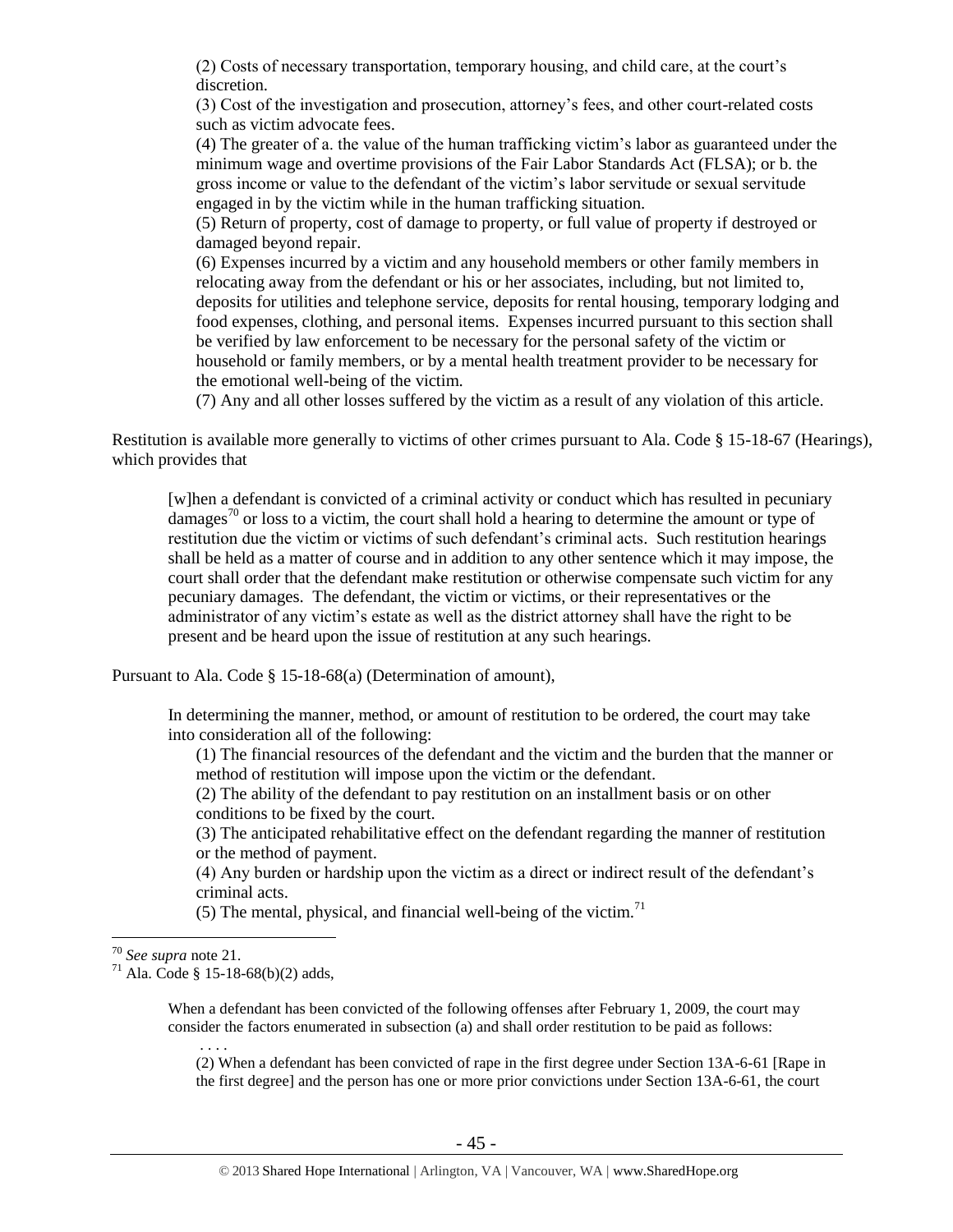Civil remedies are also available to human trafficking victims. Ala. Code § 13A-6-157 (Civil action―damages) provides that human trafficking victims

may bring a civil action in the appropriate state court. The court may award actual damages, compensatory damages, punitive damages, injunctive relief, and any other appropriate relief. A prevailing plaintiff shall also be awarded attorney's fees and costs. Treble damages shall be awarded on proof of actual damages where defendant's acts were willful and malicious.

*5.11 Statutes of limitations for civil and criminal actions for child sex trafficking or commercial sexual exploitation of children (CSEC) offenses are eliminated or lengthened sufficiently to allow prosecutors and victims a realistic opportunity to pursue criminal action and legal remedies.*

Pursuant to Ala. Code § 15-3-1 (Felonies), all felonies "except those specified in Sections 15-3-3 [Conversion of revenue] and 15-3-5 [Exemptions]" are subject to a 3-year statute of limitations. Ala. Code § 15-3-5(a)(1)– (4) eliminates the statute of limitations for a prosecution for

(1) Any capital offense;

 $\overline{a}$ 

(2) Any felony involving the use, attempted use, or threat of, violence to a person;

(3) Any felony involving serious physical injury or death of a person;

(4) Any sex offense involving a victim under 16 years of age, regardless of whether it involves force or serious physical injury or death.

For civil actions under Ala. Code § 13A-6-157 (Civil actions—damages), Ala. Code § 13A-6-158 (Civil action—statute of limitation) states,

(a) (1) An action for an offense defined by this article where the victim is not a minor shall be brought within five years from the date the victim was removed or escaped from the human trafficking situation.

(2) Any statute of limitations that would otherwise preclude prosecution for an offense involving the trafficking of a minor, or the physical or sexual abuse of a minor, shall be tolled until such time as the victim has reached the age of 18 years.

(3) The running of the statute of limitations shall be suspended where a person entitled to bring a claim of an offense defined by this article could not have reasonably discovered the crime due to circumstances resulting from the human trafficking situation, such as psychological trauma, cultural and linguistic isolation, and the inability to access services.

(b) Any statute of limitation period imposed for the filing of a civil action under this article will not begin to run until the plaintiff discovers both that the sex trade act occurred and that the defendant caused, was responsible for, or profited from the sex trade act.

(1) If the plaintiff is a minor, then the limitation period will not commence running until he or she has reached the age of majority.

(2) If the plaintiff is under a disability at the time the cause of action accrues, so that it is impossible or impractical for him or her to bring an action, then the time of the disability is not part of the time limited for the commencement of the action. Disability includes, but is not limited to, insanity, imprisonment, or other incapacity or incompetence.

(3) If the plaintiff's injury is caused by two or more acts that are part of a continuing series of sex trade acts by the same defendant, then the limitation period will not commence running until the last sex trade act in the continuing series occurs.

(4) If the plaintiff is subject to threats, intimidation, manipulation, or fraud perpetrated by the

shall order restitution for an amount not less than ten thousand dollars (\$10,000) for each conviction under Section 13A-6-61.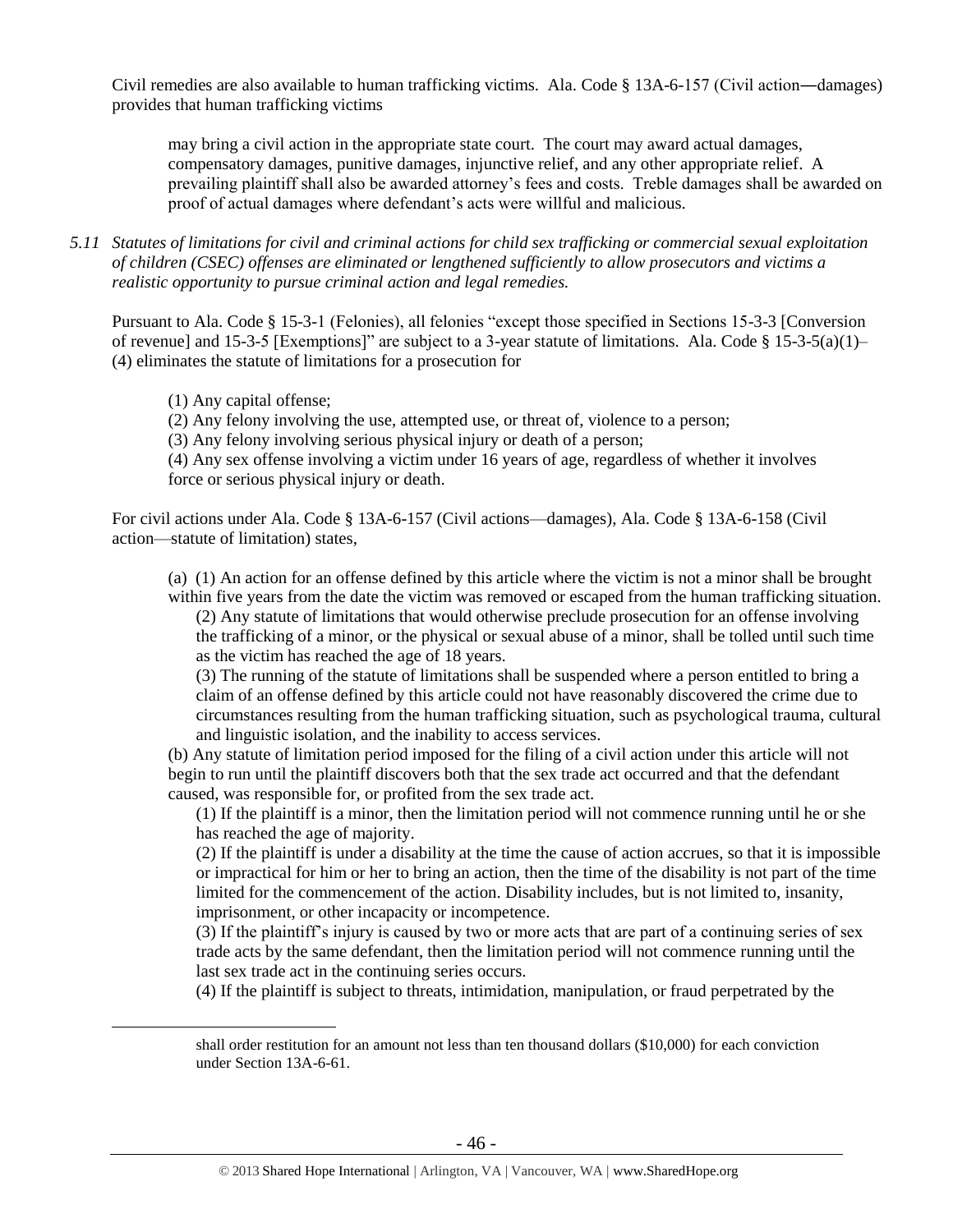defendant or by any person acting in the interest of the defendant, then the time when these acts occur will not be part of the time limited for the commencement of this action.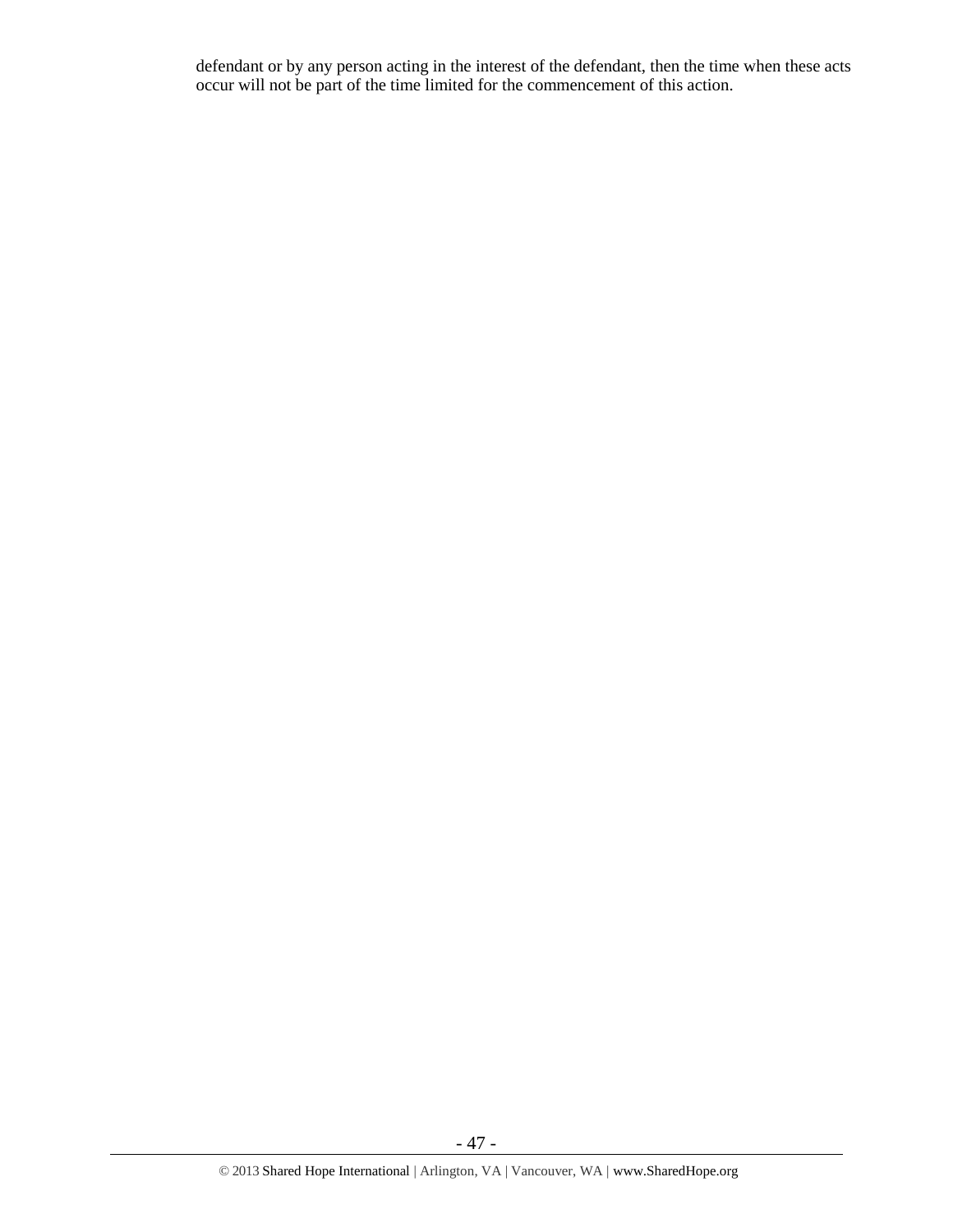### **FRAMEWORK ISSUE 6: CRIMINAL JUSTICE TOOLS FOR INVESTIGATION AND PROSECUTIONS**

### *Legal Components:*

- *6.1 Training on human trafficking and domestic minor sex trafficking for law enforcement is statutorily mandated or authorized.*
- *6.2 Single party consent to audio-taping is permitted in law enforcement investigations.*
- *6.3 Wiretapping is an available tool to investigate domestic minor sex trafficking.*
- *6.4 Using a law enforcement posing as a minor to investigate buying or selling of commercial sex acts is not a defense to soliciting, purchasing, or selling sex with a minor.*
- *6.5 Using the Internet to investigate buyers and traffickers is a permissible investigative technique.*
- *6.6 Law enforcement and child welfare agencies are mandated to promptly report missing and recovered children. \_\_\_\_\_\_\_\_\_\_\_\_\_\_\_\_\_\_\_\_\_\_\_\_\_\_\_\_\_\_\_\_\_\_\_\_\_\_\_\_\_\_\_\_\_\_\_\_\_\_\_\_\_\_\_\_\_\_\_\_\_\_\_\_\_\_\_\_\_\_\_\_\_\_\_\_\_\_\_\_\_\_\_\_\_\_\_\_\_\_\_\_\_\_*

# *Legal Analysis:*

 $\overline{a}$ 

*6.1 Training on human trafficking and domestic minor sex trafficking for law enforcement is statutorily mandated or authorized.*

The Alabama Peace Officers' Standards and Training Commission (APOSTC) has the authority to, among other things, "adopt and promulgate standards relating to the physical, mental, and moral fitness of any applicant for or appointee as a law enforcement officer," to "make recommendations for improving [law enforcement training] schools, curriculum, and courses," and to "encourage the establishment of law enforcement training schools and courses on law enforcement in existing institutions of learning." Ala. Code § 36-21-45(3)–(5). Law enforcement officer applicants must complete a required training course as established by APOSTC. Ala. Code § 36-21-46(a)(3). While law enforcement officers must meet continuing education requirements, APOSTC rules do not specifically mandate or authorize training for law enforcement officers regarding human trafficking or the sexual exploitation of children.<sup>72</sup>

However, Ala. Code § 26-19-4(3), (14) (Alabama Center for Missing and Exploited Children; functions) requires the Alabama Center for Missing and Exploited Children (ACMEC) to, among other things, "provide training to law enforcement officers, other professionals, and medical examiners, when available, on issues relating to missing persons, exploited children, and unidentified bodies" and "[t]o operate a resource center of information regarding prevention of abduction and sexual exploitation of children." As a result, resources and training regarding exploited children, including sexually exploited children, currently should be available for use by law enforcement in Alabama.

*6.2 Single party consent to audiotaping is permitted in law enforcement investigations.*

Single party consent to audio-recording and interception of oral communications is permitted in Alabama. Ala. Code § 13A-11-31(a) (Criminal eavesdropping) makes it unlawful if a person "intentionally uses any device to eavesdrop." However, "eavesdrop" is defined as "[t]o overhear, record, amplify or transmit any part of the private communication of others without the consent of at least one of the persons engaged in the communication, except as otherwise provided by law." Ala. Code § 13A-11-30(1). Therefore, when one party to the communication consents to audiotaping, the conduct is not considered "eavesdropping" and does not violate Ala. Code § 13A-11-31.

<sup>72</sup> Ala. Admin. Code r. 650-X-12-.02(1) (2011).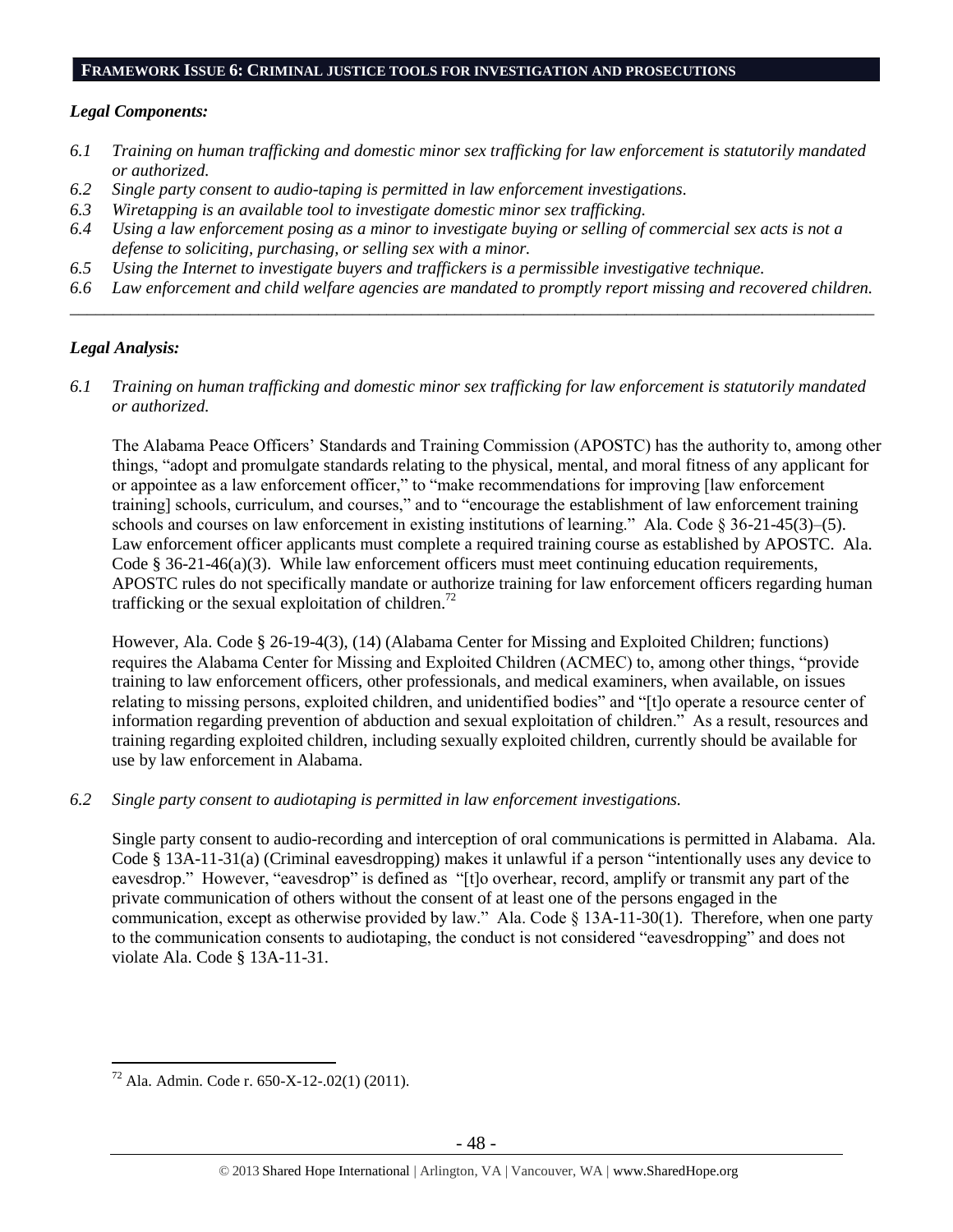# *6.3 Wiretapping is an available tool to investigate domestic minor sex trafficking.*

Court cases in Alabama refer to wiretapping only within the context of an officer wearing a wire and do not set forth specific procedures allowing law enforcement to apply for a warrant to wiretap. Pursuant to Ala. Code § 13A-11-36(a) (Exceptions), "(a) A person does not commit a crime under this article if: (1) He was a peace officer engaged in the lawful performance of his duties; or . . . (3) He relies in good faith on a lawful court order or legislative authorization."

However, neither Ala. Code § 13A-11-31 (Criminal eavesdropping) nor § 13A-11-36(a) has any procedures to allow for Alabama to authorize wiretapping.

*6.4 Using a law enforcement posing as a minor to investigate buying or selling of commercial sex acts is not a defense to soliciting, purchasing, or selling sex with a minor.*

The use of a decoy by law enforcement in certain investigations of child sex trafficking appears to be permissible under certain CSEC provisions of Alabama law. Ala. Code § 13A-6-127(a)(1) (Defenses) states,  $\cdot$  (a) It shall not be a defense to prosecution under this article<sup>73</sup>: (1) That an undercover operative or law enforcement officer was involved in the detection and investigation of an offense."

*6.5 Using the Internet to investigate buyers and traffickers is a permissible investigative technique.*

Ala. Code § 13A-6-122 (Electronic solicitation of a child) states in part,

[A] person who, knowingly, with the intent to commit an unlawful sex act, entices, induces, persuades, seduces, prevails, advises, coerces, lures, or orders, or attempts to entice, induce, persuade, seduce, prevail, advise, coerce, lure, or order, by means of a computer, on-line service, Internet service, Internet bulletin board service, weblog, cellular phone . . . or any other electronic communication or storage device, a child who is at least three years younger than the defendant, or another person believed by the defendant to be a child at least three years younger than the defendant to meet with the defendant or any other person for the purpose of engaging in sexual intercourse, sodomy, or to engage in a sexual performance, obscene sexual performance, or sexual conduct for his or her benefit or for the benefit of another, is guilty of electronic solicitation of a child. . . .

The standard of "believed by the defendant to be a child at least three years younger than the defendant" appears to allow for a law enforcement officer to use the Internet to pose as a minor in investigating this offense. Moreover, Ala. Code § 13A-6-127(a)(1) (Defenses) states, "(a) It shall not be a defense to prosecution under this article [Solicitation of Children by Electronic Means]<sup>74</sup>: (1) That an undercover operative or law enforcement officer was involved in the detection and investigation of an offense."

*6.6 Law enforcement and child welfare agencies are mandated to promptly report missing and recovered children.* 

Pursuant to Ala. Code § 26-19-5 (Missing person reports), "Any law enforcement agency in this state in which a complaint of a missing person has been filed shall prepare and send a report to the Alabama Center for Missing and Exploited Children (ACMEC) immediately on any missing person or unidentified deceased person." Ala.

 $\overline{a}$  $73$  The following offenses are listed under this article: Section 13A-6-121 Facilitating solicitation of unlawful sexual conduct with a child: §13A-6-122 (Electronic solicitation of a child), §13A-6-123 (Facilitating the on-line solicitation of a child), §13A-6-124 (Traveling to meet a child for an unlawful sex act), §13A-6-125 (Facilitating the travel of a child for an unlawful sex act).

 $74$  The following offenses are listed under this article: Section 13A-6-121 Facilitating solicitation of unlawful sexual conduct with a child: §13A-6-122 (Electronic solicitation of a child), §13A-6-123 (Facilitating the on-line solicitation of a child), §13A-6-124 (Traveling to meet a child for an unlawful sex act), §13A-6-125 (Facilitating the travel of a child for an unlawful sex act).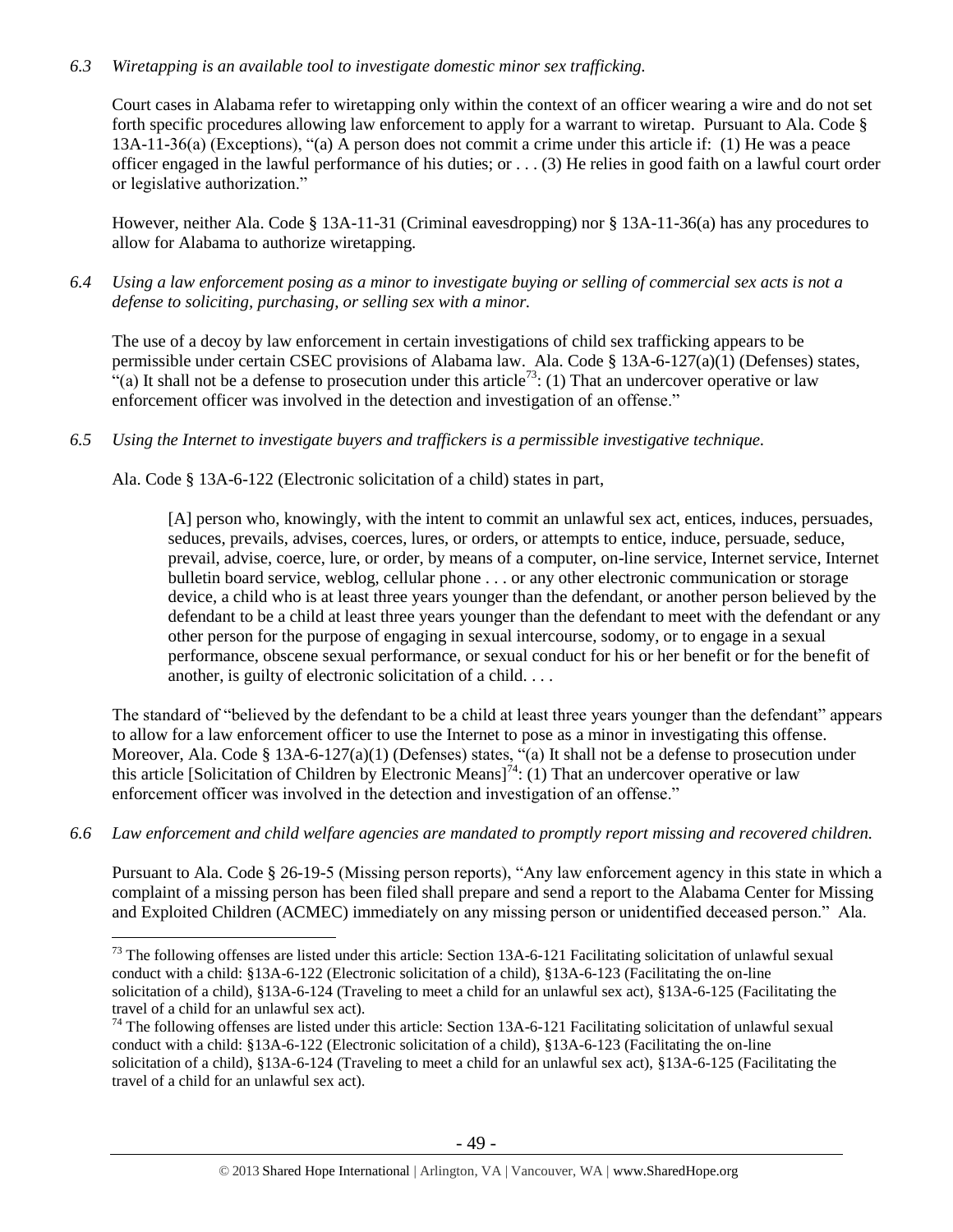Code § 26-19-6 (Missing person reports; dissemination) requires the law enforcement agency to then forward a copy of the report to the following:

(1) All law enforcement agencies having jurisdiction of the location in which the missing person lives or was last seen.

(2) All law enforcement agencies considered to be potentially involved by the law enforcement agency filing the report.

(3) All law enforcement agencies which the complainant requests the report to be sent to, if the request is reasonable in light of the information contained in the report.

(4) Any law enforcement agency requesting a copy of the missing person report.

Additionally, Ala. Code § 26-19-4(1), (2) (Alabama Center for Missing and Exploited Children; functions) requires ACMEC

(1) To receive and promptly enter into the Department of Public Safety's computer system all reports of law enforcement agencies, and other persons and agencies, of missing children and adults, exploited children . . . and all pertinent information submitted by the person or agency reporting which is contained in any investigation or investigations conducted pursuant to the report. ACMEC shall promptly enter the information in the NCIC computer network. If a missing person is subsequently found or if an unidentified deceased person is subsequently identified, and the information is reported to the ACMEC, ACMEC shall maintain, as necessary, the data for law enforcement purposes only. (2) To coordinate with and provide assistance to state and local public and private nonprofit agencies, including those of other states and the federal government, in investigating cases of missing persons, exploited children, and unidentified bodies and to conduct appropriate investigations.

Finally, Ala. Code § 13A-13-8 (Failure to report missing child) requires a child's custodian to report a missing child and a custodian who fails to report is subject to criminal punishment.

Ala. Code § 13A-13-8(b)(3) defines "custodian" as

a child's father or mother, whether biological or adoptive, a child's legally appointed guardian, or the spouse of a child's father, mother, or legally appointed guardian. In the case where only one parent has legal custody, the term means the parent with legal custody or his or her spouse.

Ala. Code § 13A-13-8(c) states,

A child's custodian shall report, or cause a report to be made, to a law enforcement officer or agency that the child is missing when the child's whereabouts are unknown to the custodian and the custodian knows, believes, or has substantial reason to believe any of the following:

(1) That the child's whereabouts are unknown to any person under whose temporary supervision the custodian placed the child.

(2) That the child is the victim of an abduction or the victim of serious bodily harm, abuse, or sexual exploitation.

(3) That the child is a lost or runaway child.

(d) The report required under subsection (c) shall be made verbally, either by telephone or direct communication, followed by a written report as requested by a law enforcement official.

A child's custodian who fails to report the missing child is subject to criminal liability punishable as a misdemeanor or felony. Ala. Code § 13A-13-8 further provides that

(e) (1) A child's custodian who is subject to the duty imposed by subsection (c) is guilty of failure to report a missing child in the second degree if he or she fails or delays to make, or fails to cause to be made, the required report with willful or reckless disregard for the safety of the